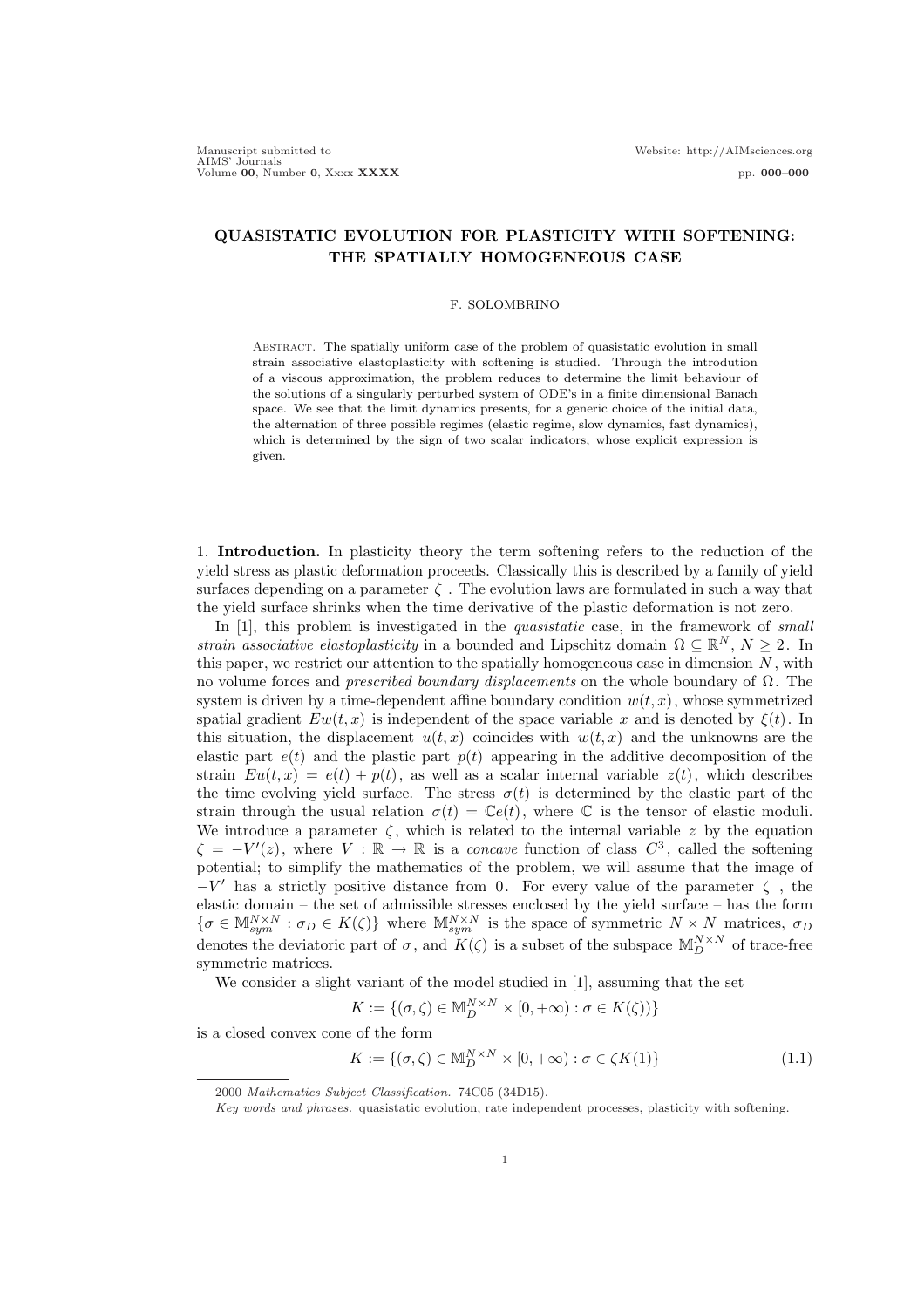where  $K(1)$  is a compact convex set with  $C^2$  boundary in  $\mathbb{M}_D^{N \times N}$  containing 0 as an interior point, so that  $\{0\} \times \mathbb{R}_+ \subset K$ .

The other ingredients of the model are the evolution laws for  $p(t)$  and  $z(t)$ , resulting in the system  $\overline{a}$ 

$$
\begin{cases}\ne(t) + p(t) = \xi(t), \\
\sigma(t) = \mathbb{C}e(t) \in K(\zeta(t)), \\
(\dot{p}(t), \dot{z}(t)) \in N_K(\sigma(t)_D, \zeta(t)),\n\end{cases} \tag{1.2}
$$

where  $N_K(\sigma_D, \zeta)$  denotes the normal cone to K at  $(\sigma_D, \zeta)$ . In view of the hypotheses on K, we have the monotonicity condition  $\zeta_1 < \zeta_2 \Rightarrow K(\zeta_1) \subset K(\zeta_2)$ . Moreover, we have that  $\dot{z}(t) \leq 0$ ; as  $-V'$  is increasing, whenever  $\dot{z}(t) \neq 0$ , the monotonicity condition implies that the set  $K(\zeta(t))$  shrinks leading to a softening response. Our hypotheses on K also imply that the internal variable may evolve only if the plastic part does.

To deal with the instabilities of the softening regime (see [1] for more details), it is useful to introduce a viscosity approximation to (1.2). Denoting the minimal distance projection of  $(\sigma_D, \zeta)$  onto K by  $\pi_K(\sigma_D, \zeta)$ , for every  $\varepsilon > 0$  we consider the unconstrained system

$$
\begin{cases}\ne_{\varepsilon}(t) + p_{\varepsilon}(t) = \xi(t), \\
\sigma_{\varepsilon}(t) = \mathbb{C}e_{\varepsilon}(t), \qquad \zeta_{\varepsilon}(t) = -V'(z_{\varepsilon}(t)), \\
(\dot{p}_{\varepsilon}(t), \dot{z}_{\varepsilon}(t)) = N_K^{\varepsilon}(\sigma_{\varepsilon}(t)_D, \zeta_{\varepsilon}(t)),\n\end{cases} \tag{1.3}
$$

where  $N_K^{\varepsilon}(\sigma_D,\zeta) := \frac{1}{\varepsilon}((\sigma,\zeta) - \pi_K(\sigma,\zeta))$  is the usual approximation of the normal to K. A viscosity solution  $(e(t), p(t), \sigma(t), z(t))$  to (1.2) is defined as a left continuous map which, for almost every time t, is the pointwise limit of a sequence  $(e_{\varepsilon}(t), p_{\varepsilon}(t), \sigma_{\varepsilon}(t), z_{\varepsilon}(t))$  of solutions of  $(1.3)$ . As the constraint acts only on the deviatoric part of the stress and  $\mathbb C$ is assumed to map the line through the identity matrix into itself, as well as  $\mathbb{M}_{D}^{N\times N}$  into  $\mathbb{M}_{D}^{N\times N}$ , only the projection of  $(1.3)$  on the finite dimensional Banach space  $\mathbb{M}_{D}^{N\times N}\times\mathbb{R}$  will be considered; indeed, for every  $\varepsilon > 0$  we trivially have that, due to the hypotheses on  $\mathbb C$ 

$$
e_{\varepsilon}(t) = (e_{\varepsilon}(t))_{D} + \frac{1}{N} [\text{tr}(\xi(t) + e_{\varepsilon}(0) - \xi(0))],
$$
  

$$
\sigma_{\varepsilon}(t) = (\sigma_{\varepsilon}(t))_{D} + \frac{\kappa}{N} [\text{tr}(\xi(t) + e_{\varepsilon}(0) - \xi(0))],
$$

where  $\kappa > 0$  is the modulus of compression; as the equation for the internal variable only depends on the deviatoric part of the stress, we only have to solve the projection of (1.3) onto  $\mathbb{M}_{D}^{N\times N}\times\mathbb{R}$ . Therefore, only this part of the system will be considered and the subscript  $D$  will be from now on omitted.

In this paper we study in detail the limit behavior as  $\varepsilon$  goes to 0 of the solutions of (1.3). We will see that the limit dynamics presents, for a generic choice of the initial data – some degenerate cases have indeed to be excluded – the alternation of three possible regimes:

- a) Elastic regime. This situation occurs when in a time interval  $[t_1, t_2]$ , the plastic part, and thus the internal variable, do not evolve, while the stress is completely determined by the prescribed boundary displacement through the relation  $\sigma(t)$  =  $\mathbb{C}(\xi(t) - \xi(t_1))$ , for every  $t \in [t_1, t_2]$ ; a necessary condition for this behavior to occur is clearly  $(\mathbb{C}(\xi(t) - \xi(t_1)), \zeta(t_1)) \in K$  for every  $t \in [t_1, t_2]$ .
- b) Slow dynamics . In this situation the solution exhibits a plastic behavior and softening occurs, without singularities; the evolution can be studied using the standard time  $t$ , and the limit system in this case is given by  $(3.18)$ . It is a differential system on  $\partial K$  which is called the system of the slow dynamics.
- c) Fast dynamics . This is the situation where, in the softening regime , singular behavior occurs; this requires the use of a *fast time*  $s := \frac{1}{\varepsilon}t$ . The corresponding limit system  $(4.1)$  is called the system of the fast dynamics. We will see that, at a jump time  $t_1$ , the right limit  $\sigma(t_1+)$ ,  $\zeta(t_1+)$  of the solution is given by the asymptotic value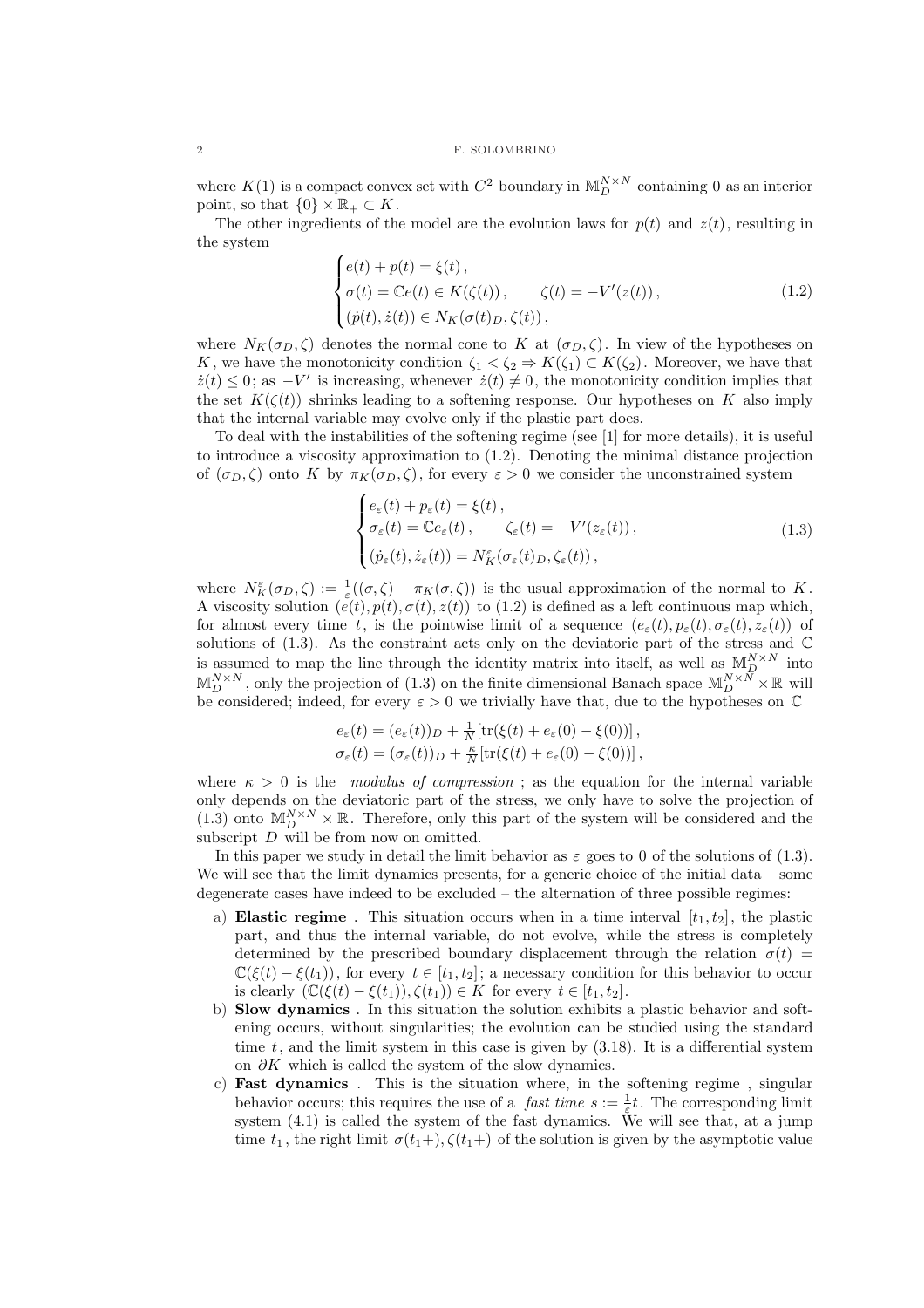for  $s \to +\infty$  of the solution of the system of the fast dynamics (4.1) issuing from the point  $\sigma(t_1-), \zeta(t_1-)$  at  $s = -\infty$ 

The alternation of these three regimes is determined by the sign of two scalar indicators; the first one, depending explicitly on time and on the state of the system, will be called the elastic-inelastic indicator. Its explicit expression is given by

$$
\Phi(t,\sigma,\zeta) := n_{\sigma}(\sigma,\zeta) \cdot \mathbb{C}\dot{\xi}(t) \qquad \text{for every } (t,\sigma,\zeta) \in [0,+\infty] \times \partial K
$$

where  $n_{\sigma}$  denotes the  $\sigma$ -component of the outward unit normal to K at  $(\sigma, \zeta)$ . The second one, only depending on the state of the system, will be called the slow-fast indicator; its explicit expression will be given by

$$
\Psi(\sigma,\zeta) := \left[\frac{1}{g(\zeta)}n_{\zeta}^2(\sigma,\zeta) - n_{\sigma}(\sigma,\zeta) \cdot \mathbb{C}n_{\sigma}(\sigma,\zeta)\right] \qquad \text{for every } (\sigma,\zeta) \in \partial K,
$$

where  $n_{\zeta}$  denotes the  $\zeta$ -component of the outward unit normal to K at  $(\sigma, \zeta)$ , and  $g(\zeta)$ is the first derivative of the inverse function of  $-V'$ . For mathematical reasons, both the indicators will be suitably extended to the whole space, but they need to be evaluated only on the yield surface.

We now briefly describe how the two indicators determine the limit dynamics. We take an initial condition  $(\sigma_0, \zeta_0) \in \overset{\circ}{K}$ ; then initially the solution is following the elastic regime, till it reaches the yield surface, at a time  $t_1$ , at a certain point  $(\sigma_1, \zeta_1)$ . Here the elastic-inelastic indicator must be nonnegative. In a generic situation it will be strictly positive, and this determines the appearance of a plastic behavior after the time  $t_1$ . The choice between the slow and the fast dynamics depends on the sign of the slow-fast indicator.

a) If  $\Psi(\sigma_1,\zeta_1)$  < 0 the solution has no singularity and is obtained by solving the system of the slow dynamics

$$
\begin{cases}\n\mathbb{C}\dot{\xi}(t) - \dot{\sigma}_{sl}(t) = -\frac{\Phi(t, \sigma_{sl}(t), \zeta_{sl}(t))}{\Psi(\sigma_{sl}(t), \zeta_{sl}(t))} \mathbb{C} \, n_{\sigma}(\sigma_{sl}(t), \zeta_{sl}(t)), \\
g(\zeta_{sl}(t))\dot{\zeta}_{sl}(t) = -\frac{\Phi(t, \sigma_{sl}(t), \zeta_{sl}(t))}{\Psi(\sigma_{sl}(t), \zeta_{sl}(t))} \, n_{\zeta}(\sigma_{sl}(t), \zeta_{sl}(t)),\n\end{cases} \tag{1.4}
$$

defined on  $\partial K$ , with Cauchy data  $(\sigma_1, \zeta_1)$  at time  $t_1$ ; this situation is studied in Section 3. This behavior persists as long as one of the two indicators does not vanish along the motion.

If at a time  $\bar{t}$ , we have that  $\Phi(\bar{t}, \sigma_{sl}(\bar{t}), \zeta_{sl}(\bar{t}) = 0$  while  $\Psi$  remains strictly negative, elastic behavior may reappear, starting from the point  $(\sigma_{sl}(\bar{t}), \zeta_{sl}(\bar{t}))$ , in presence of some suitable higher order conditions, implying a change of sign of  $\Phi$  along the motion; this situation is studied in Section 3.1.

If  $\Phi$  remains stricly positive, the solution follows the system of the slow dynamics for all its maximal interval of existence, that is to say as long as  $\Psi$  does not vanish; if this happens in finite time, in presence of some suitable higher order conditions, implying a change of sign of  $\Psi$  along the motion, a transition from the slow to the fast dynamics occurs, and the solution jumps along the trajectory of the fast dynamics. This situation is studied in Section 5.

b) If  $\Psi(\sigma_1, \zeta_1) > 0$  the solution is singular at time  $t_1$  and jumps to the asymptotic value as  $s \to +\infty$  of the solution of the system

$$
\begin{cases}\n-\dot{\sigma}(s) = \mathbb{C}[\sigma(s) - \pi_{\sigma}(\sigma(s), \zeta(s))],\ng(\zeta)\dot{\zeta}(s) = \zeta(s) - \pi_{\zeta}(\sigma(s), \zeta(s)),\n\lim_{s \to -\infty} (\sigma(s), \zeta(s)) = (\sigma_1, \zeta_1),\n\end{cases}
$$
\n(1.5)

which is formally obtained by rescaling time in (1.3) according to  $s = \frac{t}{\varepsilon}$ , and neglecting the small perturbation  $\varepsilon \chi_{\varepsilon}(s)$ , where  $\chi_{\varepsilon}(s) := \dot{\xi}(a_{\varepsilon}^1 + \varepsilon s)$  and  $a_{\varepsilon}^1$  is a suitable sequence converging to  $t_1$ . This situation is studied in Section 4. In a generic situation, at the end of the jump the slow-fast indicator has negative sign, thus in a right neighborhood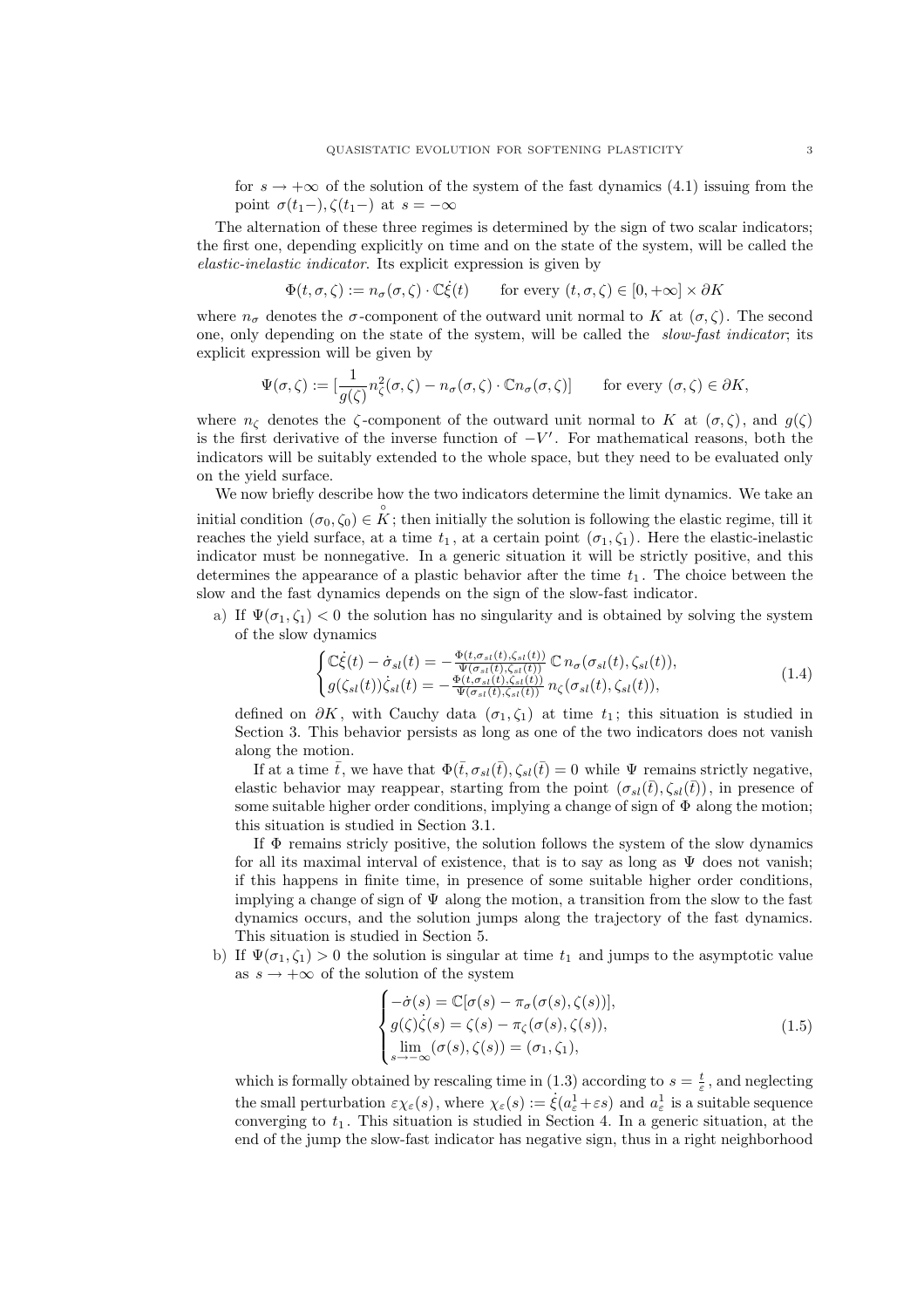of  $t_1$  the behavior of the system can be elastic or follow the slow dynamics equation, depending on the sign of the elastic-inelastic indicator.

By iterating these arguments at each critical time, we can completely describe the solution, except for some degenerate cases. A simple explicit example is studied in section 6.

Extensions to nonassociative elastoplasticity in the spatially uniform case, and extensions to non spatially uniform solutions will be considered in other forthcoming papers (see for instance [2], for examples of spatialy homogeneous solutions in the context of Cam-Clay plasticity).

## 2. Notation and preliminaries.

In this paper, we study spatially homogeneous solutions of a variant of the quasistatic evolution model for plasticity with softening, whose well-posedness has been investigated in a more general setting in [1]; we refer to that for the details of the model, and we limit ourselves only to recall the main points about the stress constraint and the softening potential. We shall suppose that the stress constraint is given by the closed convex cone:

$$
K := \{ (\sigma, \zeta) \in \mathbb{M}_D^{N \times N} \times [0, +\infty) : \sigma \in \zeta K(1) \}
$$
\n
$$
(2.1)
$$

where  $K(1)$  is a compact convex set with  $C^2$  boundary in  $\mathbb{M}_D^{N \times N}$  containing 0 as an interior point, so that  $\{0\} \times \mathbb{R}_+ \subset K$ . The minimal distance projection onto the convex set K is denoted by  $\pi := (\pi_{\sigma}, \pi_{\zeta})$ , while the outward unit normal to the set K is denoted by  $n:(n_{\sigma},n_{\zeta})$ . In our hypothesis it is easily seen that there exists two constants  $0 < c_1$  $c_2 < 1$  such that:

$$
-1 < -c_2 \le n_{\zeta}(\sigma,\zeta) \le -c_1 < 0 \qquad \text{for every } (\sigma,\zeta) \in \partial K \setminus \{(0,0)\}. \tag{2.2}
$$

It follows that

$$
-1 < -c_2 \le n_{\zeta}(\pi(\sigma,\zeta)) \le -c_1 < 0 \qquad \text{for every } (\sigma,\zeta) \in (\mathbb{M}_D^{N \times N} \times (0,+\infty)) \setminus \overset{\circ}{K}; \quad (2.3)
$$

it is easy to deduce that

$$
\pi_{\zeta}(\sigma,\zeta) \ge \zeta \qquad \text{for every } (\sigma,\zeta) \in \mathbb{M}_D^{N \times N} \times \mathbb{R} \tag{2.4}
$$

The softening potential will be a function  $V : \mathbb{R} \to \mathbb{R}$  of class  $C^3$  with the following two properties:

$$
V''(z) < 0 \qquad \text{for every } z \in \mathbb{R} \tag{2.5}
$$

$$
-V'(-\infty) = \alpha > 0
$$
\n<sup>(2.6)</sup>

where  $V'(-\infty)$  denotes the limit of  $V'$  at  $-\infty$ ; we shall also suppose for simplicity that also  $V''$  has a limit at  $-\infty$ , which will obviously be 0 by (2.6). As shown in [1], the vanishing viscosity method for quasistatic evolution in plasticity with softening leads, in the spatially homogeneous case, to studying the asymptotic behavior, as  $\varepsilon \to 0^+$  of the following singularly perturbed system of ODE's in the finite dimensional Banach space  $\mathbb{M}_{D}^{N \times N} \times \mathbb{R}$ .

$$
\begin{cases}\n\dot{\xi}(t) - \dot{e}_{\varepsilon}(t) = \frac{1}{\varepsilon} [\sigma_{\varepsilon}(t) - \pi_{\sigma}(\sigma_{\varepsilon}(t), \zeta_{\varepsilon}(t))], \\
\dot{z}_{\varepsilon}(t) = \frac{1}{\varepsilon} [\zeta_{\varepsilon}(t) - \pi_{\zeta}(\sigma_{\varepsilon}(t), \zeta_{\varepsilon}(t))].\n\end{cases}
$$
\n(2.7)

Here and henceforth  $\dot{\xi}(t)$  is the deviatoric part of the strain of the prescribed boundary condition,  $e_{\varepsilon}(t)$  is the deviatoric part of the elastic strain of the solution,  $\sigma_{\varepsilon}(t)$  is the deviatoric part of the stress,  $z_{\varepsilon}(t)$  is an internal variable, and  $\zeta_{\varepsilon}(t)$  is the dual internal variable. The constitutive relations between  $\sigma_{\varepsilon}(t)$  and  $e_{\varepsilon}(t)$  is given by  $\sigma_{\varepsilon}(t) := \mathbb{C}e_{\varepsilon}(t)$ , where  $\mathbb{C}: \mathbb{M}_{sym}^{N\times N} \to \mathbb{M}_{sym}^{N\times N}$  is the elasticity tensor, while  $z_{\varepsilon}(t)$  and  $\zeta_{\varepsilon}(t)$  are related by  $\zeta_{\varepsilon}(t) := -V'(\zeta_{\varepsilon}(t))$  where V is the softening potential. We assume that  $\mathbb C$  is positive definite and maps the line through the identity matrix into itself, as well as  $\mathbb{M}_{D}^{N\times N}$  into  $\mathbb{M}^{N\times N}_{D}$  .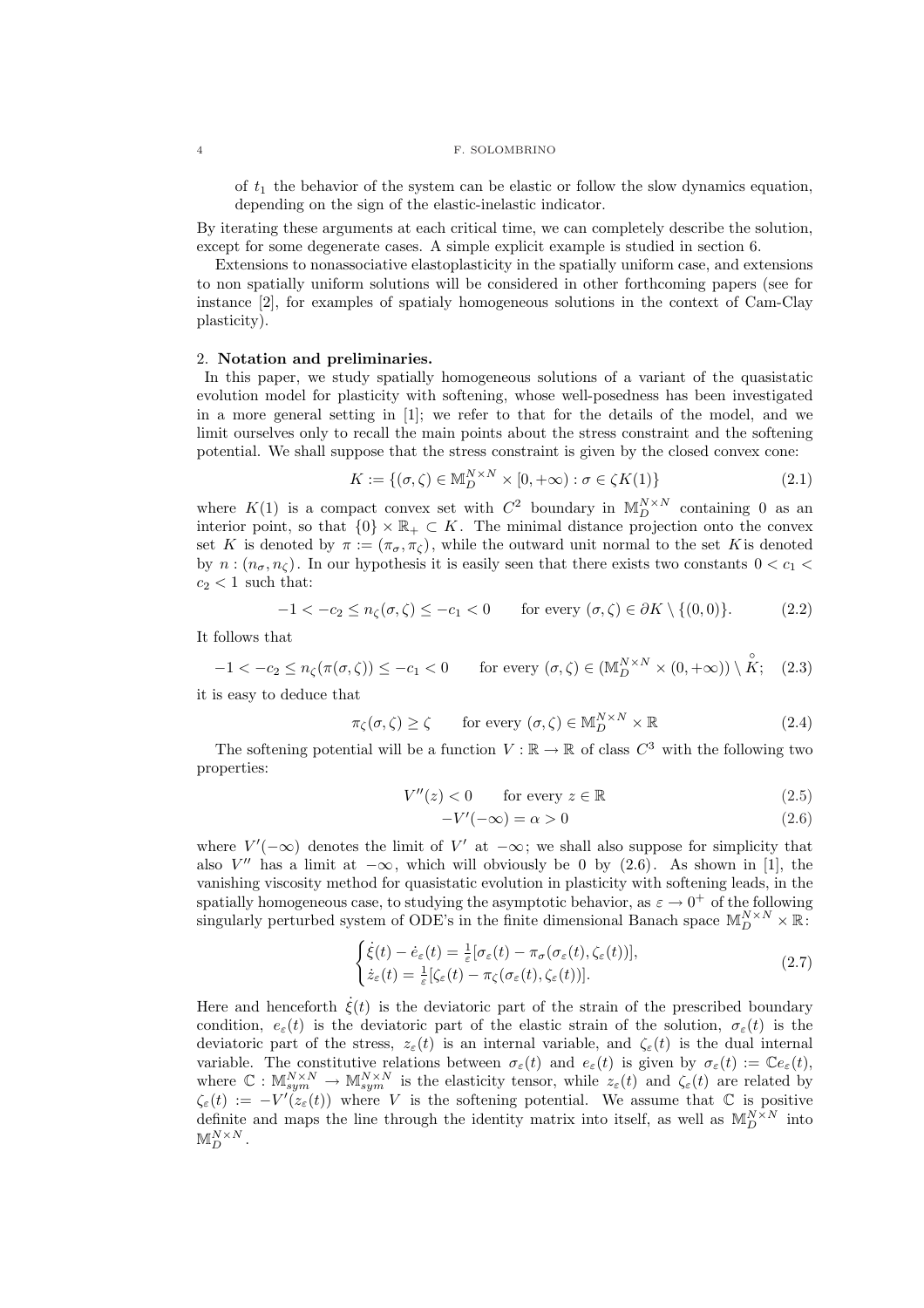We suppose for simplicity that  $\xi \in C^1([0, +\infty); \mathbb{M}_D^{N \times N} \times \mathbb{R})$ . Using the constitutive relations, system (2.7) can be regarded as a first order system in normal form in the unknowns  $e_{\varepsilon}(t)$  and  $\zeta_{\varepsilon}(t)$ . Local existence and uniqueness are then trivial, while global existence can be proved as in [1], Proposition 4.5.

In the dual variables  $\sigma_{\varepsilon}(t)$  and  $\zeta_{\varepsilon}(t)$  the system becomes

$$
\begin{cases}\n\mathbb{C}\dot{\xi}(t) - \dot{\sigma}_{\varepsilon}(t) = \frac{1}{\varepsilon}\mathbb{C}[\sigma_{\varepsilon}(t) - \pi_{\sigma}(\sigma_{\varepsilon}(t), \zeta_{\varepsilon}(t))],\\
g(\zeta_{\varepsilon}(t))\dot{\zeta}_{\varepsilon}(t) = \frac{1}{\varepsilon}[\zeta_{\varepsilon}(t) - \pi_{\zeta}(\sigma_{\varepsilon}(t), \zeta_{\varepsilon}(t))].\n\end{cases}
$$
\n(2.8)

It obviously inherits the properties of global existence and uniqueness of the previous one. Here  $g(\zeta)$  is the first derivative of the inverse function of  $-V'$ : in our hypotheses it is easily seen that g maps  $(\alpha, -V'(\alpha))$  into  $(0, +\infty)$  (here  $\alpha$  is the positive constant given by  $(2.6)$ , and  $V'(+\infty)$  denotes the limit of V' at  $+\infty$ ), and that

$$
\lim_{\zeta \to \alpha} g(\zeta) = +\infty. \tag{2.9}
$$

Moreover a simple change of variables yields that for every  $\beta > \alpha$ 

$$
\lim_{\varepsilon \to 0^+} \int_{\alpha + \varepsilon}^{\beta} g(\zeta) d\zeta = +\infty.
$$
\n(2.10)

Since we want to consider a system which is initially in the elastic regime, we suppose that the initial conditions satisfy ◦

$$
(\sigma_0,\zeta_0)\in K;
$$

from (2.9) it follows that, for every  $\varepsilon > 0$  the solution of (2.8) with the prescribed initial data satisfies

 $\zeta_{\varepsilon}(t) > \alpha$  for every  $t \in (0, +\infty)$ .

Moreover  $(2.4)$  yields that the solution of  $(2.8)$  always satisfies

$$
\zeta_{\varepsilon}(t) \le \zeta_{\varepsilon}(s) \le \zeta_0 \qquad \text{for every } 0 \le s \le t; \tag{2.11}
$$

so, taking into account (2.9), we have that there exists  $c_0 > 0$ , depending only on g and  $\zeta_0$ such that, for every  $\varepsilon > 0$ :

$$
g(\zeta_{\varepsilon}(t)) \ge \frac{1}{c_0} \qquad \text{for every } \varepsilon > 0 \text{ and every } t \in [0, +\infty). \tag{2.12}
$$

We introduce the distance function from the convex set  $K$ 

$$
\varrho(\sigma,\zeta) := |(\sigma,\zeta) - \pi(\sigma,\zeta)|; \tag{2.13}
$$

for every t such that  $\varrho(\sigma_{\varepsilon}(t), \zeta_{\varepsilon}(t)) > 0$  equations (2.8) become

$$
\begin{cases} \mathbb{C}\dot{\xi}(t) - \dot{\sigma}_{\varepsilon}(t) = \frac{1}{\varepsilon} \varrho(\sigma_{\varepsilon}(t), \zeta_{\varepsilon}(t)) \mathbb{C} \, n_{\sigma}(\sigma_{\varepsilon}(t), \zeta_{\varepsilon}(t)), \\ g(\zeta_{\varepsilon}(t)) \dot{\zeta}_{\varepsilon}(t) = \frac{1}{\varepsilon} \varrho(\sigma_{\varepsilon}(t), \zeta_{\varepsilon}(t)) \, n_{\zeta}(\sigma_{\varepsilon}(t), \zeta_{\varepsilon}(t)). \end{cases} \tag{2.14}
$$

Given the solution of (2.8) with the prescribed initial data we define

$$
\varrho_{\varepsilon}(t) := \varrho(\sigma_{\varepsilon}(t), \zeta_{\varepsilon}(t));\tag{2.15}
$$

notice that  $\rho_{\varepsilon}(t)$  is Lipschitz continuous thus differentiable for almost every t; in particular it is differentiable for every t such that  $\rho_{\varepsilon}(t) > 0$  and we have

$$
\frac{d}{dt}\varrho_{\varepsilon}(t) = n_{\sigma}(\pi(\sigma_{\varepsilon}(t), \zeta_{e}(t))) \cdot \dot{\sigma}_{\varepsilon}(t) + n_{\zeta}(\pi(\sigma_{\varepsilon}(t), \zeta_{e}(t))) \dot{\zeta}_{\varepsilon}(t)) \tag{2.16}
$$

$$
= -n_{\sigma}(\pi(\sigma_{\varepsilon}(t), \zeta_{\varepsilon}(t))) \cdot (\mathbb{C}\dot{\xi}(t) - \dot{\sigma}_{\varepsilon}(t)) +
$$
\n(2.17)

$$
+n_{\zeta}(\pi(\sigma_{\varepsilon}(t),\zeta_{\varepsilon}(t)))\dot{\zeta}_{\varepsilon}(t)+n_{\sigma}(\pi(\sigma_{\varepsilon}(t),\zeta_{\varepsilon}(t)))\cdot\mathbb{C}\dot{\xi}(t) \qquad (2.18)
$$

and so, by (2.14)

$$
\frac{d}{dt}\varrho_{\varepsilon}(t) = \Phi(t, \sigma_{\varepsilon}(t), \zeta_{\varepsilon}(t)) + \frac{\varrho_{\varepsilon}(t)}{\varepsilon} \Psi(\sigma_{\varepsilon}(t), \zeta_{\varepsilon}(t)) \quad \text{whenever } \varrho_{\varepsilon}(t) > 0,
$$
\n(2.19)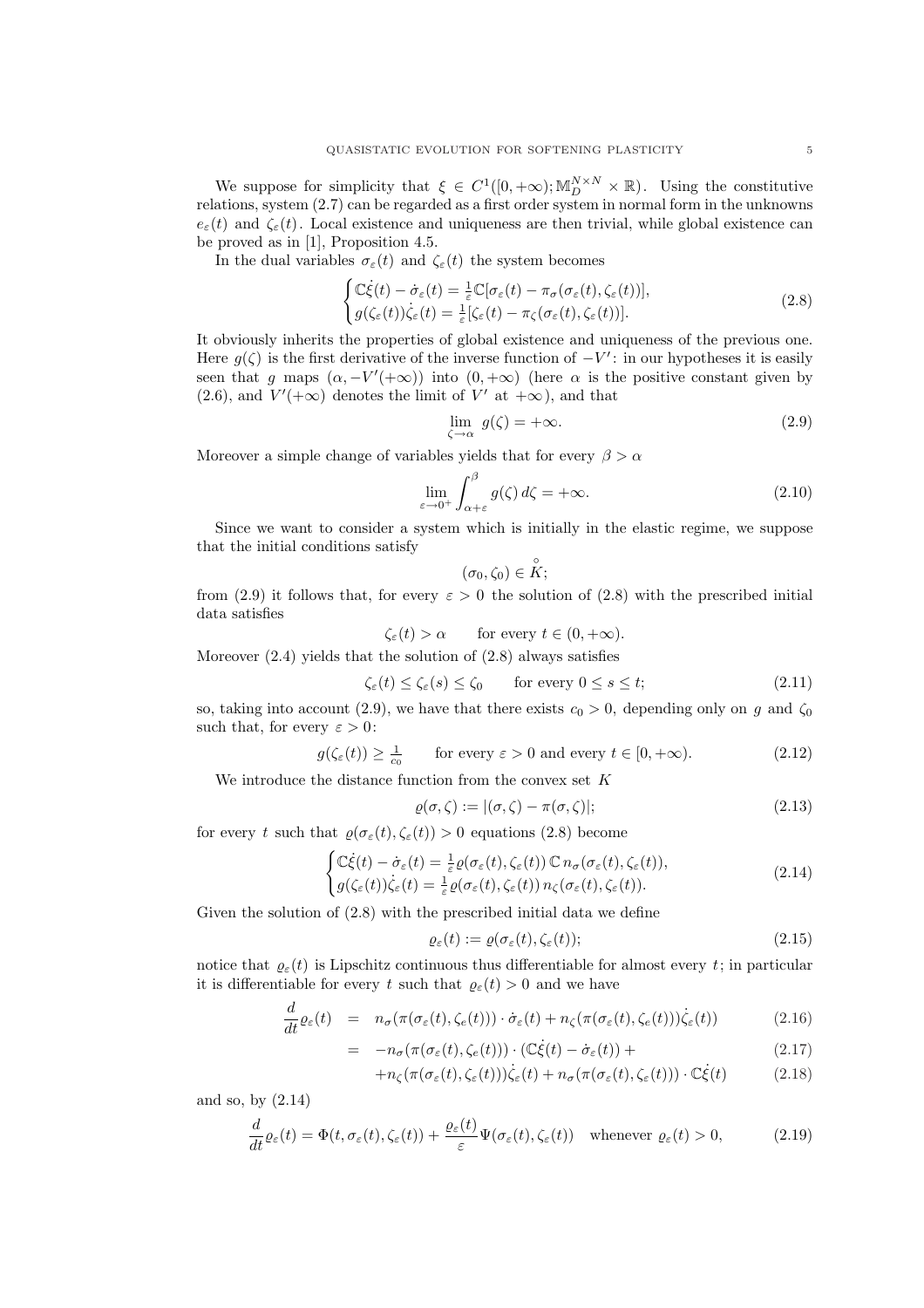where

$$
\Phi(t, \sigma, \zeta) := n_{\sigma}(\pi(\sigma, \zeta)) \cdot \mathbb{C}\dot{\xi}(t), \qquad (2.20)
$$

$$
\Psi(\sigma,\zeta) := \left[\frac{1}{g(\zeta)}n_{\zeta}^2(\pi(\sigma,\zeta)) - n_{\sigma}(\pi(\sigma,\zeta)) \cdot \mathbb{C}n_{\sigma}(\pi(\sigma,\zeta))\right].\tag{2.21}
$$

The function  $\Phi$  is defined on  $[0, +\infty) \times [(\mathbb{M}_{D}^{N \times N} \times (\alpha, +\infty)) \setminus \overset{\circ}{K})]$  and is continuous, while  $\Psi$ is defined on  $(M_{D}^{N\times N}\times(\alpha,+\infty))\setminus\overset{\circ}{K}$  and is of class  $C^{1}$ . In what follows, it is often convenient to consider extensions of  $\Phi$  and  $\Psi$  to  $[0, +\infty) \times \mathbb{M}_{D}^{N \times N} \times (\alpha, +\infty)$  and  $\mathbb{M}_{D}^{N \times N} \times (\alpha, +\infty)$  of class  $C^0$  and  $C^1$ , respectively. Notice that the partial derivatives of  $\Psi$  at each point of  $\partial K$ do not depend on the extension.

Recalling the assumptions on  $\mathbb{C}$ , with the use of  $(2.3)$  and  $(2.9)$ , we may assume that there exists  $\tilde{\alpha} > \alpha$  and a positive constant  $\theta > 0$  such that

$$
\Psi(\sigma,\zeta) \le -\theta \qquad \text{for every } (\sigma,\zeta) \in \mathbb{M}_D^{N \times N} \times (\alpha,\tilde{\alpha}). \tag{2.22}
$$

We may assume also that there exists a positive constant  $\lambda$  such that:

$$
\Psi(\sigma,\zeta) \ge -\lambda \qquad \text{for every } (\sigma,\zeta) \in \mathbb{M}_D^{N \times N} \times (\alpha,+\infty). \tag{2.23}
$$

We will see in the next sections that the sign of Φ governs the transition from elastic to inelastic regime at times when the stress meets the yield surface, while in case of inelastic regime the sign of  $\Psi$  determines whether the quasistatic evolution follows the equation of the slow dynamics (softening without discontinuities) or jumps along the trajectory of the fast dynamics. For these reasons,  $\Phi$  will be called *elastic-inelastic indicator*, while  $\Psi$  will be called slow-fast indicator.

#### 3. From the elastic regime to the slow dynamics.

We start to study the asympotic behavior, as  $\varepsilon \to 0^+$  of the solutions of (2.8). As we have supposed that the initial conditions are taken in such a way that

$$
(\sigma_0,\zeta_0)\in \overset{\circ}{K},
$$

the solutions at small times are trivially given for every  $\varepsilon$ , by

$$
(\sigma(t), \zeta(t)) = (\sigma_0 + \mathbb{C}(\xi(t) - \xi(0)), \zeta_0);
$$
\n(3.1)

this formula gives us the solution in the time interval  $[0, t<sub>1</sub>]$  where we put:

$$
t_1 = \inf \{ t > 0 : \ (\sigma(t), \zeta_0) \in \partial K \} . \tag{3.2}
$$

We now consider the case where  $t_1 < +\infty$ , and we set

$$
(\sigma_1, \zeta_1) := (\sigma_0 + \mathbb{C}(\xi(t_1) - \xi(0)), \zeta_0). \tag{3.3}
$$

The following lemma gives the first elementary consequence of the positivity of the elasticinelastic indicator  $\Phi$  introduced in (2.20).

**Lemma 3.1.** Let  $t_1$ ,  $\sigma_1$ ,  $\zeta_1$  be as in (3.2), (3.3), and suppose  $t_1 < +\infty$  and suppose that  $\Phi(t_1,\sigma_1,\zeta_1) > 0$ . Let  $\varepsilon > 0$ , let  $\varrho_{\varepsilon}(t)$  be as in  $(2.15)$ . Then, for every  $t^* > t_1$  the set

$$
\{\varrho_{\varepsilon}(t) > 0\} \cap [t_1, t^*]
$$

has strictly positive Lebesgue measure.

*Proof.* Otherwise, in the time interval  $[t_1, t^*]$  the solution of (2.8) is given by the formula

$$
(\sigma_{\varepsilon}(t), \zeta_{\varepsilon}(t)) = (\sigma_1 + \mathbb{C}(\xi(t) - \xi(0)), \zeta_1)
$$
\n(3.4)

and  $(\sigma_{\varepsilon}(t), \zeta_1) \in K$  for every t; as  $(\sigma_1, \zeta_1) \in \partial K$ , this implies  $(\dot{\sigma}_{\varepsilon}(t_1), 0) \cdot n((\sigma_1, \zeta_1)) \leq 0$ . Using (3.4)  $\mathbb{C}\dot{\xi}(t_1)\cdot n_{\sigma}(\sigma_1,\zeta_1)\leq 0$ ; by the definition of  $\Phi$ , we deduce  $\Phi(t_1,\sigma_1,\zeta_1)\leq 0$ , which contradicts the hypothesis. $\Box$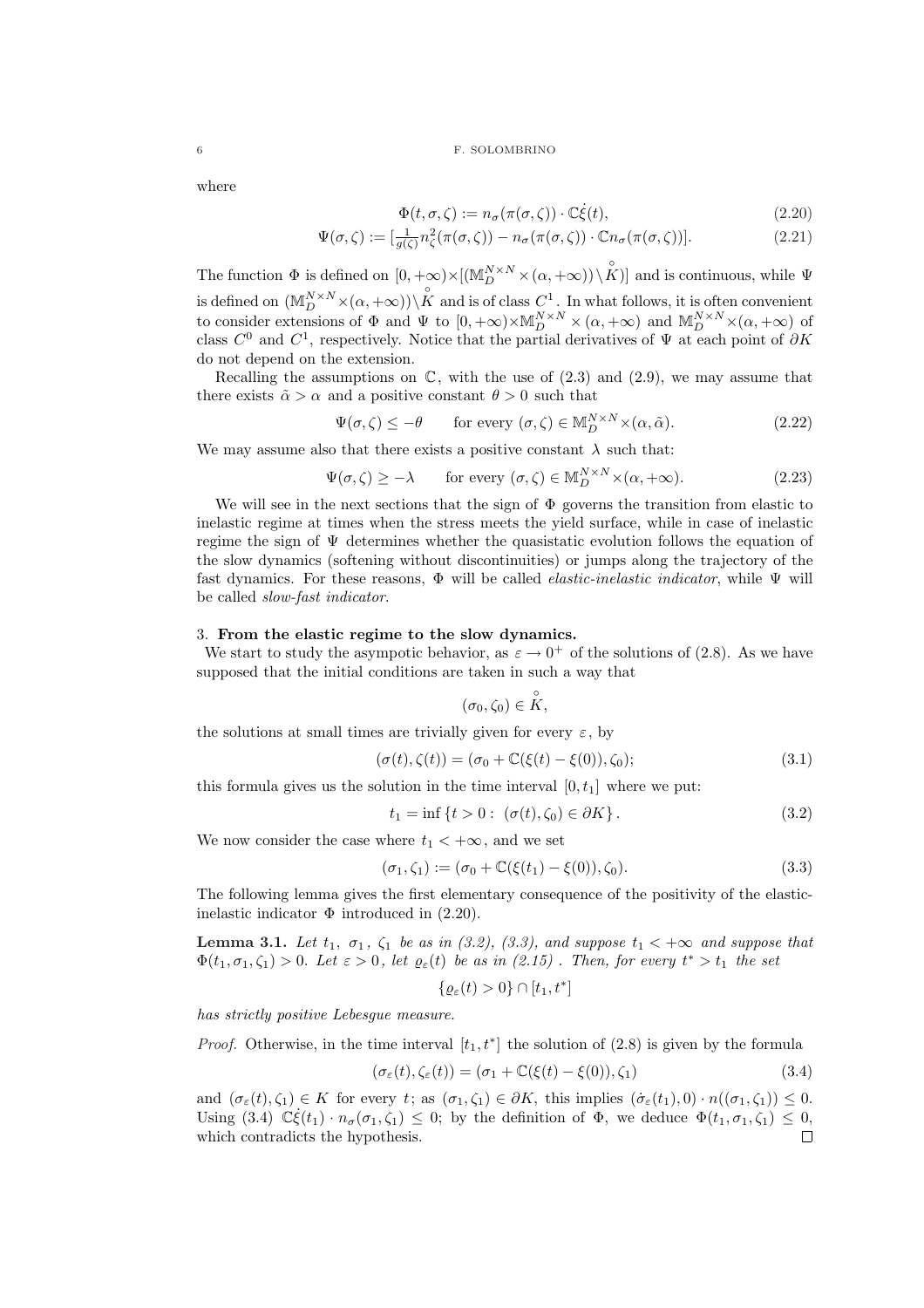**Remark 3.2.** Since the solutions, for  $t < t_1$  are given by (3.4), we have  $\Phi(t_1, \sigma_1, \zeta_1) \geq 0$ : nothing can be said in general about the case  $\Phi(t_1, \sigma_1, \zeta_1) = 0$  unless more hypotheses on the local behavior of the function  $\Phi$  are at our disposal.

Supposing  $\Phi(t_1, \sigma_1, \zeta_1) > 0$ , we now may fix an open neighborhood  $U_{\delta} := (t_1 - \delta, t_1 + \delta)$  $\delta$ ) ×  $B_{\delta}(\sigma_1, \zeta_1)$ , where  $B_{\delta}(\sigma_1, \zeta_1)$  denotes the open ball of radius  $\delta > 0$  centered at  $(\sigma_1, \zeta_1)$ , in a way that there exists a positive constant  $\gamma_2 > 0$  such that

$$
\Phi(t,\sigma,\zeta) \ge \gamma_2 > 0 \qquad \text{for every } (t,\sigma,\zeta) \in U_\delta. \tag{3.5}
$$

We define:

$$
a_{\varepsilon} := \inf \left\{ t \in (t_1, t_1 + \delta) : \ (\sigma_{\varepsilon}(t), \zeta_{\varepsilon}(t)) \in \partial B_{\delta}(\sigma_1, \zeta_1) \right\}.
$$
 (3.6)

The following lemma shows that, thanks to (3.5), the function  $\frac{1}{\varepsilon}\varrho_{\varepsilon}(t)$  becomes greater than a fixed positive constant after a time  $t_{\varepsilon}$  converging to  $t_1$  as  $\varepsilon \to 0$ , while the motion is still in  $B_\delta(\sigma_1,\zeta_1)$ ; we shall see that this implies a transition to the inelastic regime.

**Lemma 3.3.** Let  $t_1$ ,  $\sigma_1$ ,  $\zeta_1$ ,  $\lambda$  and  $\Phi$  be as in (3.2), (3.3), (2.23), and (2.20), respectively. Suppose  $t_1 < +\infty$  and  $\Phi(t_1, \sigma_1, \zeta_1) > 0$ , and let  $\delta$ ,  $a_{\varepsilon}$ , and  $\gamma_2$ , be as in (3.5) and (3.6). Let  $\varepsilon > 0$  and  $\varrho_{\varepsilon}(t)$  be as in (2.15). Define

$$
t_{\varepsilon} := \inf \left\{ t \in (t_1, t_1 + \delta) : \frac{1}{\varepsilon} \varrho_{\varepsilon}(t) \ge \frac{\gamma_2}{2\lambda} \right\}.
$$
 (3.7)

Then:

- a)  $t_{\varepsilon} t_1 \to 0 \text{ as } \varepsilon \to 0^+;$
- b)  $t_1 < t_\varepsilon < a_\varepsilon$  for  $\varepsilon$  sufficiently small;
- c)  $\frac{1}{\varepsilon}\varrho_{\varepsilon}(t) \geq \frac{\gamma_2}{2\lambda}$  for every  $t \in [t_{\varepsilon}, a_{\varepsilon}].$

*Proof.* Let  $s_{\varepsilon} := t_{\varepsilon} \wedge a_{\varepsilon}$ . We first show that in  $(t_1, s_{\varepsilon})$  one has

$$
\varrho_{\varepsilon}(t) > 0. \tag{3.8}
$$

Indeed  $\dot{\varrho}_{\varepsilon}(t) = 0$  almost everywhere in the set  $\{\varrho_{\varepsilon}(t) = 0\} \cap [t_1, s_{\varepsilon}]$ , while in the set  $\{\varrho_{\varepsilon}(t) > 0\} \cap [t_1, s_{\varepsilon}],$  one has by (2.19), (3.5), (2.23) and the hypothesis, that

$$
\dot{\varrho}_{\varepsilon}(t) \geq \tfrac{\gamma_2}{2}.
$$

Then by the fundamental theorem of calculus and by Lemma 3.1,we get

$$
\varrho_{\varepsilon}(\tau) = \int_{\{\varrho_{\varepsilon}(t) > 0\} \cap [t_1, \tau]} \dot{\varrho}_{\varepsilon}(t) dt \geq \frac{\gamma_2}{2} \mathcal{L}^1(\{\varrho_{\varepsilon}(t) > 0\} \cap [t_1, \tau]) > 0
$$

for every  $\tau \in [t_1, s_\varepsilon]$ , which proves (3.8). Therefore  $\{ \varrho_\varepsilon(t) > 0 \} \cap (t_1, s_\varepsilon] = (t_1, s_\varepsilon]$  so that the previous estimate and the definition of  $s_{\varepsilon}$  yield

$$
\varepsilon \frac{\gamma_2}{2\lambda} \ge \varrho_\varepsilon(s_\varepsilon) \ge \frac{\gamma_2}{2}(s_\varepsilon - t_1),\tag{3.9}
$$

which implies

$$
s_{\varepsilon} - t_1 \to 0 \quad \text{as } \varepsilon \to 0^+.
$$
\n(3.10)

Now suppose by contradiction that  $s_{\varepsilon} = a_{\varepsilon}$  as  $\varepsilon \to 0$  along a suitable sequence. Then  $a_{\varepsilon} - t_1 \to 0$  as  $\varepsilon \to 0^+$  and

$$
\sup_{t\in[t_1,a_\varepsilon]}\tfrac{1}{\varepsilon}\varrho_\varepsilon(t)\leq \tfrac{\gamma_2}{2\lambda};
$$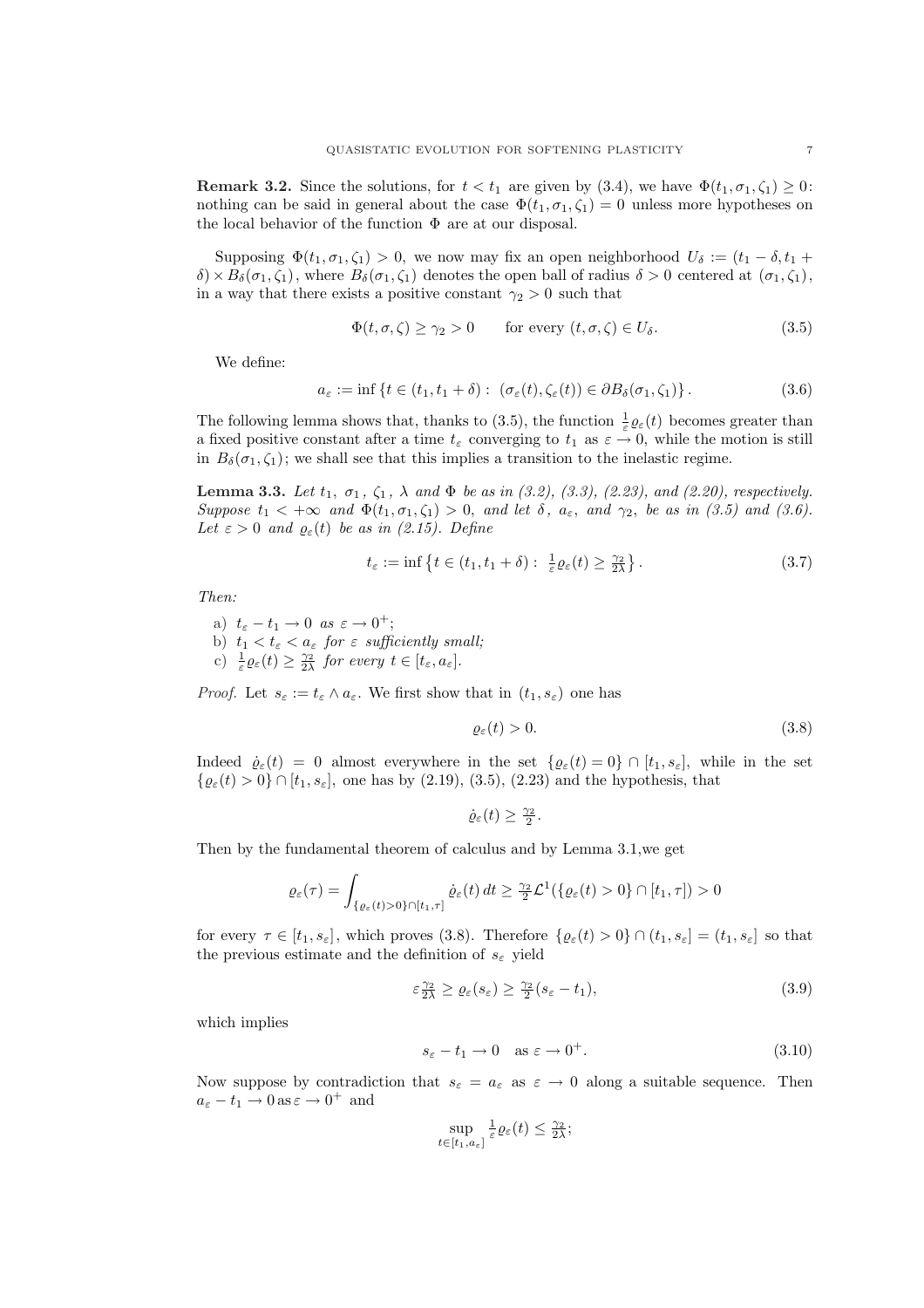by the definition of  $a_{\varepsilon}$ , (2.12), and (2.14), this implies

$$
\delta = |(\sigma_{\varepsilon}(a_{\varepsilon}), \zeta_{\varepsilon}(a_{\varepsilon})) - (\sigma_{1}, \zeta_{1})|
$$
\n
$$
\leq |(\sigma_{\varepsilon}(a_{\varepsilon}) - \sigma_{1}, 0)| + |(0, \zeta_{\varepsilon}(a_{\varepsilon}) - \zeta_{1})|
$$
\n
$$
= | \int_{t_{1}}^{a_{\varepsilon}} \dot{\sigma}_{\varepsilon}(s) ds | + | \int_{t_{1}}^{a_{\varepsilon}} \dot{\zeta}_{\varepsilon}(s) ds |
$$
\n
$$
\leq \int_{t_{1}}^{a_{\varepsilon}} |\mathbb{C}\dot{\xi}(s) - \dot{\sigma}_{\varepsilon}(s)| ds + |\mathbb{C}| \int_{t_{1}}^{a_{\varepsilon}} |\dot{\xi}(s)| ds + c_{0} \int_{t_{1}}^{a_{\varepsilon}} g(\zeta_{\varepsilon}(s)) |\dot{\zeta}_{\varepsilon}(s)| ds
$$
\n
$$
\leq (|\mathbb{C}| + c_{0}) (\sup_{t \in [t_{1}, a_{\varepsilon}]} \frac{1}{\varepsilon} \varrho_{\varepsilon}(t)) (a_{\varepsilon} - t_{1}) + |\mathbb{C}| \int_{t_{1}}^{a_{\varepsilon}} |\dot{\xi}(s)| ds
$$
\n
$$
\leq (|\mathbb{C}| + c_{0}) \frac{\gamma_{2}}{2\lambda} (a_{\varepsilon} - t_{1}) + |\mathbb{C}| \int_{t_{1}}^{a_{\varepsilon}} |\dot{\xi}(s)| ds,
$$
\n
$$
(1 + c_{0}) \frac{\gamma_{2}}{2\lambda} (a_{\varepsilon} - t_{1}) + |\mathbb{C}| \int_{t_{1}}^{a_{\varepsilon}} |\dot{\xi}(s)| ds,
$$
\n
$$
(1 + c_{0}) \frac{\gamma_{2}}{2\lambda} (a_{\varepsilon} - t_{1}) + |\mathbb{C}| \int_{t_{1}}^{a_{\varepsilon}} |\dot{\xi}(s)| ds + |\mathbb{C}| \int_{t_{1}}^{a_{\varepsilon}} |\dot{\xi}(s)| ds
$$
\n
$$
(1 + c_{0}) \frac{\gamma_{2}}{2\lambda} (a_{\varepsilon} - t_{1}) + |\mathbb{C}| \int_{t_{1}}^{a_{\varepsilon}} |\dot{\xi}(s)| ds + |\mathbb{C}| \int_{t_{1}}^{
$$

a contradiction, since the right-hand side is infinitesimal. This proves part a) and part b) of the statement.

To prove part c), we observe that  $\dot{\varrho}_{\varepsilon}(t_{\varepsilon}) \geq -\frac{\gamma_2}{2} + \gamma_2 > 0$ , by (2.19) and (3.5). If c) is false, let  $t_{\varepsilon}$  be the first time in  $(t_{\varepsilon}, a_{\varepsilon})$  such that  $\varrho_{\varepsilon}(t_{\varepsilon}^1) = \frac{\gamma_2}{2\lambda}$ ; then  $\varrho_{\varepsilon}(t_{\varepsilon}^1) \leq 0$ . On the other hand (2.19) and (3.5) yield  $\varrho_{\varepsilon}(t_{\varepsilon}^1) \geq -\frac{\gamma_2}{2} + \gamma_2 > 0$ , a contradiction.

We now focus on the case where the slow-fast indicator has negative sign at  $(\sigma_1, \zeta_1)$ . We will see that in this case the asymptotic behavior of the solutions of (2.14) is governed by the slow dynamics equation. As Theorem 3.8 will show, in a neighborhood of  $t_1$  the function  $\frac{1}{\varepsilon}\varrho_{\varepsilon}(t)$  remains uniformly bounded, so no discontinuities appear in the limit, while Lemma 3.3 assures that the limit equation is nontrivial, differently from the case of elastic regime. For a suitable choice of  $\delta$  in the definition of the neighborhood  $U_{\delta}$  satisfying (3.5), we may assume that there exists a positive constant  $\gamma_1$  such that

$$
\Psi(\sigma,\zeta) \le -\gamma_1 \qquad \text{for every } (\sigma,\zeta) \in B_\delta(\sigma_1,\zeta_1). \tag{3.12}
$$

The proof of the main result of this section requires the use of the following general result about continuous dependence on a parameter, whose proof can be found in [4] (see also [3]); we also state and prove an elementary corollary which will be useful later.

**Theorem 3.4.** Let  $f_{\varepsilon}$  and  $f_0$  be Carathéodory functions defined on  $[a, b] \times \mathbb{R}^m$  with values in  $\mathbb{R}^m$ , let  $t_{\varepsilon}$ ,  $t_0 \in [a, b]$ , and let  $x_{\varepsilon}$ ,  $x_0 \in \mathbb{R}^m$ . Assume that there exist two constants  $L > 0$  and  $M > 0$  such that

$$
|f_{\varepsilon}(t,x_2) - f_{\varepsilon}(t,x_1)| \le L |x_2 - x_1|,
$$
  

$$
|f_{\varepsilon}(t,x)| \le M,
$$

for every  $\varepsilon > 0$ , every  $t \in [a, b]$ , and every  $x, x_1, x_2 \in \mathbb{R}^m$ . Let  $y_{\varepsilon}(t)$  and  $y_0(t)$  be the solutions of the Cauchy problems

$$
\begin{cases} \dot{y}_{\varepsilon}(t) = f_{\varepsilon}(t, y(t)), \\ y_{\varepsilon}(t_{\varepsilon}) = x_{\varepsilon}, \end{cases} \qquad \qquad \begin{cases} \dot{y}_{0}(t) = f_{0}(t, y(t)), \\ y_{\varepsilon}(t_{0}) = x_{0}. \end{cases}
$$

If  $t_{\varepsilon} \to t_0$ ,  $x_{\varepsilon} \to x_0$ , and for every  $x \in \mathbb{R}^m$ 

$$
\int_a^t f_{\varepsilon}(s,x) \, ds \to \int_a^t f(s,x) \, ds \qquad \text{uniformly for } t \in [a,b] \, ,
$$

then  $y_{\varepsilon}(t) \to y_0(t)$  uniformly for  $t \in [a, b]$ .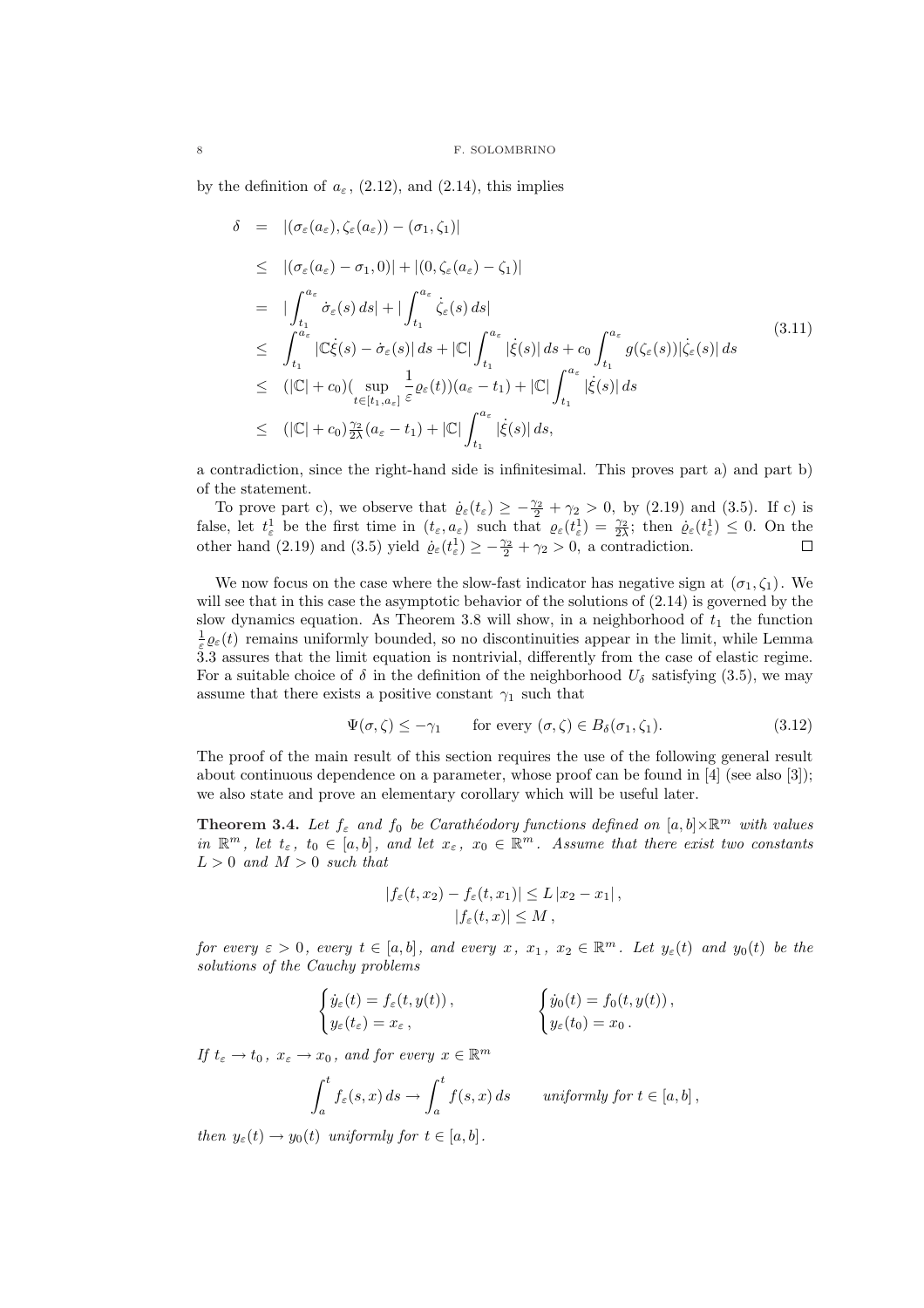Corollary 3.5. Let  $f_{\varepsilon}$  and  $f_0$  be Carathéodory functions defined on  $[a, b] \times \mathbb{R}^m$  with values in  $\mathbb{R}^m$ , let  $t_\varepsilon \to a$ , and let  $x_\varepsilon$ ,  $x_0 \in \mathbb{R}^m$ . Assume that there exist two constants  $L > 0$  and  $M > 0$  such that

$$
|f_{\varepsilon}(t,x_2) - f_{\varepsilon}(t,x_1)| \le L |x_2 - x_1|,
$$
  

$$
|f_{\varepsilon}(t,x)| \le M,
$$

for every  $\varepsilon > 0$ , every  $t \in [t_{\varepsilon}, b]$ , and every  $x, x_1, x_2 \in \mathbb{R}^m$ . Let  $y_{\varepsilon}(t)$  and  $y_0(t)$  be the solutions of the Cauchy problems

$$
\begin{cases} \dot{y}_{\varepsilon}(t) = f_{\varepsilon}(t, y(t)), \\ y_{\varepsilon}(t_{\varepsilon}) = x_{\varepsilon}, \end{cases} \qquad \qquad \begin{cases} \dot{y}_{0}(t) = f_{0}(t, y(t)), \\ y_{\varepsilon}(t_{0}) = x_{0}. \end{cases}
$$

If  $x_{\varepsilon} \to x_0$ , and for every  $x \in \mathbb{R}^m$ , and for every  $\eta > 0$ 

$$
\int_{a+\eta}^t f_{\varepsilon}(s,x)\,ds \to \int_{a+\eta}^t f(s,x)\,ds \qquad \textit{uniformly for } t\in [a+\eta,b]\,,
$$

then  $y_{\varepsilon}(t) \to y_0(t)$  uniformly on compact subintervals of  $(a, b]$ .

Proof. Define

$$
g_{\varepsilon}(t,x) = \begin{cases} f_{\varepsilon}(t,x) & \text{if } t \ge t_{\varepsilon} \\ f_{\varepsilon}(t_{\varepsilon},x) & \text{otherwise} \end{cases}
$$

and let  $z_{\varepsilon}(t)$  the solutions of the Cauchy problems

$$
\begin{cases} \dot{z}_{\varepsilon}(t) = g_{\varepsilon}(t, z(t)), \\ z_{\varepsilon}(t_{\varepsilon}) = x_{\varepsilon} \, . \end{cases}
$$

It is not difficult to see that previous theorem may be applied with  $g_{\varepsilon}(t, x)$  in place of  $f_{\varepsilon}$ ; then  $z_{\varepsilon}(t) \to y_0(t)$  uniformly for  $t \in [a, b]$ ; conclusion follows as, for every  $\eta > 0$ , when  $\varepsilon$  sufficiently small,  $z_{\varepsilon}(t) = y_{\varepsilon}(t)$  in  $[a + \eta, b]$  by the uniqueness of solutions to Cauchy problems.  $\Box$ 

We also need the following auxiliary Lemma.

**Lemma 3.6.** Let  $\hat{t} > 0$ ,  $(\hat{\sigma}, \hat{\zeta}) \in \partial K$ , and  $\hat{t}_{\varepsilon}$  a sequence such that

$$
\begin{aligned}\n\hat{t}_{\varepsilon} \to \hat{t} \text{ as } \varepsilon \to 0^+; \\
(\sigma_{\varepsilon}(\hat{t}_{\varepsilon}), \zeta_{\varepsilon}(\hat{t}_{\varepsilon})) \to (\hat{\sigma}, \hat{\zeta}) \text{ as } \varepsilon \to 0^+.\n\end{aligned}
$$

Suppose that there exist two constants  $\eta > 0, \gamma > 0$  such that, for every  $(\sigma, \zeta)$  satisfying  $|(\sigma,\zeta) - (\hat{\sigma},\hat{\zeta})| < \eta$ , one has

$$
\Psi(\sigma,\zeta)<-\gamma.
$$

Let

$$
b_{\varepsilon}^{\eta} := \inf \left\{ t \in (\hat{t}_{\varepsilon}, \hat{t} + \eta) : \ (\sigma_{\varepsilon}(t), \zeta_{\varepsilon}(t)) \in \partial B_{\eta}(\hat{\sigma}, \hat{\zeta}) \right\}.
$$

Then there exist  $L > 0$ ,  $C(\eta, \gamma) > 0$  and a sequence  $\hat{s}_{\varepsilon}$ , which may be taken equal to  $\hat{t}_{\varepsilon}$ whenever  $\limsup_{\varepsilon \to 0}$  $\frac{\varrho_{\varepsilon}(\hat{t}_{\varepsilon})}{\varepsilon} < +\infty$ , such that

- a)  $\hat{s}_{\varepsilon} \to \hat{t}$  as  $\varepsilon \to 0^+$ ;
- b)  $\liminf_{\varepsilon \to 0} b_{\varepsilon}^{\eta} \geq \hat{t} + C(\eta, \gamma);$
- c)  $(\sigma_{\varepsilon}(\hat{s}_{\varepsilon}), \zeta_{\varepsilon}(\hat{s}_{\varepsilon})) \to (\hat{\sigma}, \hat{\zeta})$  as  $\varepsilon \to 0^+$ ;
- d)  $\frac{\varrho_{\varepsilon}(t)}{\varepsilon} \leq \frac{L}{\gamma}$  for every  $t \in [\hat{s}_{\varepsilon}, b_{\varepsilon}^{\eta}].$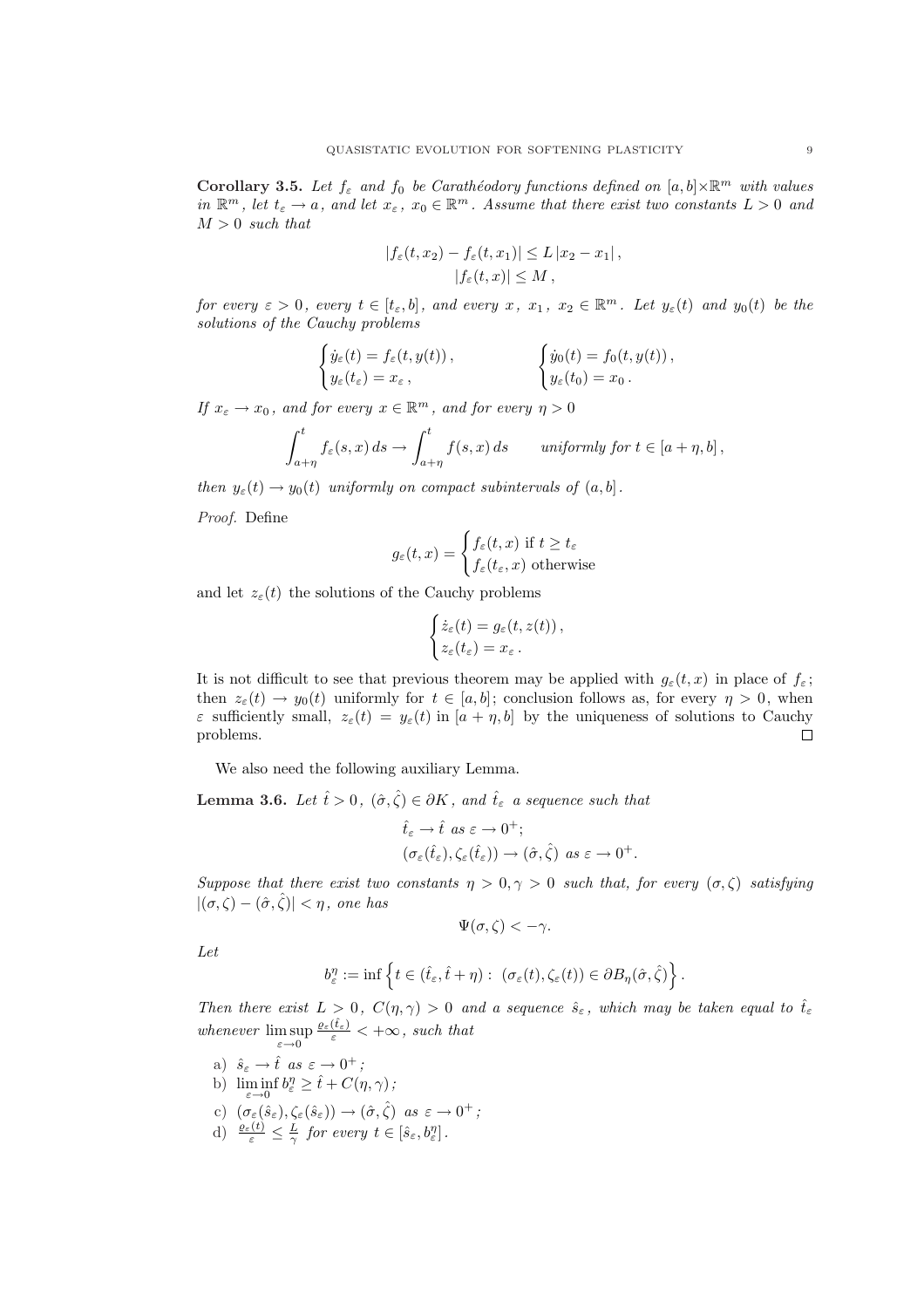*Proof.* Choose L such that  $|\mathbb{C}\dot{\xi}(t)| < L$  for every  $t \in [\hat{t} - \eta, \hat{t} + \eta]$ . Observe that, from (2.19) and the hypotheses, we get

$$
\dot{\varrho}_{\varepsilon}(t) < -\gamma \frac{\varrho_{\varepsilon}(t)}{\varepsilon} + L \qquad \text{for a.e. } t \in [\hat{t}_{\varepsilon}, b_{\varepsilon}^{\eta}]; \tag{3.13}
$$

indeed the inequality holds true also in the set  $\{\varrho_{\varepsilon}(t) = 0\}$ , as  $\dot{\varrho}_{\varepsilon}(t) = 0$  almost everywhere in this set. Notice also that it is everywhere satisfied when  $\varrho_{\varepsilon}(t) > 0$ .

Let  $M = \limsup_{\epsilon \to 0} \frac{\varrho_{\epsilon}(\hat{t}_{\epsilon})}{\epsilon}$ ; we may assume, up to a subsequence, that this limsup is actually  $\limsup_{\varepsilon\to 0} \frac{\varepsilon}{\varepsilon}$ a limit. If  $M < +\infty$ , we may always assume, suitably enlarging the constant L, that  $M < \frac{L}{\gamma}$ . If  $M = +\infty$ , fix  $\vartheta > 0$  and define  $s_{\varepsilon}^{\eta} := \inf\{t \in [\hat{t}_{\varepsilon}, b_{\varepsilon}^{\eta}] | \frac{\varrho_{\varepsilon}(t)}{\varepsilon} \leq \frac{L+\vartheta}{\gamma}\}\;$ ; then (3.13) yields

$$
\dot{\varrho}_{\varepsilon}(t) < -\vartheta \qquad \text{for every } t \in [\hat{t}_{\varepsilon}, s_{\varepsilon}^{\eta}]; \tag{3.14}
$$

integrating, we get

$$
(s_{\varepsilon}^{\eta} - \hat{t}_{\varepsilon})\vartheta < \varrho_{\varepsilon}(\hat{t}_{\varepsilon}) - \varrho_{\varepsilon}(s_{\varepsilon}^{\eta}).\tag{3.15}
$$

As  $\varrho_{\varepsilon}(\hat{t}_{\varepsilon}) \to 0$ , we conclude that  $s_{\varepsilon}^{\eta} \to \hat{t}$  as  $\varepsilon \to 0^{+}$ . From this fact and (3.15), we also get that  $\lim_{\varepsilon \to 0} \varrho_{\varepsilon}(s_{\varepsilon}^{\eta}) = 0$ , hence, integrating (3.13), we obtain

$$
\lim_{\varepsilon \to 0} \int_{\hat{t}_{\varepsilon}}^{s_{\varepsilon}^{\eta}} \frac{\varrho_{\varepsilon}(s)}{\varepsilon} ds = 0.
$$
\n(3.16)

We can then argue as in (3.11), and for every  $t \in [\hat{t}_{\varepsilon}, s_{\varepsilon}^{\eta}]$  we have

$$
|\sigma_{\varepsilon}(t)-\sigma_{\varepsilon}(\hat{t}_{\varepsilon})|+|\zeta_{\varepsilon}(t)-\zeta_{\varepsilon}(\hat{t}_{\varepsilon})|\leq (|\mathbb{C}|+c_0)\int_{\hat{t}_{\varepsilon}}^{s_{\varepsilon}^{\eta}}\frac{\varrho_{\varepsilon}}{\varepsilon}(s)\,ds+|\mathbb{C}|\int_{\hat{t}_{\varepsilon}}^{s_{\varepsilon}^{\eta}}|\dot{\xi}(s)|\,ds,
$$

where  $c_0$  is the constant given by (2.12), and this gives, thanks to (3.16),

$$
\lim_{\varepsilon \to 0} |\sigma_{\varepsilon}(t) - \sigma_{\varepsilon}(\hat{t}_{\varepsilon})| + |\zeta_{\varepsilon}(t) - \zeta_{\varepsilon}(\hat{t}_{\varepsilon})| = 0.
$$

In particular we have  $s_{\varepsilon}^{\eta} < b_{\varepsilon}^{\eta}$ , when  $\varepsilon$  is sufficiently small.

So we put  $\hat{s}_{\varepsilon} := s_{\varepsilon}^{\eta}$  when  $M = +\infty$ , while we put  $\hat{s}_{\varepsilon} := \hat{t}_{\varepsilon}$  otherwise; up to redefining the constant L, we have, for every  $\varepsilon$ ,  $\frac{\varrho_{\varepsilon}(\hat{s}_{\varepsilon})}{\varepsilon} \leq \frac{L}{\gamma}$  and  $\dot{\varrho}_{\varepsilon}(\hat{s}_{\varepsilon}) < 0$ . Now, if d) is false, let  $s_{\varepsilon}^1$  be the first time in  $(\hat{s}_{\varepsilon}, b_{\varepsilon}^{\eta})$  such that  $\varrho_{\varepsilon}(s_{\varepsilon}^1) = \frac{L}{\gamma}$ ; then  $\dot{\varrho}_{\varepsilon}(t_{\varepsilon}^1) \geq 0$ . On the other hand (3.13) yields  $\dot{\varrho}_\varepsilon(t_\varepsilon^1) < -L + L = 0$ , a contradiction.

It remains to prove only part b) of the statement. If we suppose  $b_{\varepsilon}^{\eta} < \hat{t} + \eta$ , otherwise the result is trivial, arguing as in (3.11) we have the estimate

$$
\eta=|(\sigma_{\varepsilon}(b^{\eta}_{\varepsilon})-\sigma_{\varepsilon}(\hat{s}_{\varepsilon}),\zeta_{\varepsilon}(t)-\zeta_{\varepsilon}(\hat{s}_{\varepsilon})|\leq (|\mathbb{C}|+c_0)\int_{\hat{s}_{\varepsilon}}^{b^{\eta}_{\varepsilon}}\frac{\varrho_{\varepsilon}}{\varepsilon}(s)\,ds+|\mathbb{C}|\int_{\hat{s}_{\varepsilon}}^{b^{\eta}_{\varepsilon}}|\dot{\xi}(s)|\,ds,
$$

which implies, by part d) of the statement,

$$
\eta < \left[ (1+\gamma) |\mathbb{C}| + c_0 \right] \frac{L}{\gamma} (b_\varepsilon^\eta - \hat{s}_\varepsilon); \tag{3.17}
$$

since  $\hat{s}_{\varepsilon} \to \hat{t}$  as  $\varepsilon \to 0^+$ , we obtain the conclusion with  $C(\eta, \gamma) := \min\{\eta, \frac{\eta \gamma}{L[(1+\gamma)|\mathbb{C}|+c_0]}\}.$ 

Consider now the differential equation on the open submanifold  $K_0 = \partial K \cap {\Psi(\sigma, \zeta) \neq 0}$ 

$$
\begin{cases}\n\mathbb{C}\dot{\xi}(t) - \dot{\sigma}_{sl}(t) = -\frac{\Phi(t,\sigma_{sl}(t),\zeta_{sl}(t))}{\Psi(\sigma_{sl}(t),\zeta_{sl}(t))} \mathbb{C} \, n_{\sigma}(\sigma_{sl}(t),\zeta_{sl}(t)), \\
g(\zeta_{sl}(t))\dot{\zeta}_{sl}(t) = -\frac{\Phi(t,\sigma_{sl}(t),\zeta_{sl}(t))}{\Psi(\sigma_{sl}(t),\zeta_{sl}(t))} \, n_{\zeta}(\sigma_{sl}(t),\zeta_{sl}(t));\n\end{cases} \tag{3.18}
$$

This will be called the equation of the slow dynamics: observe that this is a well-defined equation, since, for every  $t \in [0, +\infty)$ , the vector field

$$
\chi_t(\sigma,\zeta) = (\mathbb{C}\dot{\xi}(t) + \frac{\Phi(t,\sigma,\zeta)}{\Psi(\sigma,\zeta)} \mathbb{C} n_{\sigma}(\sigma,\zeta), \frac{-\Phi(t,\sigma,\zeta)}{g(\zeta)\Psi(\sigma,\zeta)} n_{\zeta}(\sigma,\zeta))
$$

is a tangent vector field to  $K_0$ , as a direct computation shows.

We may thus apply all standard results about local existence and uniqueness and the existence of a maximal interval where solutions to  $(3.18)$  are defined. So, let  $(t_1, t_2)$  the maximal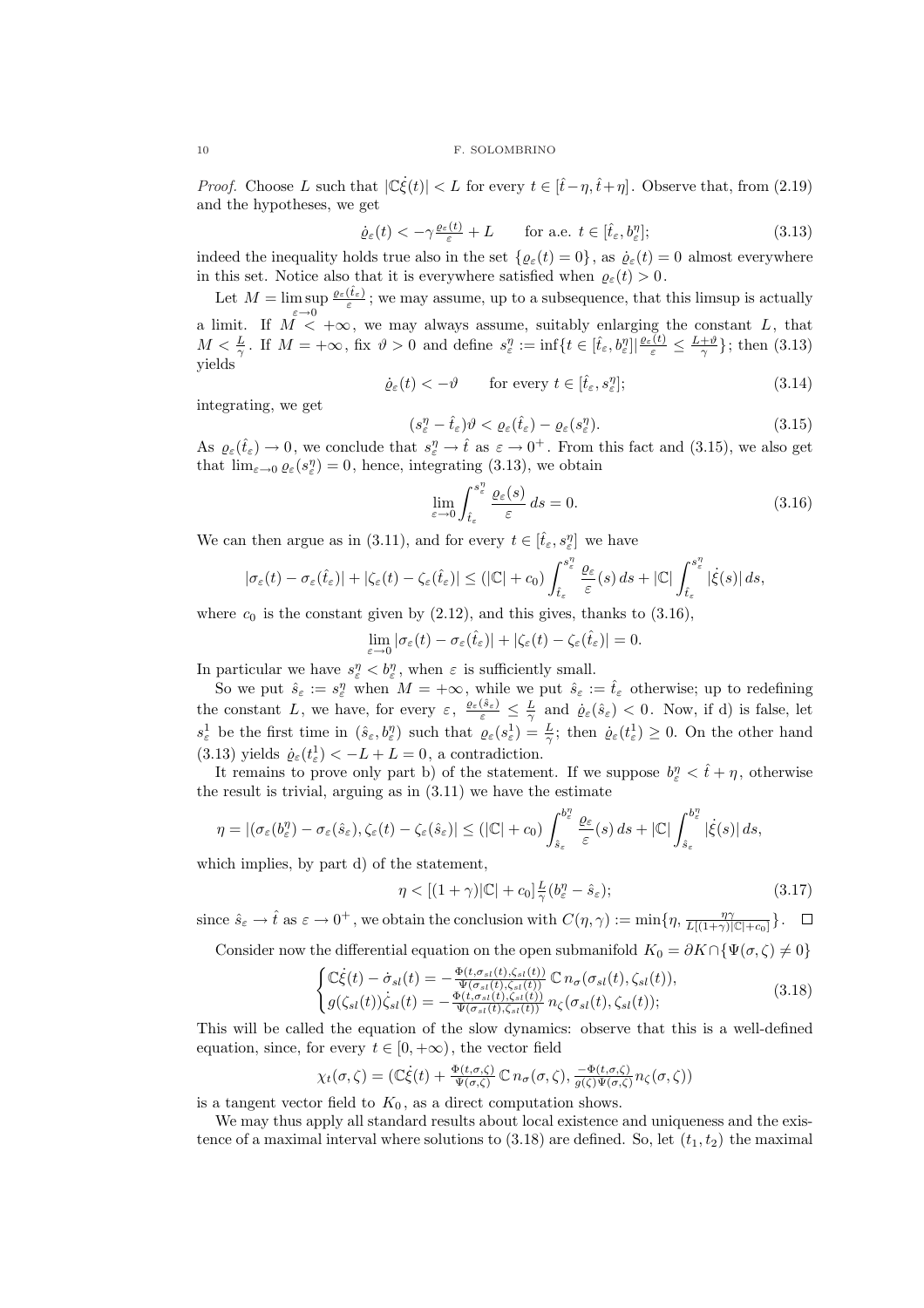interval of existence for the Cauchy problem associated to (3.18) with datum  $(\sigma_1, \zeta_1)$ ; we easily have that

$$
\limsup_{s \to t_2^-} \Psi(\sigma_{sl}(s), \zeta_{sl}(s)) = 0.
$$
\n(3.19)

Indeed, as long as  $\Psi(\sigma,\zeta)$  does not vanish along the solution, the right-hand side of (3.18) is locally bounded, and so is the solution.

Remark 3.7. Let  $(\sigma(t), \zeta(t))$  a solution of (3.18) and define  $e(t)$ ,  $p(t)$ ,  $z(t)$  through the constitutive relations in (1.2); we will have, by a direct computation, that  $(p(t), \dot{z}(t))$  =  $-\frac{\Phi(t,\sigma(t),\zeta(t))}{\Psi(\sigma(t),\zeta(t))}n(\sigma(t),\zeta(t))$ , thus the flow rule in (1.2) is satisfied as long as  $-\frac{\Phi(t,\sigma(t),\zeta(t))}{\Psi(\sigma(t),\zeta(t))}\geq 0$ , that is as long as  $\Phi$  does not become negative along the trajectory, as we are supposing that the slow-fast indicator  $\Psi$  is negative.

Viceversa, let  $(\sigma(t), \zeta(t))$  a C<sup>1</sup> function with values on  $\partial K$  satisfying (1.2) in a certain interval of time; if we suppose  $\Psi(\sigma(t), \zeta(t)) \neq 0$ , the flow rule and the condition

$$
0 = n_{\sigma}((\sigma(t), \zeta(t))) \cdot \dot{\sigma}(t) + n_{\zeta}((\sigma(t), \zeta(t)))\dot{\zeta}(t)
$$

easily imply that  $(\sigma(t), \zeta(t))$  satisfies (3.18) and that  $-\frac{\Phi(t, \sigma(t), \zeta(t))}{\Psi(\sigma(t), \zeta(t))} \geq 0$ .

We are now ready to prove the main result of this section.

**Theorem 3.8.** Let  $t_1$ ,  $\sigma_1$ ,  $\zeta_1$ ,  $\Phi$ ,  $\Psi$ , and  $t_2$  be as in (3.2), (3.3), (2.23), (2.20), (2.21), and (3.19) respectively. Suppose  $t_1 < +\infty$ ,  $\Phi(t_1, \sigma_1, \zeta_1) > 0$ , and  $\Psi(\sigma_1, \zeta_1) < 0$ . Let  $(\sigma_{sl}(s), \zeta_{sl}(s))$  be the unique solution to the Cauchy problem associated to the equation of the slow dynamics (3.18) with datum  $(\sigma_1, \zeta_1)$ . Let  $\overline{t} < t_2$  and suppose that there exists a constant  $\gamma_3 > 0$  such that

 $\Phi(s, \sigma_{sl}(s), \zeta_{sl}(s)) \geq \gamma_3$  for every  $s \in [t_1, \bar{t}].$  (3.20)

Then  $(\sigma_{\varepsilon}, \zeta_{\varepsilon})$  converge uniformly to  $(\sigma_{sl}, \zeta_{sl})$  as  $\varepsilon \to 0^+$  in  $[t_1, \bar{t}].$ 

 $\overline{ }$ 

*Proof.* Let  $\delta$ ,  $\gamma_2$ ,  $\gamma_1$ , and  $a_{\varepsilon}$  be given by (3.5), (3.12), and (3.6), respectively. We put  $t^* = \liminf_{\varepsilon \to 0^+} a_{\varepsilon}$ , and we apply Lemma 3.6 with  $\hat{t} = \hat{t}_{\varepsilon} = t_1$ , and  $b_{\varepsilon}^{\eta} = a_{\varepsilon}$ ; we have that  $t^* > t_1$ ,

and, by part d) of the Lemma, we may assume that  $\frac{\varrho_{\varepsilon}(t)}{\varepsilon}$  w<sup>\*</sup>-converge in  $L^{\infty}((t_1, t^*))$  to some nonnegative function  $\omega(t)$ .

We write equation (2.8) in the form

$$
\begin{cases} \mathbb{C}\dot{\xi}(t) - \dot{\sigma}(t) = \omega_1^{\varepsilon}(t, \sigma(t), \zeta(t)) \\ g(\zeta(t))\dot{\zeta}(t) = \omega_2^{\varepsilon}(t, \sigma(t), \zeta(t)); \end{cases}
$$

where

$$
\begin{aligned} \omega_1^{\varepsilon}(t,\sigma(t),\zeta(t)) := \frac{\varrho_{\varepsilon}(t)}{\varepsilon}h_{\sigma}(\sigma(t),\zeta(t)) \\ \omega_2^{\varepsilon}(t,\sigma(t),\zeta(t)) := \frac{\varrho_{\varepsilon}(t)}{\varepsilon}h_{\zeta}(\sigma(t),\zeta(t)), \end{aligned}
$$

and  $h_{\sigma}$ ,  $h_{\zeta}$  are  $C^1$  extensions to the whole space of  $\mathbb{C}n_{\sigma}\circ\pi$  and  $n_{\zeta}\circ\pi$ , respectively, which we may assume to be globally Lipschitzian, as  $\mathbb{C}n_{\sigma} \circ \pi$  and  $n_{\zeta} \circ \pi$  are. Theorem 3.4 now provides the uniform convergence, along the sequence  $\varepsilon_k$  of the solutions of (2.8) to the solution of the problem

$$
\begin{cases}\n\mathbb{C}\dot{\xi}(t) - \dot{\sigma}(t) = \omega(t)h_{\sigma}(\sigma(t), \zeta(t)) \\
g(\zeta(t))\dot{\zeta}(t) = \omega(t)h_{\zeta}(\sigma(t), \zeta(t)),\n\end{cases}
$$
\n(3.21)

with the same Cauchy data, in the interval  $[t_1, t^*]$ .

Now, Lemma 3.6, part d), implies that  $(\sigma(t), \zeta(t)) \in K$  for every  $t \in [t_1, t^*]$ , while Lemma 3.3 implies that, for every  $t \in (t_1, t^*)$ , the points  $(\sigma_{\varepsilon_k}(t), \zeta_{\varepsilon_k}(t))$  do not belong to K when k is sufficiently large, so that  $(\sigma(t), \zeta(t)) \in \partial K$  for every  $t \in [t_1, t^*]$ . Thus, for every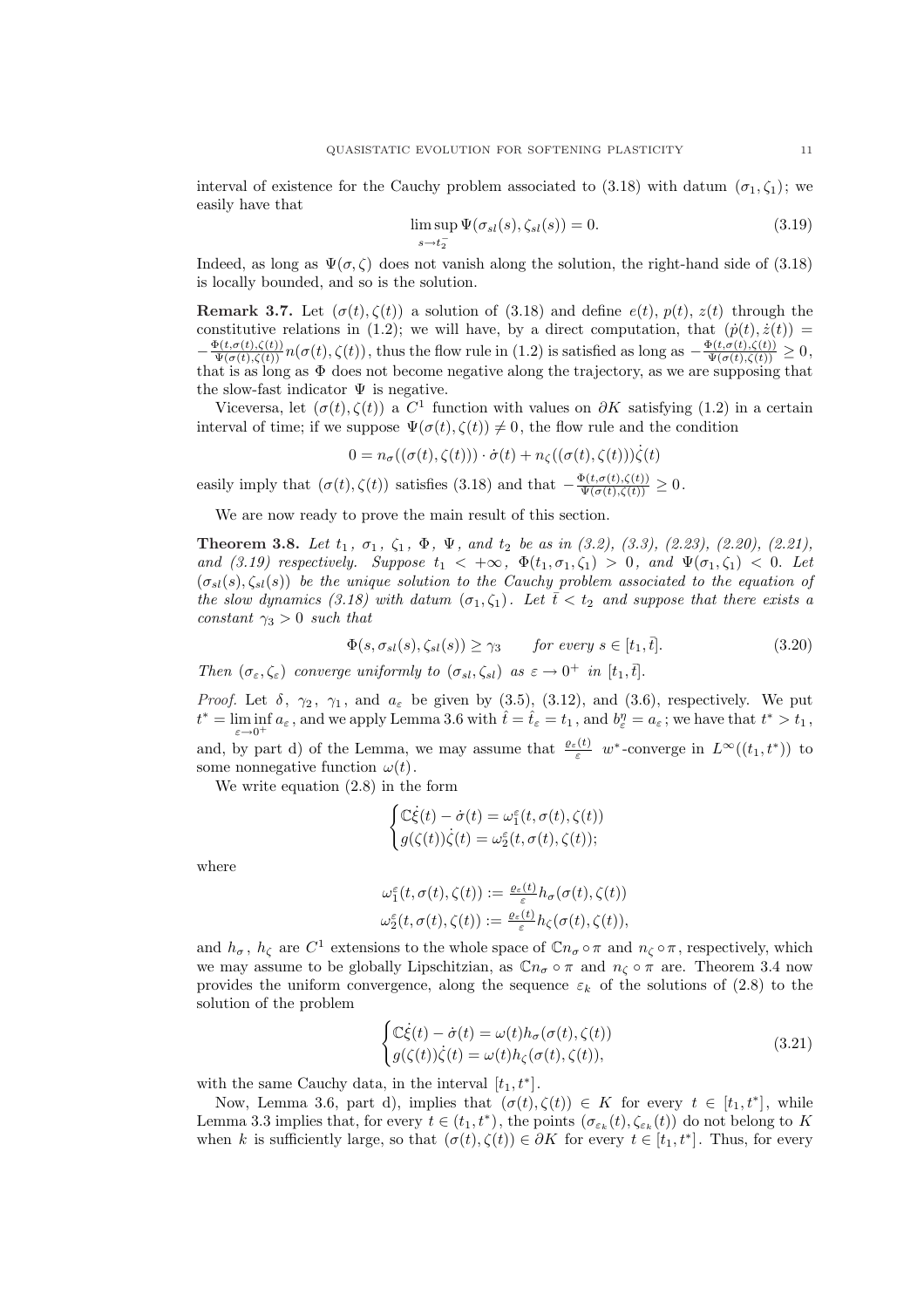$t \in [t_1, t^*],$  the functions  $h_{\sigma}(\sigma(t), \zeta(t))$  and  $h_{\zeta}(\sigma(t), \zeta(t))$  coincide with  $\mathbb{C}n_{\sigma}(\sigma(t), \zeta(t))$  and  $n_{\zeta}(\sigma(t), \zeta(t))$ , respectively. Since  $(\sigma(t), \zeta(t)) \in \partial K$ , we must have, for every  $t \in [t_1, t^*]$ 

$$
0 = n_{\sigma}((\sigma(t), \zeta(t))) \cdot \dot{\sigma}(t) + n_{\zeta}((\sigma(t), \zeta(t)))\dot{\zeta}(t)
$$
  
\n
$$
= -n_{\sigma}((\sigma(t), \zeta(t))) \cdot (\mathbb{C}\dot{\xi}(t) - \dot{\sigma}(t)) + n_{\zeta}((\sigma(t), \zeta(t)))\dot{\zeta}(t) +
$$
  
\n
$$
+ n_{\sigma}((\sigma(t), \zeta(t))) \cdot \mathbb{C}\dot{\xi}(t); \qquad (3.22)
$$

this in turn, recalling  $(3.21)$ ,  $(2.20)$  and  $(2.21)$  implies

$$
0 = \omega(t)\Psi(\sigma(t), \zeta(t)) + \Phi(t, \sigma(t), \zeta(t)).
$$
\n(3.23)

Notice that this is nothing more than formally passing (2.19) in the limit.

We then get that the solutions of (2.8) converge uniformly to the solution of the problem

$$
\begin{cases}\n\mathbb{C}\dot{\xi}(t) - \dot{\sigma}(t) = -\frac{\Phi(t, \sigma(t), \zeta(t))}{\Psi(t, \sigma(t), \zeta(t))} n_{\sigma}(\sigma(t), \zeta(t)) \\
g(\zeta(t))\dot{\zeta}(t) = -\frac{\Phi(t, \sigma(t), \zeta(t))}{\Psi(t, \sigma(t), \zeta(t))} n_{\zeta}(\sigma(t), \zeta(t)),\n\end{cases}
$$
\n(3.24)

with Cauchy data  $(\sigma_1, \zeta_1)$ , in the interval  $[t_1, t^*]$ , and by uniqueness, the limit is exactly  $(\sigma_{sl}(t), \zeta_{sl}(t))$ , which does not depend on the subsequence  $\varepsilon_k$ .

So, let  $\tilde{t}$  the maximal time such that  $(\sigma_{\varepsilon}, \zeta_{\varepsilon})$  converge uniformly to  $(\sigma_{sl}, \zeta_{sl})$  as  $\varepsilon \to 0^+$ on compact subintervals of  $[t_1,\tilde{t})$ ; we have to show that  $\tilde{t} > \bar{t}$ . Let us argue by contradiction, supposing  $\tilde{t} \leq \bar{t}$ . Define  $(\tilde{\sigma}, \tilde{\zeta}) := (\sigma_{sl}(\tilde{t}), \zeta_{sl}(\tilde{t}))$  and observe that, by the hypotheses, there exist two constants  $\eta > 0$ ,  $\gamma > 0$  such that, for every  $(t, \sigma, \zeta) \in [\tilde{t} - \eta, \tilde{t} + \eta] \times B_n(\tilde{\sigma}, \tilde{\zeta})$ , one has

$$
\Psi(\sigma,\zeta) < -\gamma
$$
  

$$
\Phi(t,\sigma,\zeta) > \gamma.
$$

We may now fix  $\tilde{t} - \frac{\eta}{2} < \tilde{t}_1 < \tilde{t}_2 < \tilde{t} < \tilde{t}_3 < \tilde{t}_1 + C(\frac{\eta}{2}, \gamma)$ , where  $C(\frac{\eta}{2}, \gamma)$  is the constant given by Lemma 3.6, in a way that  $(\sigma_{sl}(\tilde{t}_1), \zeta_{sl}(\tilde{t}_1)) \in B_{\frac{\eta}{2}}(\tilde{\sigma}, \tilde{\zeta})$  and we shall have that for every  $(t, \sigma, \zeta) \in [\tilde{t}_1 - \frac{\eta}{2}, \tilde{t} + \frac{\eta}{2}] \times B_{\frac{\eta}{2}}(\sigma_{sl}(\tilde{t}_1), \zeta_{sl}(\tilde{t}_1)),$ 

$$
\Psi(\sigma,\zeta) < -\gamma
$$
\n
$$
\Phi(t,\sigma,\zeta) > \gamma \tag{3.25}
$$

By Lemma 3.6, applied with  $\hat{t} = \hat{t}_{\epsilon} = \tilde{t}_1$ , we have that there exists  $L > 0$  such that for  $\epsilon$ sufficiently small  $\frac{\varrho_{\varepsilon}(t)}{\varepsilon} \leq \frac{L}{\gamma}$  for every  $t \in [\tilde{t}_2, \tilde{t}_3]$ . We now show that for  $\varepsilon$  sufficiently small

$$
\frac{\varrho_{\varepsilon}(t)}{\varepsilon} \ge \frac{\gamma}{2\lambda} \qquad \text{for every } t \in [\tilde{t}_2, \tilde{t}_3], \tag{3.26}
$$

where  $\lambda$  is the constant given by (2.23). To do that, we first prove that, for every  $\varepsilon > 0$ , and every  $\theta > 0$ , the set  $\{\varrho_{\varepsilon}(t) > 0\} \cap [\tilde{t}_1, \tilde{t}_1 + \theta]$  has strictly positive Lebesgue measure; indeed, if not, applying Theorem 3.4, and taking into account that  $(\sigma_{\varepsilon}, \zeta_{\varepsilon})$  converge uniformly to  $(\sigma_{sl}, \zeta_{sl})$  as  $\varepsilon \to 0^+$  in  $[\tilde{t}_1, \tilde{t}]$ , we contradict (3.20). Then, the same argument of Lemma 3.3, with  $\tilde{t}_1$  in place of  $t_1$  and the time  $b_{\varepsilon}^{\frac{n}{2}}$ , introduced in Lemma 3.6, in place of  $a_{\varepsilon}$ , gives (3.26). Now we are in position to repeat the arguments of the previous step of the proof, and we get that the solutions of (2.8) uniformly converge in the interval  $[\tilde{t}_2,\tilde{t}_3]$  to the solution of the problem

$$
\begin{cases}\n\mathbb{C}\dot{\xi}(t) - \dot{\sigma}(t) = -\frac{\Phi(t, \sigma(t), \zeta(t))}{\Psi(t, \sigma(t), \zeta(t))} n_{\sigma}(\sigma(t), \zeta(t)) \\
g(\zeta(t))\dot{\zeta}(t) = -\frac{\Phi(t, \sigma(t), \zeta(t))}{\Psi(t, \sigma(t), \zeta(t))} n_{\zeta}(\sigma(t), \zeta(t)),\n\end{cases}
$$
\n(3.27)

with Cauchy data  $(\sigma(\tilde{t}_2), \zeta(\tilde{t}_2)) = (\sigma_{sl}(\tilde{t}_2), \zeta_{sl}(\tilde{t}_2))$ , that is, by uniqueness, to  $(\sigma_{sl}(t), \zeta_{sl}(t))$ and this contradicts the maximality of  $\tilde{t}$ .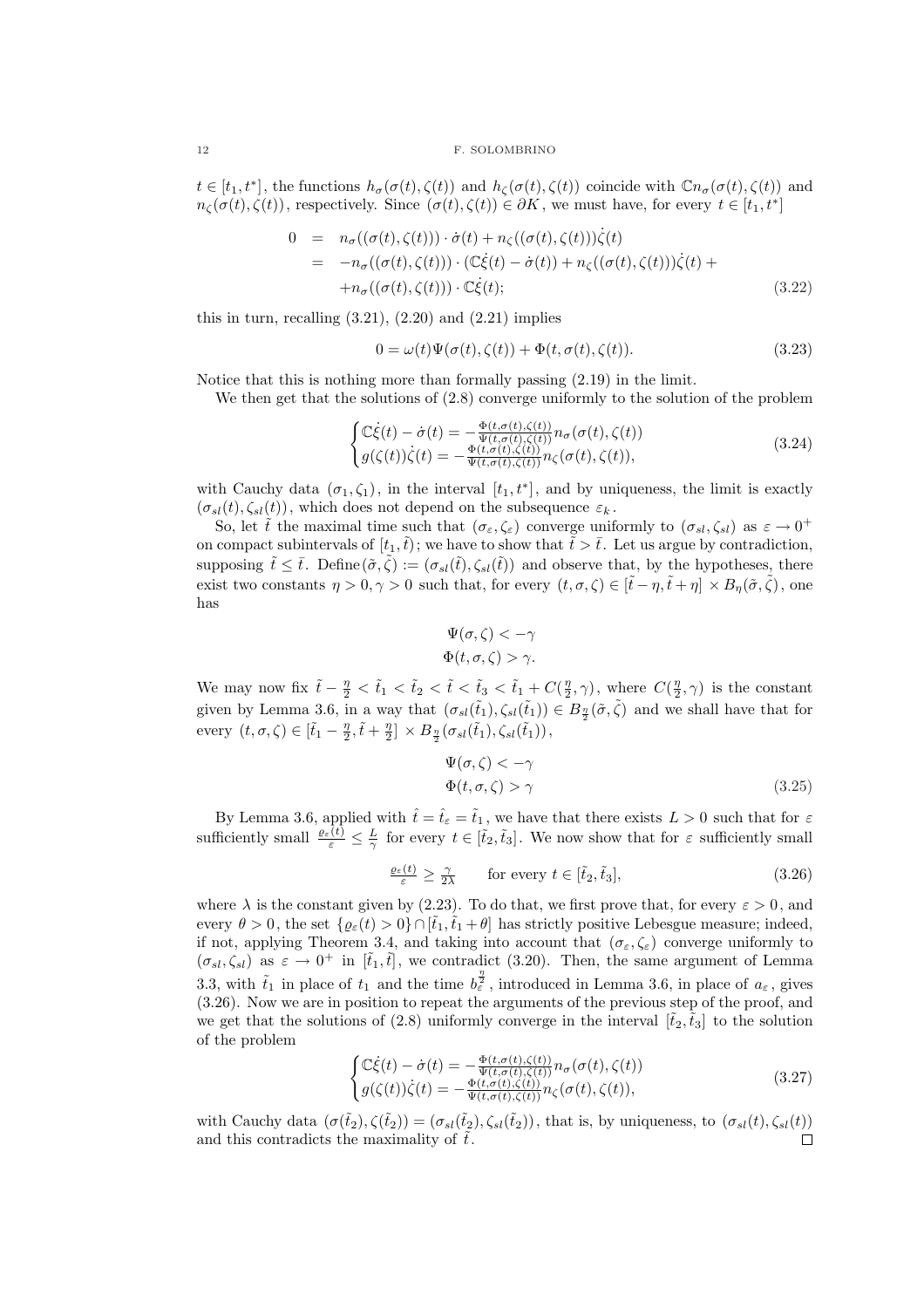In general,  $[t_1, t_2)$  may not be the maximal interval where solutions of (2.8) locally uniformly converge to the solution of  $(3.18)$ , since condition  $(3.5)$  may fail before of  $t_2$ . The previous theorem shows that this is true if one has

$$
\Phi(t, \sigma_{sl}(t), \zeta_{sl}(t)) > 0 \qquad \text{for every } t < t_2. \tag{3.28}
$$

Assume instead that there exists  $\bar{t} < t_2$  such that

$$
\Phi(\bar{t}, \sigma_{sl}(\bar{t}), \zeta_{sl}(\bar{t})) = 0.
$$
\n(3.29)

This is the case where, as we are going to discuss in the next subsection, elastic behavior may re-appear starting from the point  $(\bar{\sigma}, \bar{\zeta}) := (\sigma_{sl}(\bar{t}), \zeta_{sl}(\bar{t})) \in \partial K$ . In Section 5, on the contrary, we will assume (3.28): if moreover  $t_2 < +\infty$ , (3.30) below holds, and (5.2) is satisfied, we wiil show that a transition from the slow to the fast dynamics regime occurs. For this purpose, it will be useful the following proposition.

**Proposition 3.9.** Let  $t_1$ ,  $t_2$ ,  $\alpha$  be as in (3.2), (3.19) and (2.6) respectively, and let  $(\sigma_{sl}(t), \zeta_{sl}(t))$  be as in (3.18). Assume (3.28),  $t_2 < +\infty$  and that

$$
\liminf_{s \to t_2^-} \Phi(s, \sigma_{sl}(s), \zeta_{sl}(s)) > 0. \tag{3.30}
$$

Then there exists

$$
\lim_{s \to t_2^-} (\sigma_{sl}(s), \zeta_{sl}(s)) := (\sigma_2, \zeta_2) \in \partial K.
$$
\n(3.31)

Moreover, we have

$$
\zeta_2 > \alpha. \tag{3.32}
$$

*Proof.* The existence of the limit for  $\zeta$  is obvious as it is strictly decreasing in the considered interval, while (3.32) follows at once by (2.22). As  $(\sigma_{sl}(s), \zeta_{sl}(s)) \in \partial K$  for every  $s \in (t_1, t_2)$ ,  $\sigma_{sl}(s)$  is continuous and bounded in the time interval  $(t_1, t_2)$ . As the variable  $\zeta$  is invertible, with inverse  $t(\zeta)$ , we can express  $\sigma$  in function of  $\zeta$ ; by (3.18), we then get that

$$
-\frac{d}{d\zeta}\sigma_{sl}(\zeta) = \frac{g(\zeta)}{N_{\zeta}(\sigma_{sl}(\zeta), \zeta)} [\mathbb{C} N_{\sigma}(\sigma_{sl}(\zeta), \zeta) - \chi(\zeta) \frac{\Psi(\sigma_{sl}(\zeta), \zeta)}{\Phi(t(\zeta), \sigma_{sl}(\zeta), \zeta)}]
$$

for every  $\zeta \in (\zeta_2, \zeta_1)$ ; here we have put:  $\chi(\zeta) := \dot{\xi}(t(\zeta))$ . So, by (3.30), (3.32) and (2.2)  $\left|\frac{d}{d\zeta}\sigma_{sl}(\zeta)\right|$  remains uniformly bounded in this interval. The conclusion follows.  $\Box$ 

Remark 3.10. As a by-product, the limsup in (3.19) and the liminf in (3.30) are actually limits.

## 3.1. Return to the elastic regime.

In this subsection we assume (3.29) and we give some conditions which imply the return of the system to an elastic behaviour after the time  $\bar{t}$ , defined by (3.29). As  $\bar{t} < t_2$ , and since, by Theorem 3.8,  $(\sigma_{\varepsilon}, \zeta_{\varepsilon})$  converge uniformly to  $(\sigma_{sl}, \zeta_{sl})$  as  $\varepsilon \to 0^+$  on compact subintervals of  $[t_1,\bar{t})$ , with the help of Lemma 3.6 and Theorem 3.4 we can show, as in the proof of Theorem 3.8, that there exists  $\vartheta > 0$  such that, in the time interval  $[t_1, t + \vartheta]$  the solutions of (2.8) converge, up to a subsequence, to the solution of the problem  $\overline{a}$ 

$$
\begin{cases}\n\mathbb{C}\dot{\xi}(t) - \dot{\sigma}(t) = \omega(t)h_{\sigma}(\sigma(t), \zeta(t)) \\
g(\zeta(t))\dot{\zeta}(t) = \omega(t)h_{\zeta}(\sigma(t), \zeta(t)),\n\end{cases}
$$
\n(3.33)

with the Cauchy data  $(\sigma_1, \zeta)_1$ , for some suitable nonnegative function  $\omega(t)$ , and we have  $(\sigma(t), \zeta(t)) = (\sigma_{sl}(t), \zeta_{sl}(t))$  in  $(t_1, \bar{t})$ . Thus  $(\bar{\sigma}, \bar{\zeta}) := (\sigma_{sl}(\bar{t}), \zeta_{sl}(\bar{t})) = (\sigma(\bar{t}), \zeta(\bar{t}))$ ; recall that  $\Phi(\bar{t},\bar{\sigma},\bar{\zeta})=0$ . We give here two conditions assuring that, in a right neighborhood of  $\bar{t}$ , we have  $\omega(t) \equiv 0$ , that is, in the limit the system follows the equation of the elastic regime. Assume that there exists a sequence  $t_n \to \bar{t}$  such that

$$
\Phi(t_n, \sigma_{sl}(t_n), \zeta_{sl}(t_n)) < 0 \tag{3.34}
$$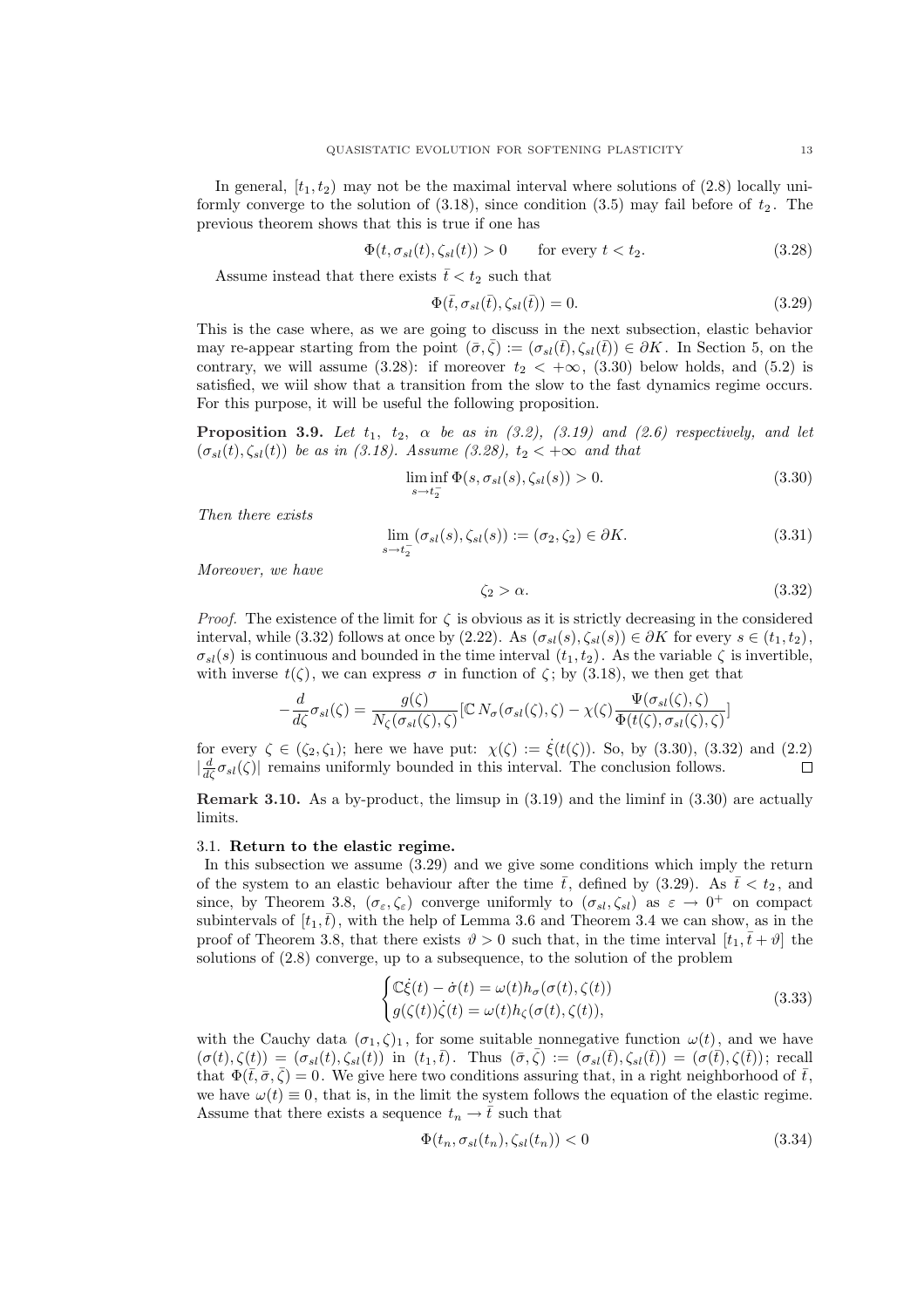and that there exists  $\eta > 0$  such that, for every  $(t, s, \sigma, \zeta) \in (\bar{t}, \bar{t} + \eta) \times (0, \eta) \times (B_n(\bar{\sigma}, \bar{\zeta})) \cap \partial K$ satisfying  $\Phi(t, \sigma, \zeta) \leq 0$ ,

$$
(\sigma + \mathbb{C}(\xi(t+s) - \xi(t)), \zeta) \in \overset{\circ}{K}.
$$
\n(3.35)

We then have the following theorem.

**Theorem 3.11.** Let  $\bar{t}$  as in (3.29),  $(\bar{\sigma}, \bar{\zeta}) := (\sigma_{sl}(\bar{t}), \zeta_{sl}(\bar{t}))$ , and assume that (3.34) and (3.35) hold. Let  $(\sigma_{el}(t), \zeta_{el}(t)) := (\bar{\sigma} + \mathbb{C}(\xi(t) - \xi(\bar{t})), \bar{\zeta})$  and

$$
\tau := \sup\{t > \overline{t} \, | (\sigma_{el}(s), \zeta_{el}(s)) \in \overset{\circ}{K} \text{ for every } s \in (\overline{t}, t)\}.
$$

Then  $(\sigma_{\varepsilon}, \zeta_{\varepsilon})$  converge uniformly to  $(\sigma_{el}, \zeta_{el})$  as  $\varepsilon \to 0^+$  on compact subsets of  $[\bar{t}, \tau)$ .

*Proof.* Observe that, if (3.35) holds,  $\tau$  is strictly larger than t and  $\tau - \bar{t} > \eta$ , where  $\eta$  is given by (3.35). Moreover, as the discussion at the beginning of this subsection shows, there exists  $\vartheta > 0$  such that, in the time interval  $[\bar{t}, \bar{t} + \vartheta]$  the solutions of (2.8) converge, up to a subsequence, to the solution of the problem (

$$
\begin{cases} \mathbb{C}\dot{\xi}(t) - \dot{\sigma}(t) = \omega(t)h_{\sigma}(\sigma(t), \zeta(t)) \\ g(\zeta(t))\dot{\zeta}(t) = \omega(t)h_{\zeta}(\sigma(t), \zeta(t)), \end{cases}
$$
\n(3.36)

with the Cauchy data  $(\bar{\sigma}, \bar{\zeta}) := (\sigma_{sl}(\bar{t}), \zeta_{sl}(\bar{t}))$ , for some suitable nonnegative bounded function  $\omega(t)$ ; thus we may fix  $\delta < \eta$  such that  $(\sigma(t), \zeta(t)) \in B_n(\bar{\sigma}, \bar{\zeta})$  for every  $t \in [\bar{t}, \bar{t} + \delta].$ 

Now, we first prove that the open set  $A_{int} := \{t \in [\bar{t}, \bar{t} + \delta] | (\sigma(t), \zeta(t)) \in \overset{\circ}{K}\}\$  must be nonempty; indeed, if not, proceeding as in (3.22), we obtain that (3.23) is satisfied for every  $t \in [\bar{t}, \bar{t} + \delta]$ ; by uniqueness, this implies  $(\sigma(t), \zeta(t)) = (\sigma_{sl}(t), \zeta_{sl}(t))$ , but then (3.34) contradicts the nonnegativeness of  $\omega(t)$ . It is easily seen, as  $(\sigma_{\varepsilon}, \zeta_{\varepsilon})$  converge uniformly to  $(\sigma, \zeta)$  in  $[\bar{t}, \bar{t}+\delta]$  that

$$
\omega(t) \equiv 0 \qquad \text{for every } t \in A_{int}.\tag{3.37}
$$

We now show that  $A_{int}$  is connected. Indeed, let  $\hat{t} \in A_{int}$  and let  $(\hat{t}_1, \hat{t}_2)$  the connected component containing  $\hat{t}$ . In  $(\hat{t}_1, \hat{t}_2)$ , we have, by (3.37), that  $(\sigma(t), \zeta(t)) = (\sigma(\bar{t}_1) +$  $\mathbb{C}(\xi(t) - \xi(\bar{t}_1), \zeta(\bar{t}_1)).$  Notice that, as  $(\sigma(\bar{t}_1), \zeta(\bar{t}_1)) \in \partial K$  by maximality, we have that  $\Phi(\bar{t}_1, \sigma(\bar{t}_1), \zeta(\bar{t}_1)) \leq 0$ , if not the trajectory goes outside of K. Then, (3.35) implies that  $t_2 = \bar{t} + \delta$ , thus proving that  $A_{int}$  is connected, that is  $A_{int} = (\hat{t}_1, \bar{t} + \delta)$ . Now, if  $\hat{t}_1 > \bar{t}$ , for every  $t \in [\bar{t}, \bar{t}_1]$  we must have  $(\sigma(t), \zeta(t)) \in \partial K$ , and again, by (3.22), (3.23) and (3.34), we get a contradiction. Thus the statement of the theorem is proved in  $[\bar{t}, \bar{t} + \delta]$ ; as, for every  $t < \tau$ ,  $(\sigma_{el}(t), \zeta_{el}(t)) \in \overset{\circ}{K}$ , it is easily seen that the maximal interval such that the theorem holds is  $[\bar{t}, \tau)$ .  $\Box$ 

**Remark 3.12.** When  $\xi$  is at least  $C^2$  regular, a simple sufficient condition implying both  $(3.34)$  and  $(3.35)$  is the following:

$$
\mathbb{C}\ddot{\xi}(\bar{t}) \cdot n_{\sigma}(\bar{\sigma}, \bar{\zeta}) + (\nabla_{\sigma} n_{\sigma}(\bar{\sigma}, \bar{\zeta}) \mathbb{C}\dot{\xi}(\bar{t})) \cdot \mathbb{C}\dot{\xi}(\bar{t}) < 0; \tag{3.38}
$$

notice that  $(\nabla_{\sigma} n_{\sigma}(\bar{\sigma}, \bar{\zeta}) \mathbb{C} \dot{\xi}(\bar{t})) \cdot \mathbb{C} \dot{\xi}(\bar{t})$  is exactly, except for a change of sign, the second fundamental form of  $\partial K$  at  $(\bar{\sigma}, \bar{\zeta})$  applied to the vector  $(\mathbb{C}\dot{\xi}(\bar{t}), 0)$ , which is, by (3.29), tangent to  $\partial K$  at  $(\bar{\sigma}, \bar{\zeta})$ .

Indeed, for what concerns (3.35), observe that, if (3.38) holds, by uniform continuity of the involved functions, we can find  $\eta > 0$  such that, for every  $(t, s, \sigma, \zeta) \in (\bar{t}, \bar{t} + \eta) \times (0, \eta) \times$  $(B_n(\bar{\sigma}, \zeta)) \cap \partial K$ 

$$
\frac{d}{ds}\Phi(t+s,\sigma+\mathbb{C}(\xi(t+s)-\xi(t)),\zeta)<0,\tag{3.39}
$$

since, by a direct computation, this derivative coincides with

$$
\mathbb{C}\ddot{\xi}(t+s)\cdot n_{\sigma}(\sigma+\mathbb{C}(\xi(t+s)-\xi(t)),\zeta)
$$
\n(3.40)

$$
+(\nabla_{\sigma}n_{\sigma}(\sigma+\mathbb{C}(\xi(t+s)-\xi(t)),\zeta)\,\mathbb{C}\dot{\xi}(t+s))\cdot\mathbb{C}\dot{\xi}(t+s); \tag{3.41}
$$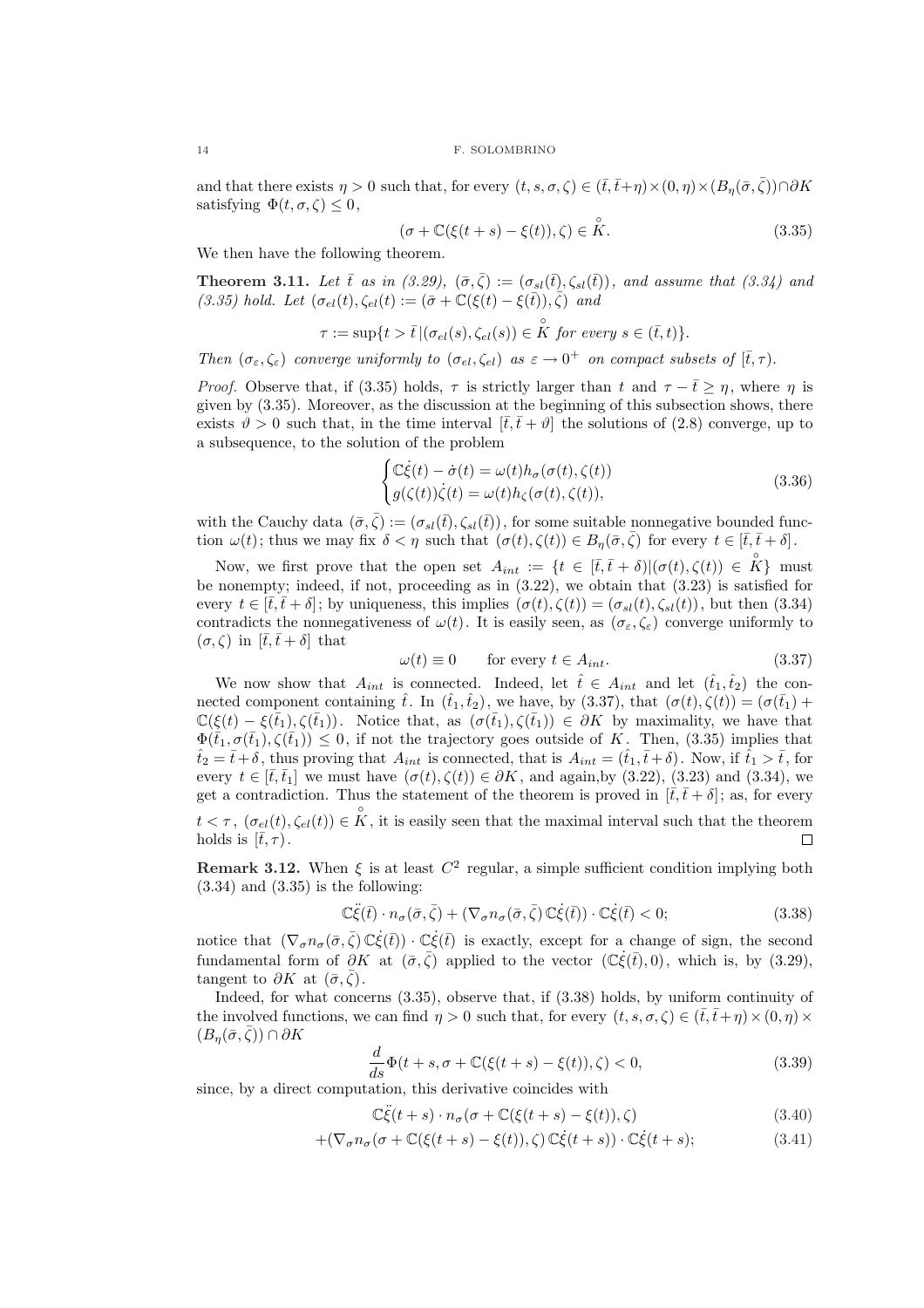thus, if  $\Phi(t, \sigma, \zeta) \leq 0$ , for every  $s \in (0, \eta)$ ,

$$
\Phi(t+s,\sigma+\mathbb{C}(\xi(t+s)-\xi(t)),\zeta) < 0. \tag{3.42}
$$

Now, fix  $(t, \sigma, \zeta) \in (\bar{t}, \bar{t}+\eta) \times (B_n(\bar{\sigma}, \bar{\zeta})) \cap \partial K$  with  $\Phi(t, \sigma, \zeta) \leq 0$ , and define  $\gamma(s) :=$  $(\sigma+\mathbb{C}(\xi(t+s)-\xi(t)),\zeta)$ . Suppose, by contradiction, that there exists  $s_1 \in (0,\eta)$  such that  $\gamma(s_1) \notin \mathring{K}$ . We may assume  $\gamma(s_1) \notin \mathring{K}$ , since, if  $\gamma(s_1) \in \partial \mathring{K}$ , (3.42), which is equivalent to  $\gamma(s_1) \cdot n(\gamma(s_1)) < 0$ , assures that in a left neighborhood of  $s_1$ , we have  $\gamma(s) \notin K$ . By the fundamental theorem of calculus we then get

$$
0 < \varrho(\gamma(s_1)) = \int_0^{s_1} \frac{d}{ds} \varrho(\gamma(s)) \, ds,
$$

that is, explicitly calculating the derivative and recalling (2.20),

$$
0 < \varrho(\gamma(s_1)) = \int_{\{\varrho(\gamma(s)) > 0\} \cap (0, s_1)} \Phi(t + s, \sigma + \mathbb{C}(\xi(t + s) - \xi(t)), \zeta) \, ds < 0,
$$

again by (3.42), which is a contradiction; thus (3.29) is proven.

For what concerns (3.34), observe that

$$
\frac{d}{dt}\Phi(t,\sigma_{sl}(t),\zeta_{sl}(t)) = \mathbb{C}\ddot{\xi}(t) \cdot n_{\sigma}(\sigma_{sl}(t),\zeta_{sl}(t)) \n+ [\nabla n_{\sigma}(\sigma_{sl}(t),\zeta_{sl}(t))(\dot{\sigma}_{sl}(t),\dot{\zeta}_{sl}(t))] \cdot \mathbb{C}\dot{\xi}(t)
$$

coincides, by (3.29), at time  $t = \bar{t}$  with the left-hand side of (3.38), thus is strictly negative if this one holds. Notice that, since for every  $t < \bar{t}$ , we have  $\Phi(t, \sigma_{sl}(t), \zeta_{sl}(t)) > 0$ , we get  $\frac{d}{dt}\Phi(\bar{t},\sigma_{sl}(\bar{t}),\zeta_{sl}(\bar{t}))\leq 0$ , thus condition (3.38) is actually a nondegeneracy condition which is satisfied in most cases.

#### 4. Fast dynamics.

## 4.1. The equation of the fast dynamics.

We start this section by a qualitative study of the equation: (

$$
\begin{cases}\n-\dot{\sigma}(t) = \mathbb{C}[\sigma(t) - \pi_{\sigma}(\sigma(t), \zeta(t))], \\
g(\zeta)\dot{\zeta}(t)) = \zeta(t) - \pi_{\zeta}(\sigma(t), \zeta(t));\n\end{cases}
$$
\n(4.1)

we will see that, when condition  $(3.12)$  fails, in the limit the solutions of  $(2.8)$  present a jump which is governed by equation (4.1). Precisely, a rescaled version of the solutions of (2.8) converges to the heteroclinic orbit of (4.1) issuing from the point of  $\partial K$  reached at the jump time, whose existence and uniqueness, together with some other properties, are going to be proven in the following theorem.

**Theorem 4.1.** Let  $(\bar{\sigma}, \bar{\zeta}) \in \partial K$  and suppose that

$$
\Psi(\bar{\sigma}, \bar{\zeta}) > 0 \tag{4.2}
$$

or

$$
\Psi(\bar{\sigma}, \bar{\zeta}) = 0 \text{ and } \nabla \Psi(\bar{\sigma}, \bar{\zeta}) \cdot (-g(\bar{\zeta}) \frac{\mathbb{C}n_{\sigma}(\bar{\sigma}, \bar{\zeta})}{n_{\zeta}(\bar{\sigma}, \bar{\zeta})}, 1) < 0. \tag{4.3}
$$

Then the problem

$$
\begin{cases}\n-\dot{\sigma}(t) = \mathbb{C}[\sigma(t) - \pi_{\sigma}(\sigma(t), \zeta(t))],\\ \ng(\zeta)\dot{\zeta}(t) = \zeta(t) - \pi_{\zeta}(\sigma(t), \zeta(t)),\\ \lim_{t \to -\infty} (\sigma(t), \zeta(t)) = (\bar{\sigma}, \bar{\zeta})\n\end{cases} \tag{4.4}
$$

has a unique solution (up to time-translations); if we denote it with  $(\bar{\sigma}(t), \bar{\zeta}(t))$ , we have that the limit

$$
(\sigma_{\infty}, \zeta_{\infty}) := \lim_{t \to +\infty} (\bar{\sigma}(t), \bar{\zeta}(t))
$$
\n(4.5)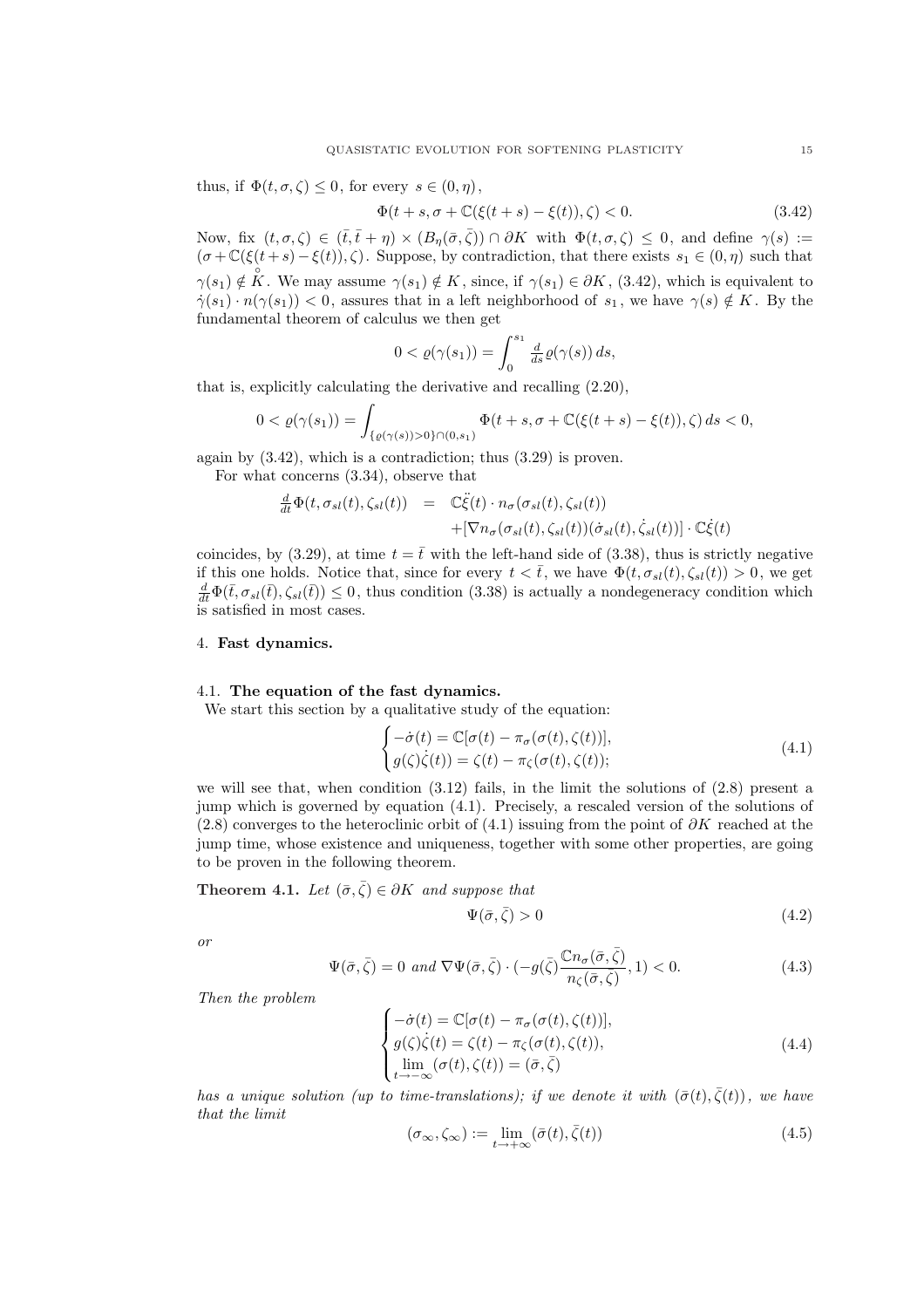exists and satisfies

$$
(\sigma_{\infty}, \zeta_{\infty}) \in \partial K, \, \Psi(\sigma_{\infty}, \zeta_{\infty}) \le 0, \, \zeta_{\infty} > \alpha. \tag{4.6}
$$

Proof. We first consider the equation:

$$
\begin{cases}\n-\dot{\sigma}(t) = \varrho(\sigma(t), \zeta(t)) \mathbb{C} \, n_{\sigma}(\pi_1(\sigma(t), \zeta(t))), \\
g(\zeta) \dot{\zeta}(t) = \varrho(\sigma(t), \zeta(t)) \, n_{\zeta}(\pi_1(\sigma(t), \zeta(t))),\n\end{cases} \tag{4.7}
$$

Here our regularity assumptions on K allow us to define a minimal distance projection  $\pi_1$ to ∂K on a whole ball centered at  $(\bar{\sigma}, \bar{\zeta})$ , which obviously coincide with  $\pi$  in the exterior of set K. Thus the functions  $n \circ \pi$  and  $\Psi$ , too, are extended to a  $C^1$  function defined on a whole ball centered at  $(\bar{\sigma}, \bar{\zeta})$ , and clearly condition (2.2) is preserved. It is easily seen that the right-hand sides of (4.1) and (4.7) coincide in this ball.

The variable  $\zeta$  is strictly decreasing along any motion starting in this fixed ball, thus we can express the time t in function of  $\zeta$  and get the equation of the trajectories

$$
-\sigma'(\zeta) = \frac{g(\zeta)}{n_{\zeta}(\pi_1(\sigma(\zeta), \zeta))} \mathbb{C} \, n_{\sigma}(\pi_1(\sigma(\zeta), \zeta)). \tag{4.8}
$$

Conversely, every solution of (4.8) with  $(\sigma(\zeta), \zeta) \notin K$  produces a solution of (4.7). By the local existence and uniqueness theorem for  $(4.8)$ , there exists only an integral curve of  $(4.7)$ passing through the point  $(\bar{\sigma}, \zeta)$ . The latter is a critical point for (4.1), so the first part of the statement will be proven once we show that this integral curve, which shall be denoted by  $(\bar{\sigma}(\zeta), \zeta)$ , points outwards the set K at  $(\bar{\sigma}, \zeta)$  in the direction of the motion. Precisely, introducing the oriented distance r from  $\partial K$ , since  $\zeta$  is decreasing, we have to show that in a left open neighborhood of  $\zeta$  one has

$$
r(\bar{\sigma}(\zeta), \zeta) > 0;
$$

as  $(\bar{\sigma}, \bar{\zeta}) \in \partial K$ , it will suffice to show that in a left open neighborhood of  $\bar{\zeta}$  one has

$$
\frac{d}{d\zeta}r(\bar{\sigma}(\zeta), \zeta) < 0. \tag{4.9}
$$

It is well known, indeed, that, provided we are in a sufficiently small neighborhood of  $(\bar{\sigma}, \bar{\zeta})$ , the function r is smooth; moreover its gradient is given by  $n \circ \pi_1$ .

By a direct computation, similar to that done in order to get (2.19), and taking into account the equation of the trajectories, we have:

$$
\frac{d}{d\zeta}r(\bar{\sigma}(\zeta), \zeta) = (\bar{\sigma}'(\zeta), 1) \cdot n(\pi_1(\bar{\sigma}(\zeta), \zeta)) = \frac{g(\zeta)}{n_{\zeta}(\pi_1(\bar{\sigma}(\zeta), \zeta))} \Psi(\bar{\sigma}(\zeta), \zeta)
$$
(4.10)

hence to prove (4.9), by (2.2) and (2.12), we have only to show that there exist  $\beta < \bar{\zeta}$  such that:

$$
\Psi(\bar{\sigma}(\zeta), \zeta) > 0 \,\forall \zeta \in (\beta, \bar{\zeta}).\tag{4.11}
$$

This fact immediately follows by  $(4.2)$  or  $(4.3)$ : in this latter case we have only to take one derivative along the trajectory to get that  $\Psi(\bar{\sigma}(\zeta), \zeta)$  is strictly decreasing in  $\bar{\zeta}$ .

We now prove (4.5) for a generic orbit  $(\sigma(t), \zeta(t))$  of (4.1) starting outside of the set K: trivially it cannot meet the set  $K$  at finite times. The existence of the limit

$$
\zeta_{\infty} := \lim_{t \to +\infty} \zeta(t) \tag{4.12}
$$

is a direct consequence of the strict monotonicity of  $\zeta(t)$ . Assume by contradiction that  $\zeta_{\infty} =$  $\alpha$ ; as usual, let us consider the corresponding trajectory ( $\sigma(\zeta), \zeta$ ). Along this trajectory, the oriented distance r from  $\partial K$  obviously conicide with the usual distance  $\varrho$  from K; we put  $\rho(\zeta) := \rho(\sigma(\zeta), \zeta)$  and clearly, for any  $\zeta > \alpha$  we shall have  $\rho(\zeta) > 0$ ; recall that, by  $(4.10), \ \rho'(\zeta) = \frac{g(\zeta)}{n_{\zeta}(\pi(\sigma(\zeta),\zeta))} \Psi(\sigma(\zeta),\zeta).$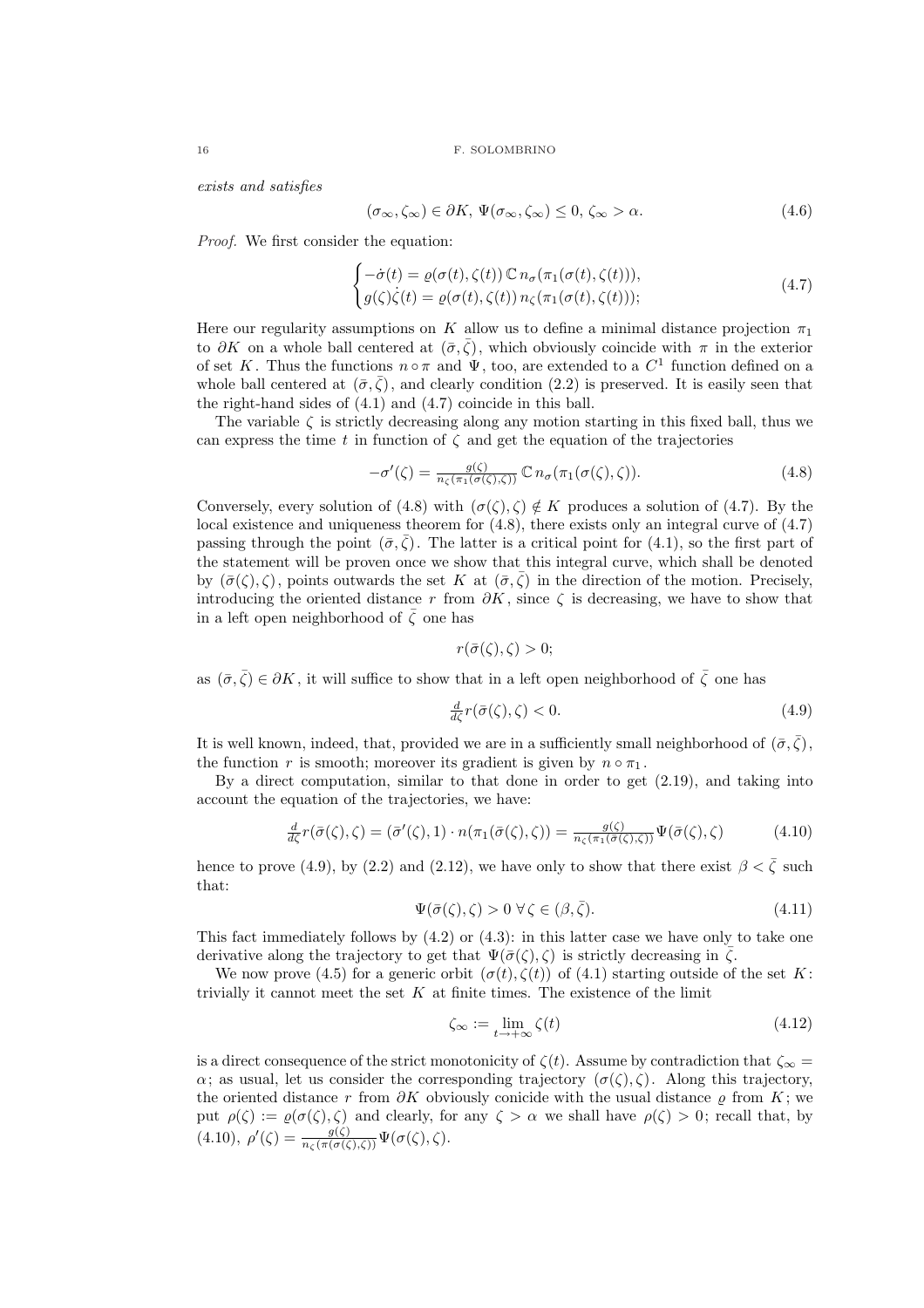Now let us fix  $\varepsilon > 0$ : by (2.22), and (2.2) we may fix  $\beta > \alpha$  such that in  $(\alpha + \varepsilon, \beta)$  one has  $\frac{\Psi(\sigma(\zeta),\zeta)}{n_{\zeta}(\pi(\sigma(\zeta),\zeta))} \geq \theta$ , so that by integration we get

$$
\rho(\beta) - \rho(\alpha + \varepsilon) \ge \theta \int_{\alpha + \varepsilon}^{\beta} g(\zeta) d\zeta.
$$

By  $(2.10)$ , we conclude that:

$$
\lim_{\varepsilon \to 0^+} \rho(\alpha + \varepsilon) = -\infty,
$$

a contradiction as the function  $\rho$  is nonnegative.

We have then shown that  $\zeta_{\infty} > \alpha$ ; it follows that g is bounded on any orbit of the system (4.1) and we get (4.5) applying to  $\sigma(\zeta)$  the argument used in Proposition 3.9. As  $(\sigma_{\infty}, \zeta_{\infty})$  must be a critical point of (4.1), it is easy to show that  $(\sigma_{\infty}, \zeta_{\infty}) \in \partial K$ . Moreover differentiating the function  $\varrho(\sigma(t), \zeta(t))$  with respect to the time, we get

$$
\frac{d}{dt}\varrho(\sigma(t),\zeta(t))=\Psi(\sigma(t),\zeta(t))\varrho(\sigma(t),\zeta(t));
$$

now, as  $(\sigma_{\infty}, \zeta_{\infty}) \in \partial K$ , we conclude

$$
\lim_{t \to +\infty} \varrho(\sigma(t), \zeta(t)) = 0
$$

which implies, by differential inequalities

$$
\liminf_{t \to +\infty} \Psi(\sigma(t), \zeta(t)) \le 0;
$$

and this finally implies  $\Psi(\sigma_{\infty}, \zeta_{\infty}) \leq 0$ .

Remark 4.2. Indeed, we have also shown that every orbit of the system (4.1) has a unique  $\omega$ - limit point (there is nothing to prove for orbits starting in the set K as it is made of fixed points); similarly we may show that the  $\alpha$ - limit set has at most one point.

#### 4.2. From the elastic regime to the fast dynamics.

We can now investigate what happens at time  $t_1$ , where  $t_1$  is given by (3.2), when instead of condition (3.12), the slow-fast indicator has positive sign at  $(\sigma_1, \zeta_1)$ . Here  $(\sigma_1, \zeta_1)$  are defined by (3.3). We shall see that, if also the elastic-inelastic indicator is positive, the limit of the solutions of  $(2.8)$  presents a discontinuity at time  $t_1$ .

We then suppose  $\Phi(t_1, \sigma_1, \zeta_1) > 0$ , and we now fix an open neighborhood  $U_{\delta_1} := (t_1 \delta_1, t_1 + \delta_1 \rangle \times B_{\delta_1}$ , where  $B_{\delta_1} := B_{\delta}(\sigma_1, \zeta_1)$ , in a way that (3.5) holds. We define the first exit time from  $B_{\delta_1}$  as

$$
a_{\varepsilon}^1 := \inf \left\{ t \in (t_1 - \delta_1, t_1 + \delta_1) : \ (\sigma_{\varepsilon}(t), \zeta_{\varepsilon}(t)) \in \partial B_{\delta_1}(\sigma_1, \zeta_1) \right\};\tag{4.13}
$$

we also remember that in this situation, Lemma 3.3 holds. We also fix, starting from  $\delta_1$  a positive decreasing sequence  $\delta_k \searrow 0^+$  and consequently we define, for every  $k \in \mathbb{N}$ , the exit times

$$
a_{\varepsilon}^k := \inf \left\{ t \in (t_1 - \delta_1, t_1 + \delta_1) : \ (\sigma_{\varepsilon}(t), \zeta_{\varepsilon}(t)) \in \partial B_{\delta_k}(\sigma_1, \zeta_1) \right\}.
$$
 (4.14)

We may suppose, possibly taking a smaller  $\delta_1$  in the definition of the neighborhood  $U_{\delta_1}$ that there exists a positive constant  $\gamma_1$  such that

$$
\Psi(\sigma,\zeta) \ge \gamma_1 \qquad \text{for every } (\sigma,\zeta) \in B_{\delta_1}(\sigma_1,\zeta_1). \tag{4.15}
$$

Next Lemma, which will be crucial in the remainder of the section, shows that the exit times  $a_{\varepsilon}^{k}$  tend to  $t_1$  when  $\varepsilon$  goes to 0 and that the difference  $a_{\varepsilon}^{1} - a_{\varepsilon}^{k}$  is of order  $\varepsilon$  for fixed k.

**Lemma 4.3.** Let  $t_1, \sigma_1, \zeta_1, \Phi$  and  $\Psi$  be as in (3.2), (3.3), (2.20), and (2.21), respectively. Suppose  $t_1 < +\infty$ ,  $\Phi(t_1, \sigma_1, \zeta_1) > 0$ , and assume (4.15). Let  $\delta_1$  be as in (3.5), fix a positive decreasing sequence  $\delta_k \searrow 0^+$ , starting from  $\delta_1$ , and let  $a_{\varepsilon}^k$  be given for every  $k \in \mathbb{N}$  by  $(4.14)$ . Then, for every  $k \in \mathbb{N}$ :

a) 
$$
a_{\varepsilon}^k \to t_1 \text{ as } \varepsilon \to 0^+;
$$

 $\Box$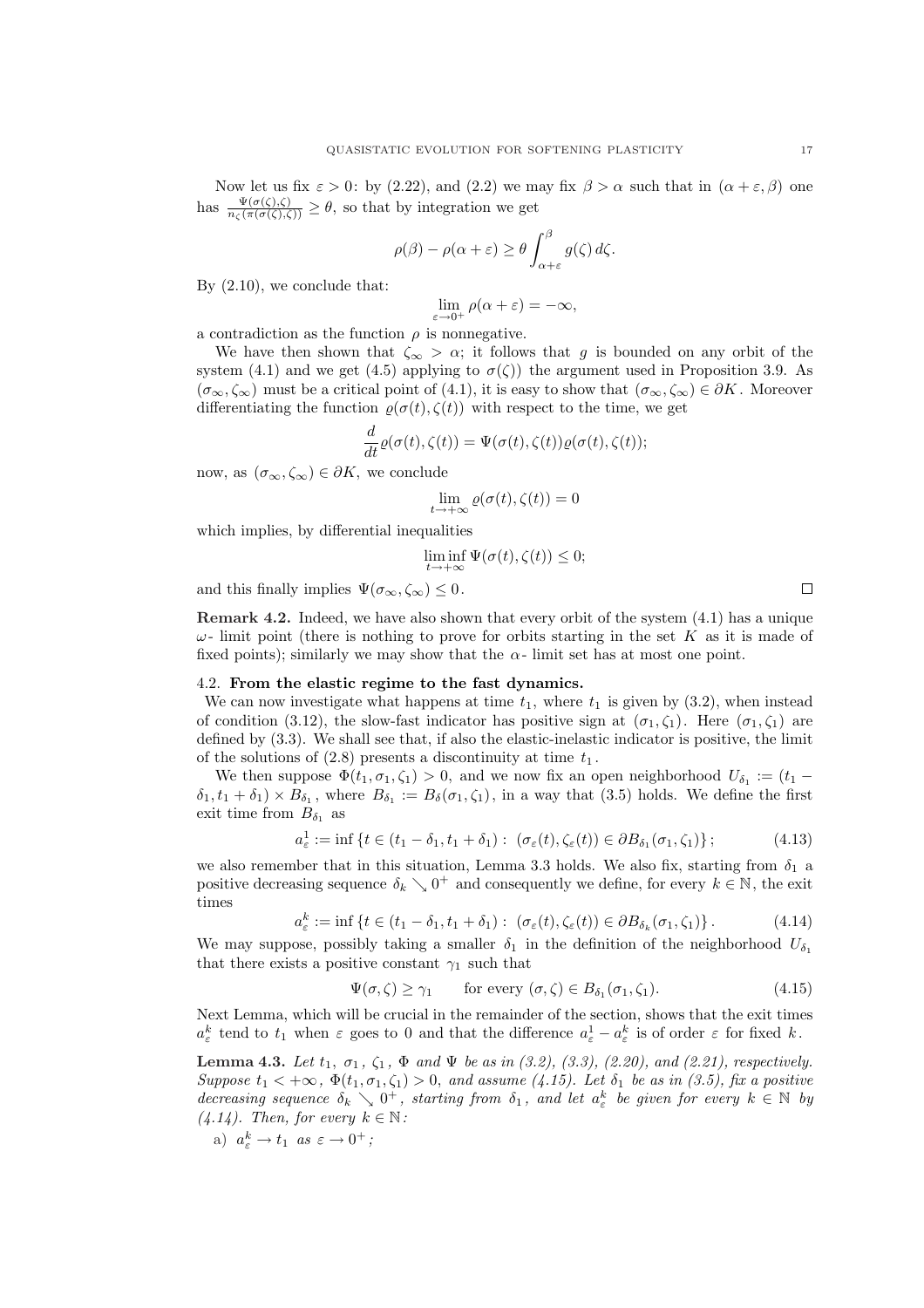b)  $\sup_{\varepsilon>0} \frac{a_{\varepsilon}^1 - a_{\varepsilon}^k}{\varepsilon} \leq c_k < +\infty$ ,

where  $c_k$  is a constant depending on k.

*Proof.* Concerning part a) of the statement, it clearly suffices to show this is true for  $a_{\varepsilon}^1$ . We define  $t_{\varepsilon}$  as in Lemma 3.3; therefore we have that  $t_{\varepsilon} < a_{\varepsilon}^1$  for small  $\varepsilon$ , and it suffices to show that

$$
\limsup_{\varepsilon \to 0^+} (a_{\varepsilon}^1 - t_{\varepsilon}) = 0. \tag{4.16}
$$

The same lemma shows that  $\varrho_{\varepsilon}(t) > 0$  for every  $t \in (t_1, a_{\varepsilon}^1)$ , hence  $(2.19)$  holds. Moreover (3.5) and (4.15) imply  $\dot{\varrho}_{\varepsilon}(t) \geq \gamma_1 \frac{1}{\varepsilon} \varrho_{\varepsilon}(t)$ ; dividing by  $\varrho_{\varepsilon}(t)$ , we get

$$
\frac{\dot{\varrho}_{\varepsilon}(t)}{\varrho_{\varepsilon}(t)} \ge \frac{\gamma_1}{\varepsilon} \qquad \text{for every } t \in (t_1, a_{\varepsilon}^1). \tag{4.17}
$$

Recall that by the definition of  $a_{\varepsilon}^1$  clearly one has  $\varrho_{\varepsilon}(a_{\varepsilon}^1) \leq \delta_1$ , and that  $\varrho_{\varepsilon}(t_{\varepsilon}) = \varepsilon \frac{\gamma_2}{2\lambda}$ ; thus, integrating (4.17) between  $t_{\varepsilon}$  and  $a_{\varepsilon}^{1}$ , we finally get the inequality

$$
a_\varepsilon^1-t_\varepsilon\leq \frac{\varepsilon}{\gamma_1}\text{log}(\frac{2\lambda\delta_1}{\varepsilon\gamma_2})
$$

which implies (4.16).

Concerning part b), we fix  $k \in \mathbb{N}$ ; since  $a_{\varepsilon}^k < t_1 + \delta_1$  for  $\varepsilon$  small enough, applying (4.17) we get

$$
\delta_k = |(\sigma_{\varepsilon}(a_{\varepsilon}^k), \zeta_{\varepsilon}(a_{\varepsilon}^k)) - (\sigma_1, \zeta_1)|
$$
\n
$$
\leq |(\sigma_{\varepsilon}(a_{\varepsilon}^k) - \sigma_1, 0)| + |(0, \zeta_{\varepsilon}(a_{\varepsilon}^k) - \zeta_1)|
$$
\n
$$
= | \int_{t_1}^{a_{\varepsilon}^k} \dot{\sigma}_{\varepsilon}(s) ds | + | \int_{t_1}^{a_{\varepsilon}^k} \dot{\zeta}_{\varepsilon}(s) ds |
$$
\n
$$
\leq \int_{t_1}^{a_{\varepsilon}^k} |\mathbb{C}\dot{\xi}(s) - \dot{\sigma}_{\varepsilon}(s)| ds + |\mathbb{C}| \int_{t_1}^{a_{\varepsilon}^k} |\dot{\xi}(s)| ds + c_0 \int_{t_1}^{a_{\varepsilon}^k} g(\zeta_{\varepsilon}(s)) |\dot{\zeta}_{\varepsilon}(s)| ds \qquad (4.18)
$$
\n
$$
\leq (|\mathbb{C}| + c_0) \int_{t_1}^{a_{\varepsilon}^k} \frac{\varrho_{\varepsilon}(s)}{\varepsilon}(s) ds + |\mathbb{C}| \int_{t_1}^{a_{\varepsilon}^k} |\dot{\xi}(s)| ds
$$
\n
$$
\leq \frac{1}{\gamma_1} (|\mathbb{C}| + c_0) \int_{t_1}^{a_{\varepsilon}^k} \dot{\varrho}_{\varepsilon}(s) ds + |\mathbb{C}| \int_{t_1}^{a_{\varepsilon}^k} |\dot{\xi}(s)| ds
$$
\n
$$
\leq \frac{1}{\gamma_1} (|\mathbb{C}| + c_0) \varrho_{\varepsilon}(a_{\varepsilon}^k) + |\mathbb{C}| \int_{t_1}^{a_{\varepsilon}^k} |\dot{\xi}(s)| ds;
$$

it follows that there exists a positive constant  $m_k$  such that for  $\varepsilon$  small enough:

$$
\varrho_{\varepsilon}(a_{\varepsilon}^k) \ge m_k. \tag{4.19}
$$

From this, integrating (4.17) between  $a_{\varepsilon}^k$  and  $a_{\varepsilon}^1$  we get that for  $\varepsilon$  small enough

$$
\tfrac{a_\varepsilon^1-a_\varepsilon^k}{\varepsilon}\leq \tfrac{1}{\gamma_1}\log(\tfrac{\varrho_\varepsilon(a_\varepsilon^1)}{\varrho_\varepsilon(a_\varepsilon^k)})\leq \tfrac{1}{\gamma_1}\log(\tfrac{\delta_1}{m_k}),
$$

and conclusion then follows.

We are now ready to prove the main result of this section.

**Theorem 4.4.** Let  $t_1$ ,  $\sigma_1$  and  $\zeta_1$ , be as in (3.2), and (3.3), respectively. Suppose  $t_1 < +\infty$ ,  $\Phi(t_1,\sigma_1,\zeta_1) > 0$ , and assume (4.15). Let  $\delta_1$  be as in (3.5) and let  $a_{\varepsilon}^1$  be given by (4.13). For

 $\Box$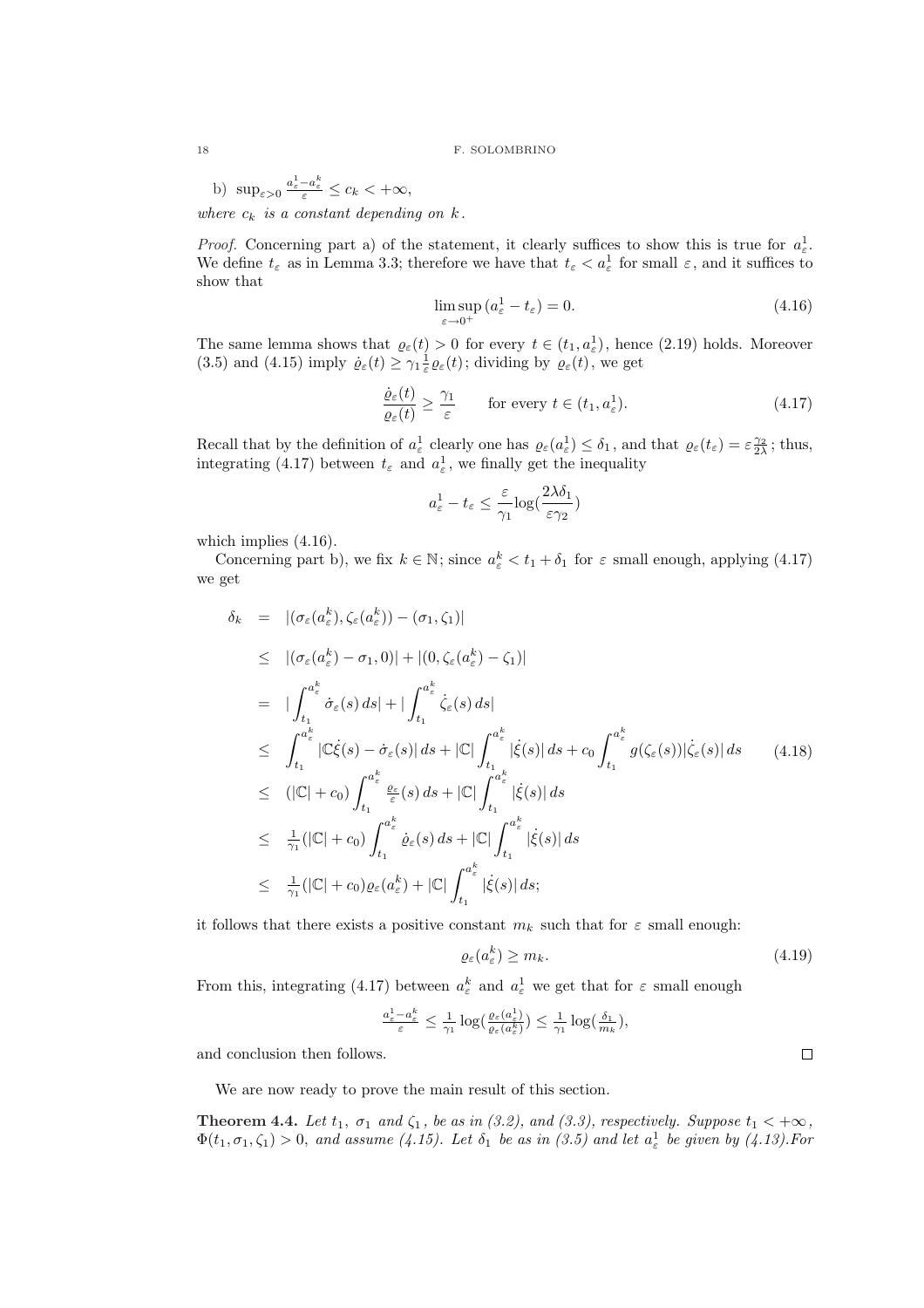every  $s \in \mathbb{R}$ , let  $(\sigma_{\varepsilon}^1(s), \zeta_{\varepsilon}^1(s)) := (\sigma_{\varepsilon}(a_{\varepsilon}^1 + \varepsilon s), \zeta_{\varepsilon}(a_{\varepsilon}^1 + \varepsilon s))$ . Then  $(\sigma_{\varepsilon}^1(s), \zeta_{\varepsilon}^1(s))$  converges uniformly on compact subsets of  $\mathbb R$  to a solution of the problem:

$$
\begin{cases}\n-\dot{\sigma}(s) = \mathbb{C}[\sigma(s) - \pi_{\sigma}(\sigma(s), \zeta(s))],\\ \ng(\zeta)\dot{\zeta}(s) = \zeta(s) - \pi_{\zeta}(\sigma(s), \zeta(s)),\\ \lim_{s \to -\infty} (\sigma(s), \zeta(s)) = (\sigma_1, \zeta_1)\n\end{cases}
$$
\n(4.20)

whose existence and uniqueness up to time translations is quaranteed by Theorem  $\lambda$ .1.

Proof. This proof is modelled on that of Lemma 4.3 of [5]. First of all, we observe that it suffices to prove the statement along a subsequence  $\varepsilon_k$  tending to 0. Indeed, the only difficulty is that the solutions of (4.20) may differ by a time translation, thus the limit could depend on the chosen subsequence. We are able to exclude this fact applying Lemma 4.4 in [5], with the same arguments as in the proof of Theorem 3.5 of the same paper. In view of that, we shall extract from now on subsequences without relabelling. We also define  $\chi_{\varepsilon}(s) := \dot{\xi}(a_{\varepsilon}^1 + \varepsilon s).$ 

We start by observing that the function  $(\sigma_{\varepsilon}^1(s), \zeta_{\varepsilon}^1(s))$  solves the problem  $\overline{\phantom{a}}$ 

$$
\begin{cases}\n-\dot{\sigma}_{\varepsilon}^{1}(s) = \mathbb{C}[\sigma_{\varepsilon}^{1}(s) - \pi_{\sigma}(\sigma_{\varepsilon}^{1}(s), \zeta_{\varepsilon}^{1}(s))] - \varepsilon \mathbb{C} \chi_{\varepsilon}(s), \\
g(\zeta_{\varepsilon}^{1}(s))\dot{\zeta}_{\varepsilon}^{1}(s) = \zeta_{\varepsilon}^{1}(s) - \pi_{\zeta}(\sigma_{\varepsilon}^{1}(s), \zeta_{\varepsilon}^{1}(s)), \\
(\sigma_{\varepsilon}^{1}(0), \zeta_{\varepsilon}^{1}(0)) = (\sigma_{\varepsilon}(a_{\varepsilon}^{1}), \zeta_{\varepsilon}(a_{\varepsilon}^{1}),\n\end{cases} (4.21)
$$

in the interval  $\left[-\frac{a_{\varepsilon}^1}{\varepsilon},\frac{t_1+\delta_1-a_{\varepsilon}^1}{\varepsilon}\right]$ . As  $(\sigma_{\varepsilon}(a_{\varepsilon}^1),\zeta_{\varepsilon}(a_{\varepsilon}^1))$  belongs to the compact set  $\partial B_{\delta_1}$  we may assume, possibly passing to a subsequence that  $(\sigma_{\varepsilon}(a_{\varepsilon}^1), \zeta_{\varepsilon}(a_{\varepsilon}^1)) \to \kappa_1 \in \partial B_{\delta_1}$  as  $\varepsilon \to 0$ . Notice that  $\kappa_1$  has a strictly positive distance from K as a consequence of (4.19). Therefore, Lemma 4.3 and the Continuous Dependence Theorem imply that  $(\sigma_{\varepsilon}^1(s), \zeta_{\varepsilon}^1(s))$  converges uniformly on compact subsets of  $\mathbb{R}$ , as  $\varepsilon \to 0$ , to the solution  $(\sigma^1(s), \zeta^1(s))$  of the problem  $\overline{a}$ 

$$
\begin{cases}\n-\dot{\sigma}^{1}(s) = \mathbb{C}[\sigma^{1}(s) - \pi_{\sigma}(\sigma^{1}(s), \zeta^{1}(s))], \\
g(\zeta^{1})\dot{\zeta}^{1}(s) = \zeta^{1}(s) - \pi_{\zeta}(\sigma^{1}(s), \zeta^{1}(s)), \\
(\sigma^{1}(0), \zeta^{1}(0)) = \kappa_{1}.\n\end{cases}
$$
\n(4.22)

To conclude the proof we have to show that:

$$
\lim_{s \to -\infty} (\sigma^1(s), \zeta^1(s)) = (\sigma_1, \zeta_1). \tag{4.23}
$$

Actually, recalling Remark 4.2, it suffices to show that there exist  $s_k \to +\infty$  such that:

$$
\lim_{k \to +\infty} (\sigma^1(-s_k), \zeta^1(-s_k)) = (\sigma_1, \zeta_1). \tag{4.24}
$$

To do that, we take  $\delta_k$  and  $a_{\varepsilon}^k$  as in Lemma 4.3, and we define  $S_{\varepsilon}^{1,k} := \frac{a_{\varepsilon}^1 - a_{\varepsilon}^k}{\varepsilon}$ ; by Lemma 4.3 and a diagunal argument, we may suppose, passing to a subsequence, that for every  $k \in \mathbb{N}$  there exists

$$
\lim_{\varepsilon \to 0} S^{1,k}_{\varepsilon} := s_k \in \mathbb{R}_+.
$$

Now we define  $(\sigma_{\varepsilon}^k(s), \zeta_{\varepsilon}^k(s)) := (\sigma_{\varepsilon}(a_{\varepsilon}^k + \varepsilon s), \zeta_{\varepsilon}(a_{\varepsilon}^k + \varepsilon s))$ ; by repeating the above arguments we may suppose that for every  $k \in \mathbb{N}$  there exists  $\kappa_k \in \partial B_{\delta_k} \setminus K$  such that  $(\sigma_{\varepsilon}^k(s), \zeta_{\varepsilon}^k(s))$ converges, as  $\varepsilon \to 0$ , uniformly on compact subsets of  $\mathbb{R}$ , to the solution  $(\sigma^k(s), \zeta^k(s))$  of the problem  $\overline{a}$ 

$$
\begin{cases}\n-\dot{\sigma}^k(s) = \mathbb{C}[\sigma^k(s) - \pi_\sigma(\sigma^k(s), \zeta^k(s))],\\
g(\zeta^k)\dot{\zeta}^k(s) = \zeta^k(s) - \pi_\zeta(\sigma^k(s), \zeta^k(s)),\\
(\sigma^k(0), \zeta^k(0)) = \kappa_k.\n\end{cases} \tag{4.25}
$$

Moreover, equality  $(\sigma_{\varepsilon}^k(S_{\varepsilon}^{1,k}), \zeta_{\varepsilon}^k(S_{\varepsilon}^{1,k})) = (\sigma_{\varepsilon}(a_{\varepsilon}^1), \zeta_{\varepsilon}(a_{\varepsilon}^1))$  implies that  $(\sigma^k(s_k), \zeta^k(s_k)) =$  $\kappa_1$ , hence by the uniqueness of solutions for Cauchy problems we get

$$
(\sigma^k(s), \zeta^k(s)) = (\sigma^1(s - s_k), \zeta^1(s - s_k));
$$
\n(4.26)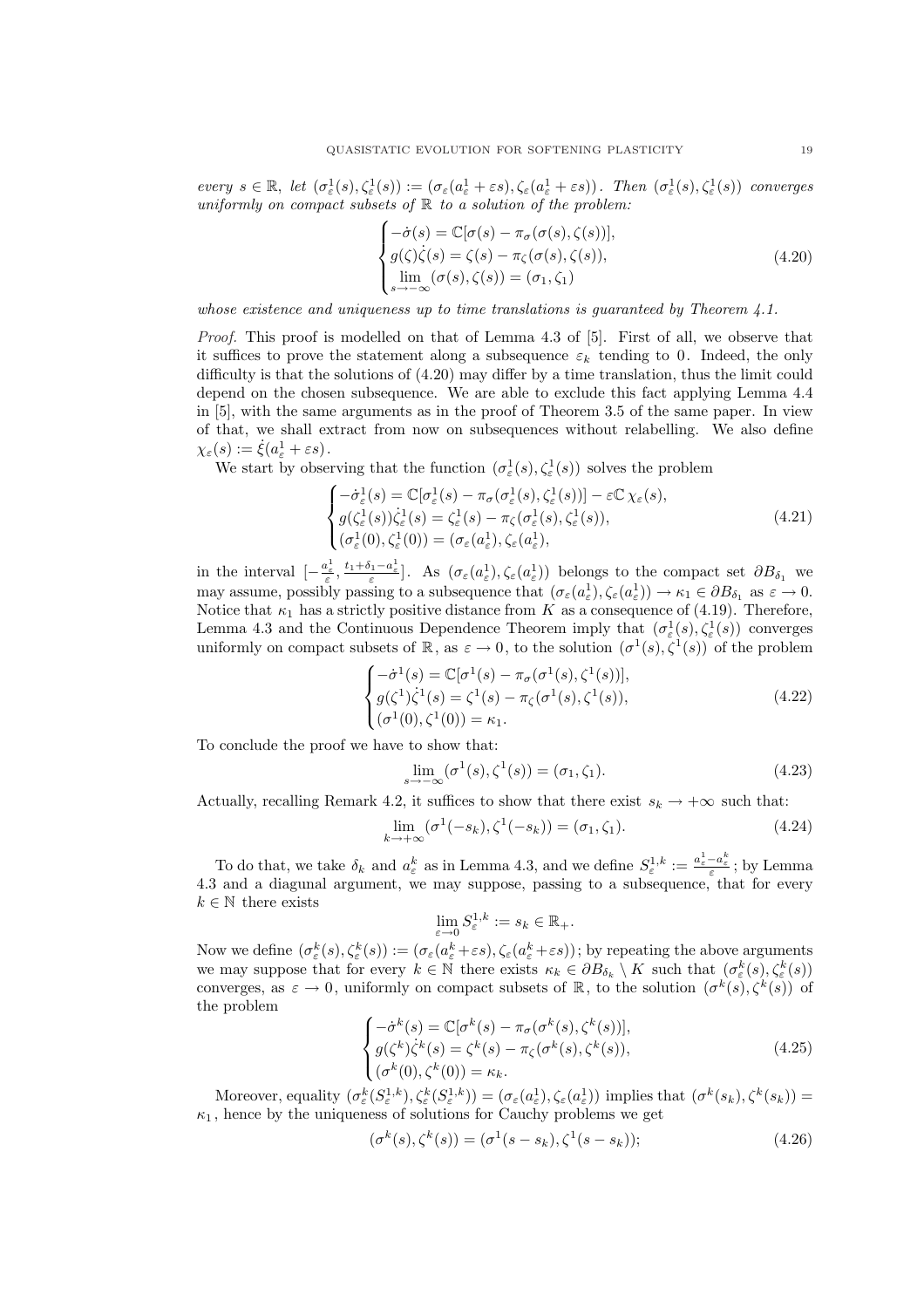this in turn implies that

$$
(\sigma^1(-s_k), \zeta^1(-s_k)) = \kappa_k. \tag{4.27}
$$

It follows that

$$
\lim_{k \to +\infty} (\sigma^1(-s_k), \zeta^1(-s_k)) = (\sigma_1, \zeta_1); \tag{4.28}
$$

as  $(\sigma_1, \zeta_1)$  is an equilibrium point, necessarily  $s_k \to +\infty$  as  $k \to +\infty$ ; so, (4.24) is proven and conclusion follows.  $\Box$ 

**Remark 4.5.** Let  $(\sigma_{\infty}, \zeta_{\infty})$  the unique  $\omega$ -limit point of the solution of (4.20); by Theorem 4.1  $\Psi(\sigma_{\infty}, \zeta_{\infty}) \leq 0$  and in a generic situation we may assume that strict inequality holds. By the previous theorem we may fix a sequence  $t_{1,\varepsilon}$  converging to  $t_1$  as  $\varepsilon \to 0^+$  such that  $(\sigma_{\varepsilon}(t_{1,\varepsilon}), \zeta_{\varepsilon}(t_{1,\varepsilon})) \rightarrow (\sigma_{\infty}, \zeta_{\infty}).$ 

Now, if  $\Phi(t_1, \sigma_\infty, \zeta_\infty) < 0$  it is easily seen that at time  $t_1$  the elastic regime restarts from the point  $(\sigma_{\infty}, \zeta_{\infty})$ ; if instead  $\Phi(t_1, \sigma_{\infty}, \zeta_{\infty}) > 0$ , we can repeat the arguments of Section 3, with  $t_{1,\varepsilon}$  in place of  $t_1$ , and Corollary 3.5 in place of Theorem 3.4, showing that in a right neighborhood of  $t_1$  the solutions of  $(2.8)$  uniformly converge, on compact subintervals, to the solution of the slow dynamics equation given by (3.18) with initial datum  $(\sigma_{\infty}, \zeta_{\infty})$ .

#### 5. From the slow dynamics to the fast dynamics.

In this section of the paper we investigate the behavior of our system in a neighborhood of time  $t_2$ , introduced in (3.19): we are supposing from now on  $t_2 < +\infty$ . At smaller times, as we have seen in Section 3, the system is following the slow dynamics equation. We are assuming  $(3.30)$ , so that the elastic regime does not restart at time  $t_2$ ; Proposition 3.9 shows then that the function  $(\sigma_{sl}(t), \zeta_{sl}(t))$  defined by (3.18), has a left limit at time  $t_2$  that we shall denote with  $(\sigma_2, \zeta_2)$ ; moreover (3.31), (3.32) hold together with:

$$
\Psi(\sigma_2, \zeta_2) = 0 \text{ and } \Phi(t_2, \sigma_2, \zeta_2) > 0.
$$
\n(5.1)

So we need an higher order condition on the slow-fast indicator  $\Psi$  to establish the behavior of the system at  $t_2$ : the simplest one, that we have already encountered in Theorem 4.1 and that we are going to assume in the remainder of the section, is

$$
\nabla\Psi(\sigma_2,\zeta_2)\cdot(-g(\zeta_2)\frac{c_n(\sigma_2,\zeta_2)}{n_{\zeta}(\sigma_2,\zeta_2)},1)<0. \tag{5.2}
$$

We will see that this condition implies a change of sign in the slow-fast indicator at point  $(\sigma_2, \zeta_2)$  along the trajectories, and will determine the transition to the slow dynamics regime to the fast dynamics. To do that, we want to follow the scheme of Theorem 4.4, but, as the slow-fast indicator has no more a definite sign locally, while it had in the previous section, a little more difficulties have to be overcome. Precisely we need a refinement of Lemma 4.3.

As usual, we start by fixing an open neighborhood  $U_{\delta_1} := (t_2 - \delta_1, t_2 + \delta_1) \times B_{\delta_1}(\sigma_2, \zeta_2)$ of  $(t_2, \sigma_2, \zeta_2)$ , in a way that (3.5) holds. If (5.2) holds we also may assume for a suitable choice of  $\delta_1$  there exists a positive constant M such that

$$
\nabla\Psi(\sigma,\zeta)\cdot\left(-g(\zeta)\frac{c_{n_{\sigma}(\pi(\sigma,\zeta))}}{n_{\zeta}(\pi(\sigma,\zeta))},1\right)\leq-M\qquad\text{for every }(\sigma,\zeta)\in B_{\delta_1}(\sigma_2,\zeta_2)\setminus\overset{\circ}{K}.\tag{5.3}
$$

We also fix, thanks to Theorem 3.8, a sequence  $t_{2,\varepsilon} \nearrow t_2$  such that

$$
(\sigma_{\varepsilon}(t_{2,\varepsilon}), \zeta_{\varepsilon}(t_{2,\varepsilon})) \to (\sigma_2, \zeta_2). \tag{5.4}
$$

Notice that we have (see Section 3) that, for every  $\varepsilon > 0$ ,

$$
\varrho(\sigma_{\varepsilon}(t_{2,\varepsilon}), \zeta_{\varepsilon}(t_{2,\varepsilon})) > 0. \tag{5.5}
$$

We now define the exit time from  $B_{\delta_1}(\sigma_2, \zeta_2)$ 

$$
b_{\varepsilon}^{1} := \inf \{ t \in (t_{2,\varepsilon}, t_2 + \delta_1) : \ (\sigma_{\varepsilon}(t), \zeta_{\varepsilon}(t)) \in \partial B_{\delta_1}(\sigma_2, \zeta_2) \};
$$
\n(5.6)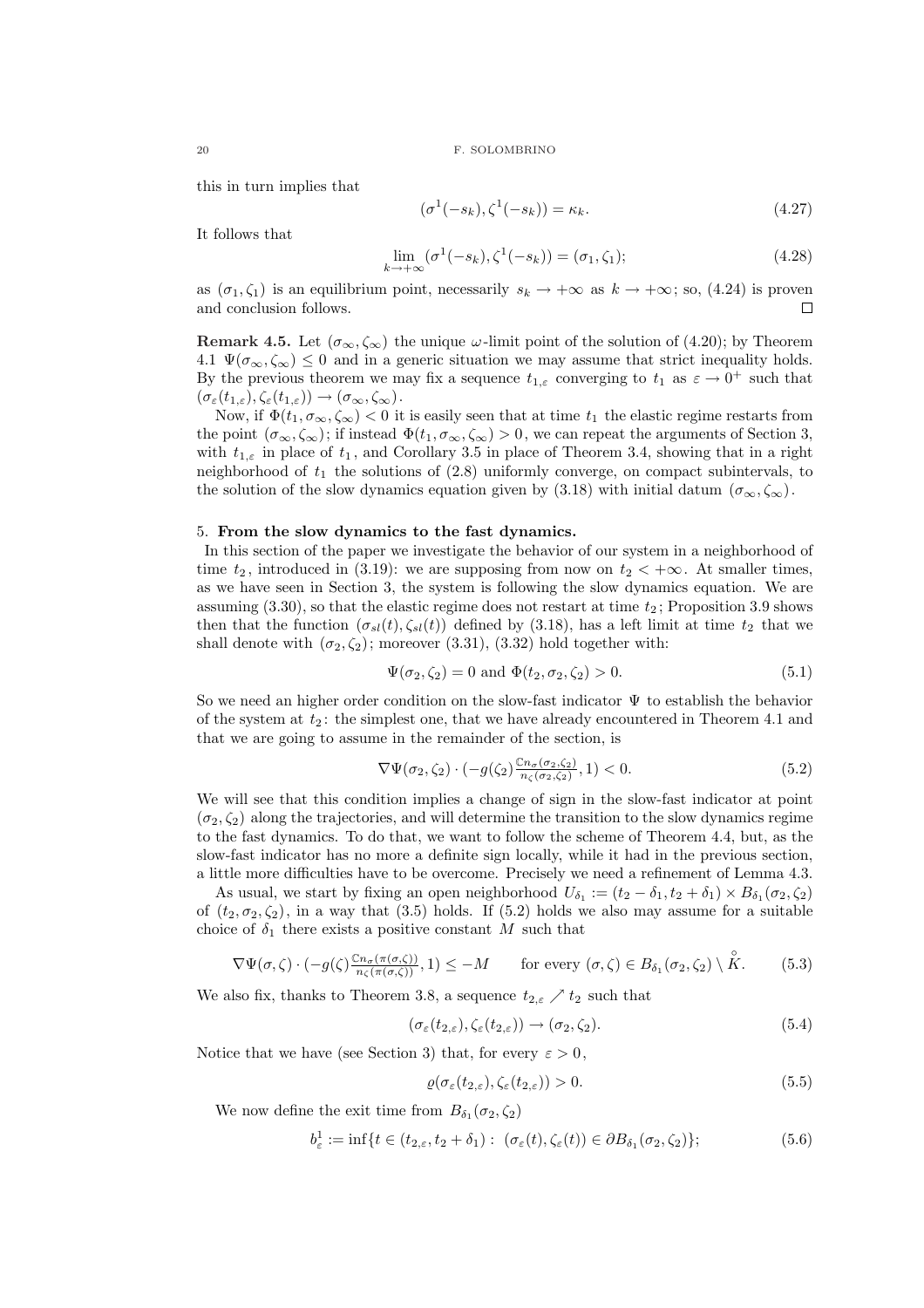by the previous assumptions for small  $\varepsilon$  we will trivially have  $t_{2,\varepsilon} < b_{\varepsilon}^1$ . As in the previous section we fix a positive decreasing sequence  $\delta_k \searrow 0^+$ , starting from  $\delta_1$ , and consequently we define, for every  $k \in \mathbb{N}$ ,

$$
b_{\varepsilon}^k := \sup\{t \in (t_{2,\varepsilon}, b_{\varepsilon}^1) : \ (\sigma_{\varepsilon}(t), \zeta_{\varepsilon}(t)) \in \partial B_{\delta_k}(\sigma_2, \zeta_2)\}.
$$
 (5.7)

Notice the difference between the definition of the  $b_{\varepsilon}^{k}$ 's and definition (4.14) of the  $a_{\varepsilon}^{k}$ 's, which were defined as infima. In the present case, indeed, monotonocity of the function  $\varrho_{\varepsilon}(t)$  is not a priori clear due to the different assumption on  $\Psi$ .

We are now ready to prove the following key lemma, whose statement is the analogous of Lemma 4.3.

Lemma 5.1. Let  $t_2, \sigma_2, \zeta_2, \Phi$  and  $\Psi$  be as in (3.19), (3.31), (2.20), and (2.21), respectively. Suppose  $t_2 < +\infty$ , and assume (5.1) and (5.2). Let  $\delta_1$  be as in (3.5), fix a positive decreasing sequence  $\delta_k \searrow 0^+$ , starting from  $\delta_1$ , and let  $b_{\varepsilon}^k$  be given for every  $k \in \mathbb{N}$  by (5.7). Then, for every  $k \in \mathbb{N}$ :

a)  $b_{\varepsilon}^k \to t_2$  as  $\varepsilon \to 0^+$ ;

b) 
$$
\sup_{\varepsilon>0} \frac{b^1_{\varepsilon}-b^k_{\varepsilon}}{\varepsilon} \leq c_k < +\infty
$$
,

where  $c_k$  is a constant depending on  $k$ .

*Proof.* Let  $t_{2,\varepsilon}$  as in (5.4). Concerning part a) of the statement, it clearly suffices to show this is true for  $b^1_\varepsilon$ . By the definition of  $t_{2,\varepsilon}$  this will be proved once we get:

$$
\limsup_{\varepsilon \to 0^+} (b^1_{\varepsilon} - t_{2,\varepsilon}) = 0.
$$
\n(5.8)

First of all, observe that by  $(5.5)$ ,  $(3.5)$  proceeding in the same way as in Lemma 3.3, we shall have  $\varrho_{\varepsilon}(t) > 0$  for every  $t \in (t_{2,\varepsilon}, b_{\varepsilon}^1)$ ; hence in this interval the trajectories of  $(2.8)$  and those of (2.14) coincide, and (2.19) holds. As  $\zeta_2 > \alpha$  by Proposition 3.9, we may assume that  $g(\zeta_\varepsilon(t))$  is uniformly bounded from above in  $(t_{2,\varepsilon},b_\varepsilon^1)$ , provided we have chosen  $\delta_1$ suitably small ; by this and  $(2.2)$  we get the existence of a positive constant  $C$  such that

$$
\dot{\zeta}_{\varepsilon}(t) \le -C \frac{\varrho_{\varepsilon}(t)}{\varepsilon} \qquad \text{for every } t \in (t_{2,\varepsilon}, b_{\varepsilon}^1). \tag{5.9}
$$

In particular, for fixed  $\varepsilon > 0$ , the function  $\zeta_{\varepsilon}(t)$  never vanishes in the prescribed interval. We also immediately get, as  $\zeta_{\varepsilon}(t)$  is uniformly bounded, that there exists a positive constant R not depending on  $\varepsilon$  such that:

$$
\int_{t_{2,\varepsilon}}^{b_{\varepsilon}^1} \frac{\varrho_{\varepsilon}(t)}{\varepsilon} dt \le \tilde{R}.
$$
\n(5.10)

Now we differentiate the function  $\Psi$  along the trajectories and we get

$$
\frac{d}{dt}\Psi(\sigma_{\varepsilon}(t),\zeta_{\varepsilon}(t)) = \nabla\Psi(\sigma_{\varepsilon}(t),\zeta_{\varepsilon}(t)) \cdot (\dot{\sigma}_{\varepsilon}(t),\dot{\zeta}_{\varepsilon}(t)) \n= \nabla\Psi(\sigma_{\varepsilon}(t),\zeta_{\varepsilon}(t)) \cdot (\mathbb{C}\dot{\xi}(t),0) + \n+ \dot{\zeta}_{\varepsilon}(t)\nabla\Psi(\sigma_{\varepsilon}(t),\zeta_{\varepsilon}(t)) \cdot (-\frac{\mathbb{C}(\dot{\xi}(t)-\dot{\sigma}_{\varepsilon}(t))}{\dot{\zeta}_{\varepsilon}(t)},1) \n= \nabla\Psi(\sigma_{\varepsilon}(t),\zeta_{\varepsilon}(t)) \cdot (\mathbb{C}\dot{\xi}(t),0) + \n+ \dot{\zeta}_{\varepsilon}(t)\nabla\Psi(\sigma_{\varepsilon}(t),\zeta_{\varepsilon}(t)) \cdot (-\frac{g(\zeta_{\varepsilon}(t))\mathbb{C}n_{\sigma}(\pi(\sigma_{\varepsilon}(t),\zeta_{\varepsilon}(t)))}{n_{\zeta}(\pi(\sigma_{\varepsilon}(t),\zeta_{\varepsilon}(t)))},1);
$$

this equality, together with (5.9) and (5.3), implies that there exist two positive constants  $L$  and  $R$  such that

$$
\frac{d}{dt}\Psi(\sigma_{\varepsilon}(t),\zeta_{\varepsilon}(t)) \ge R\frac{\varrho_{\varepsilon}(t)}{\varepsilon} - L|\mathbb{C}||\dot{\xi}(t)| \qquad \text{for every } t \in (t_{2,\varepsilon},b_{\varepsilon}^1); \tag{5.11}
$$

this will be crucial in the remainder of the proof.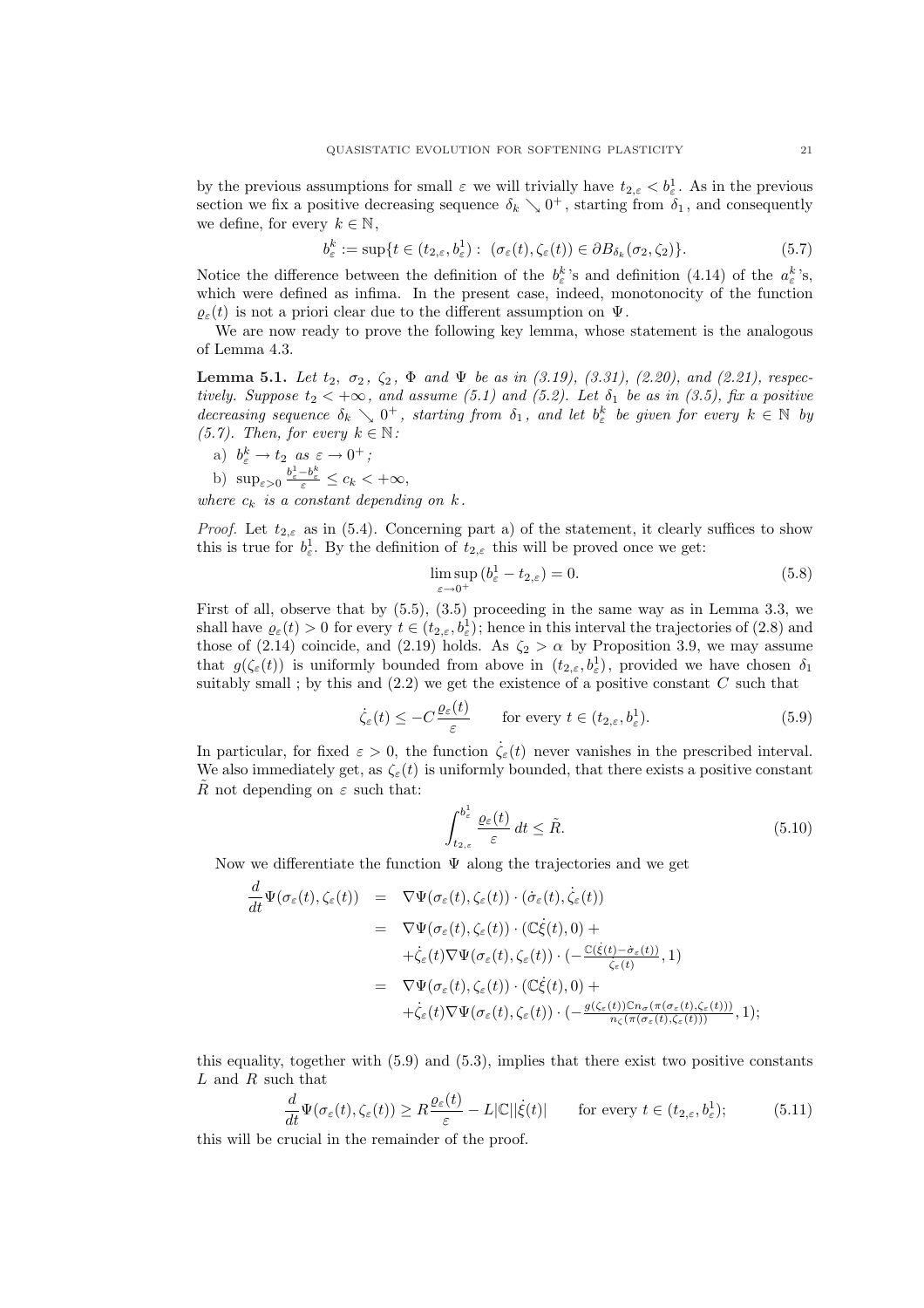We denote with  $M_{\xi}$  the supremum of  $|\dot{\xi}(t)|$  in  $(t_2 - \delta_1, t_2 + \delta_1)$ , and we fix  $0 < \eta <$  $\frac{R_{\gamma_2}}{4L|\mathbb{C}|M_{\xi}}$ , where  $\gamma_2$  is the constant given by (3.5). For  $\varepsilon$  small enough, by the definition of  $t_{2,\varepsilon}$ , we shall have

$$
\Psi(\sigma_{\varepsilon}(t_{2,\varepsilon}),\zeta_{\varepsilon}(t_{2,\varepsilon}))\geq -\eta.
$$

We then define:

 $t_2^2$ 

$$
t_{2,\varepsilon}^1 := \inf \{ \in (t_{2,\varepsilon}, b_{\varepsilon}^1) : \frac{\varrho_{\varepsilon}(t)}{\varepsilon} \ge \frac{\gamma_2}{4\eta} \}
$$
  

$$
t_{2,\varepsilon}^2 := \inf \{ t \in (t_{2,\varepsilon}, b_{\varepsilon}^1) : \Psi(\sigma_{\varepsilon}(t), \zeta_{\varepsilon}(t)) \le -2\eta \}.
$$

Now, let  $\tilde{t}_{2,\varepsilon} := t_{2,\varepsilon}^1 \wedge t_{2,\varepsilon}^2 \wedge b_{\varepsilon}^1$ ; exploiting (2.19), the same argument used to prove (3.10) shows that  $\tilde{t}_{2,\varepsilon} \to t_2$  when  $\varepsilon$  goes to 0. First, we prove that  $\tilde{t}_{2,\varepsilon} < b_{\varepsilon}^1$ ; to get this, we show that

$$
(\sigma_{\varepsilon}(t), \zeta_{\varepsilon}(t)) \to (\sigma_2, \zeta_2) \tag{5.12}
$$

uniformly for every  $t \in [t_{2,\varepsilon}, \tilde{t}_{2,\varepsilon}]$ . To do this, it suffices to proceed as in the proof of (3.11); as  $\frac{\varrho_{\varepsilon}(t)}{\varepsilon}$  is equibounded in the time interval  $[t_{2,\varepsilon},\tilde{t}_{2,\varepsilon}]$ , we may prove that

$$
\lim_{\varepsilon \to 0} |(\sigma_{\varepsilon}(t), \zeta_{\varepsilon}(t)) - (\sigma_{\varepsilon}(t_{2, \varepsilon}), \zeta_{\varepsilon}(t_{2, \varepsilon}))| = 0
$$

and (5.12) follows. Next we show that for small  $\varepsilon$  one has  $\tilde{t}_{2,\varepsilon} < t_{2,\varepsilon}^2$ , which in his turn implies  $\tilde{t}_{2,\varepsilon} = t_{2,\varepsilon}^1$ , so  $t_{2,\varepsilon}^1 \to t_2$  when  $\varepsilon$  goes to 0 and

$$
\Psi(\sigma_{\varepsilon}(t_{2,\varepsilon}^1), \zeta_{\varepsilon}(t_{2,\varepsilon}^1)) > -2\eta. \tag{5.13}
$$

In fact if along some infinitesimal subsequence  $\tilde{t}_{2,\varepsilon} = t_{2,\varepsilon}^2$ , that is to say  $\Psi(\sigma_{\varepsilon}(\tilde{t}_{2,\varepsilon}), \zeta_{\varepsilon}(\tilde{t}_{2,\varepsilon})) =$  $-2\eta$ , then, integrating (5.11), since the function  $\varrho_{\varepsilon}(t)$  is positive we get

$$
-\eta = \Psi(\sigma_\varepsilon(t_{2,\varepsilon}^2),\zeta_\varepsilon(t_{2,\varepsilon}^2)) - \Psi(\sigma_\varepsilon(t_{2,\varepsilon}),\zeta_\varepsilon(t_{2,\varepsilon})) \geq -L|\mathbb{C}|\int_{t_{2,\varepsilon}}^{t_{2,\varepsilon}^2} |\dot{\xi}(t)|\,dt
$$

which in the limit gives, by absolute continuity of the integral, that  $-\eta \geq 0$ , a contradiction. So (5.13) holds, and  $\frac{\varrho_{\varepsilon}(t_{2,\varepsilon}^1)}{\varepsilon} = \frac{\gamma_2}{4\eta}$ . Actually, we have

$$
\frac{\varrho_{\varepsilon}(t)}{\varepsilon} > \frac{\gamma_2}{4\eta} \qquad \text{for every } t \in (t^1_{2,\varepsilon}, b^1_{\varepsilon}).
$$
\n(5.14)

We prove this by contradiction. We observe that  $\dot{\varrho}_{\varepsilon}(t_{2,\varepsilon}^1) \geq -\frac{\gamma_2}{2} + \gamma_2 > 0$ , by (2.19) and (3.5). If (5.14) is false, let  $t_{2,\varepsilon}^3$  be the first time in  $(t_{2,\varepsilon}^1, b_{\varepsilon}^1)$  such that  $\varrho_{\varepsilon}(t_{2,\varepsilon}^3) = \frac{\gamma_2}{4\eta}$ ; then  $\dot{\varrho}_{\varepsilon}(t_{2,\varepsilon}^3) \leq 0$ . But, by (5.11), for every  $t \in (t_{2,\varepsilon}^1, t_{2,\varepsilon}^3)$  we shall have  $\frac{d}{dt}\Psi(\sigma_{\varepsilon}(t), \zeta_{\varepsilon}(t)) \geq 0$ , hence, by  $(5.13)$ ,

$$
\Psi(\sigma_{\varepsilon}(t), \zeta_{\varepsilon}(t) > -2\eta \quad \text{for every } t \in (t^1_{2,\varepsilon}, t^3_{2,\varepsilon});
$$

by this, (3.5), and (2.19) we infer that  $\dot{\varrho}_{\varepsilon}(t_{2,\varepsilon}^3) \geq \gamma_2 - \frac{\gamma_2}{4} > 0$ , which is a contradiction. Then, by (5.14) and (5.10), for  $\varepsilon$  sufficiently small we conclude that

$$
\gamma_2(b^1_\varepsilon - t^1_{2,\varepsilon}) \le 4\eta \tilde{R};\tag{5.15}
$$

as  $t_{2,\varepsilon}^1 - t_{2,\varepsilon} \to 0$ , we get that  $\limsup_{\varepsilon \to 0} \gamma_2(b_\varepsilon^1 - t_{2,\varepsilon}) \leq 4\eta \tilde{R}$ , and by the arbitrariness of  $\eta$ , (5.8) follows, so part a) of the statement is proved.

Concerning part b), we fix  $k \in \mathbb{N}$ ,  $k > 1$ . By the definition of  $b_{\varepsilon}^{k}$  and  $t_{2,\varepsilon}$  we shall have, for any  $t \in [b_{\varepsilon}^k, b_{\varepsilon}^1]$ , that

$$
\delta_k + o(1) = |(\sigma_{\varepsilon}(t), \zeta_{\varepsilon}(t) - (\sigma_{\varepsilon}(t_{2,\varepsilon}), \zeta_{\varepsilon}(t_{2,\varepsilon}))|;
$$

it follows, proceeding as in  $(4.18)$ , that there exists a positive constant W such that

$$
\delta_k + o(1) \le W(\int_{t_{2,\varepsilon}}^t \frac{\varrho_\varepsilon(s)}{\varepsilon} ds + \int_{t_{2,\varepsilon}}^t |\dot{\xi}(s)| ds). \tag{5.16}
$$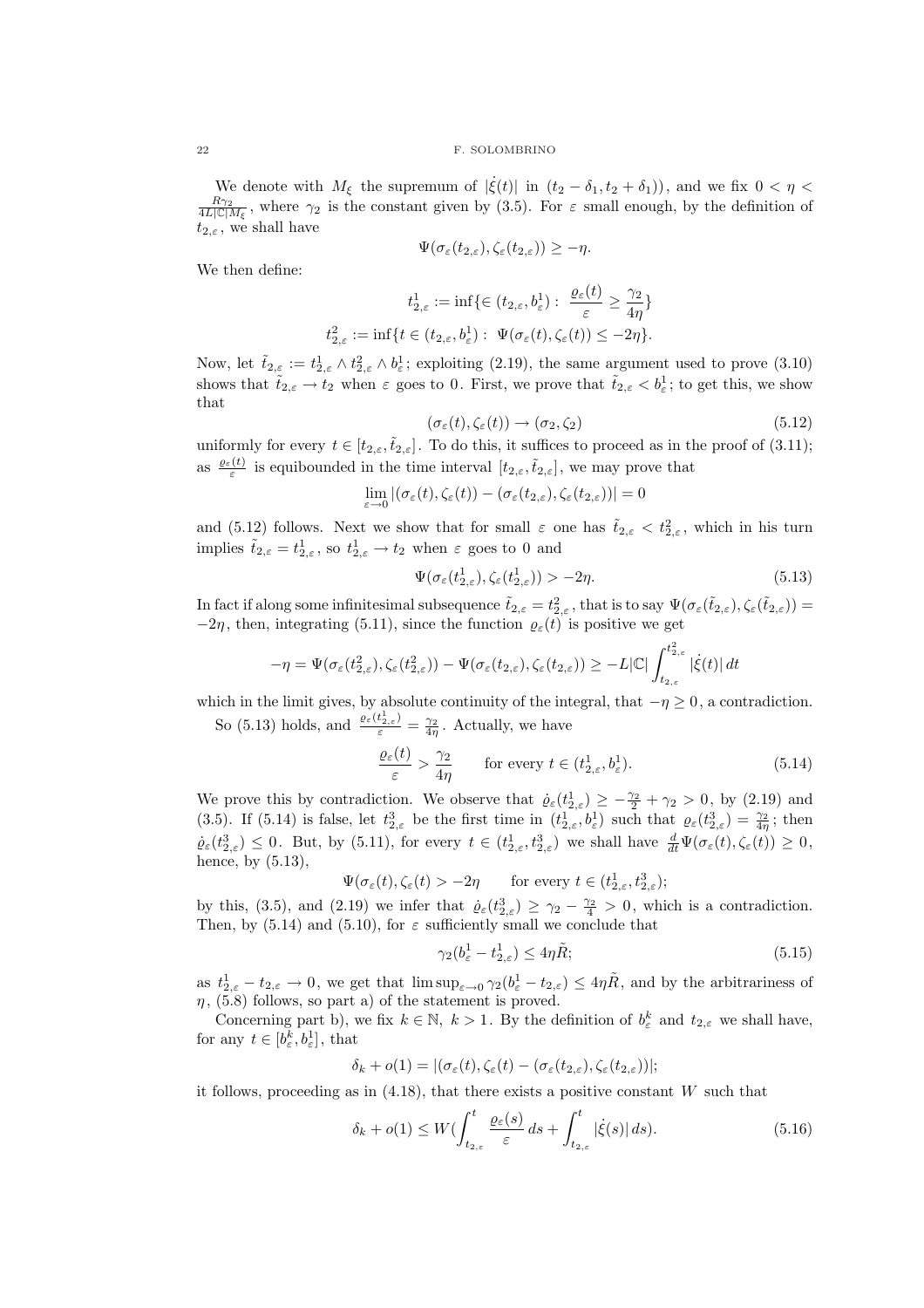This in turn implies, by (5.11) and the fundamental theorem of calculus that, up to redefining the constant  $W$ .

$$
\delta_k + o(1) \le W[\Psi(\sigma_{\varepsilon}(t), \zeta_{\varepsilon}(t)) - \Psi(\sigma_{\varepsilon}(t_{2, \varepsilon}), \zeta_{\varepsilon}(t_{2, \varepsilon})) + \int_{t_{2, \varepsilon}}^t |\dot{\xi}(s)| ds]. \tag{5.17}
$$

By the definition of  $t_{2,\varepsilon}$ ,  $\Psi(\sigma_{\varepsilon}(t_{2,\varepsilon}), \zeta_{\varepsilon}(t_{2,\varepsilon})) = o(1)$ ; the absolute continuity of the integral and part a) of the statement now yield that, for  $\varepsilon$  small enough,

$$
\Psi(\sigma_{\varepsilon}(t), \zeta_{\varepsilon}(t)) \ge \frac{\delta_k}{2W} \quad \text{for every } t \in [b_{\varepsilon}^k, b_{\varepsilon}^1].
$$

Substituting in (2.19), this gives

$$
\dot{\varrho}_{\varepsilon}(t) \ge \frac{\delta_k}{2W} \frac{\varrho_{\varepsilon}(t)}{\varepsilon} \qquad \text{for every } t \in [b_{\varepsilon}^k, b_{\varepsilon}^1],\tag{5.18}
$$

and we conclude that, for  $\varepsilon$  small enough

$$
\frac{b_{\varepsilon}^{1} - b_{\varepsilon}^{k}}{\varepsilon} \le \frac{2W}{\delta_{k}} \log(\frac{\varrho_{\varepsilon}(b_{\varepsilon}^{1})}{\varrho_{\varepsilon}(b_{\varepsilon}^{k})}) \le \frac{2W}{\delta_{k}} \log(\frac{\delta_{1}}{\varrho_{\varepsilon}(b_{\varepsilon}^{k})}).
$$
\n(5.19)

To get a lower bound for  $\varrho_{\varepsilon}(b_{\varepsilon}^k)$  we observe that a fortiori (5.18) holds, with  $\delta_{k+1}$  in place of  $\delta_k$ , for any  $t \in [b^{k+1}_{\varepsilon}, b^{k}_{\varepsilon}]$ . Since clearly

$$
\delta_k - \delta_{k+1} \leq |(\sigma_{\varepsilon}(b_{\varepsilon}^k), \zeta_{\varepsilon}(b_{\varepsilon}^k) - (\sigma_{\varepsilon}(b_{\varepsilon}^{k+1}), \zeta_{\varepsilon}(b_{\varepsilon}^{k+1})|,
$$

proceeding as in (5.16), we obtain that there exists a positive constant  $\tilde{W}$  such that

$$
\delta_k - \delta_{k+1} \le \tilde{W} \left( \int_{b_{\varepsilon}^{k+1}}^{b_{\varepsilon}^k} \frac{\varrho_{\varepsilon}(s)}{\varepsilon} ds + \int_{b_{\varepsilon}^{k+1}}^{b_{\varepsilon}^k} |\dot{\xi}(s)| ds \right). \tag{5.20}
$$

Applying (5.18), with  $\delta_{k+1}$  in place of  $\delta_k$ , and the fundamental theorem of calculus, and neglecting the negative term  $-\varrho_{\varepsilon}(b_{\varepsilon}^{k+1}),$  we get, up to redefining the constant  $\tilde{W}$ , that for  $\varepsilon$  small enough

$$
\varrho_{\varepsilon}(b_{\varepsilon}^k) \geq (\delta_k - \delta_{k+1}) \frac{\delta_{k+1}}{2\tilde{W}} := m_k,
$$

and conclusion then follows.

We may now repeat the same argument of Theorem 4.4, which yields the main result of this section.

**Theorem 5.2.** Let  $t_2$ ,  $\sigma_2$  and  $\zeta_2$ , be as in (3.19), and (3.31), respectively. Suppose  $t_2$  <  $+\infty$  and assume (5.1) and (5.2). Let  $\delta_1$  be as in (3.5) and let  $b^1_\varepsilon$  be given by (5.6). For every  $s \in \mathbb{R}$ , let  $(\sigma_{\varepsilon}^1(s), \zeta_{\varepsilon}^1(s)) := (\sigma_{\varepsilon}(b^1_{\varepsilon} + \varepsilon s), \zeta_{\varepsilon}(b^1_{\varepsilon} + \varepsilon s))$ . Then  $(\sigma_{\varepsilon}^1(s), \zeta_{\varepsilon}^1(s))$  converges uniformly on compact subsets of  $\mathbb R$  to a solution of the problem:

$$
\begin{cases}\n-\dot{\sigma}(s) = \mathbb{C}[\sigma(s) - \pi_{\sigma}(\sigma(s), \zeta(s))],\\ \ng(\zeta)\dot{\zeta}(s) = \zeta(s) - \pi_{\zeta}(\sigma(s), \zeta(s)),\\ \lim_{s \to -\infty} (\sigma(s), \zeta(s)) = (\sigma_2, \zeta_2)\n\end{cases}
$$
\n(5.21)

whose existence and uniqueness, up to time translations, is quaranteed by Theorem  $\ddagger$ , 1.

**Remark 5.3.** In a right neighborhood of  $t_2$  the behavior of the system can be elastic or follow the slow dynamics equation exactly as discussed in Remark 4.5.

 $\Box$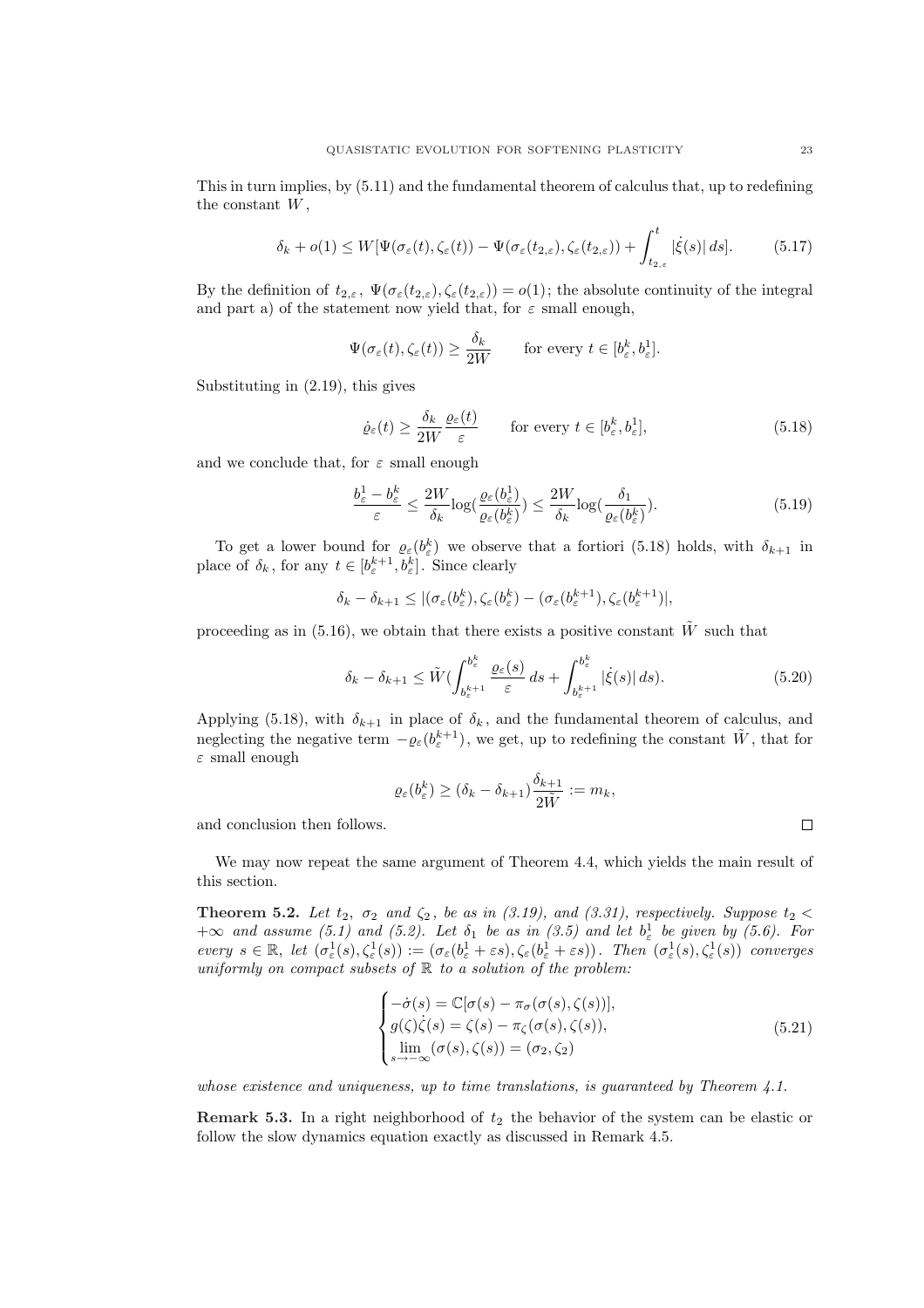#### 6. An example.

We conclude the paper by applying our results to a concrete example, where our choice of the data makes the expressions of the two indicators  $\Phi$  and  $\Psi$  particularly simple; this allows us to determine a priori that the soluton has only one jump and to characterize the endpoint of the jump; also the slow-dynamics equation (3.18) takes in this case a simpler form.

**Example 6.1.** We consider a round cone  $K$  of the form

$$
K := \{ (\sigma, \zeta) \in \mathbb{M}_D^{N \times N} \times [0, +\infty) : |\sigma|^2 \le \zeta^2 \}
$$
\n
$$
(6.1)
$$

whose exterior normal is given, for every  $(\sigma, \zeta) \in \partial K \setminus \{0, 0\}$  by

$$
n_K(\sigma,\zeta) = \frac{1}{\sqrt{2}}(\frac{\sigma}{\zeta},-1). \tag{6.2}
$$

We take  $g(\zeta) = \frac{1}{(\zeta - 1)f(\zeta)}$ , where  $f : [1, 4) \to \mathbb{R}_+$  satisfies

$$
f(\zeta) > 0 \text{ for every } \zeta \in [1, 4)
$$
\n
$$
(6.3)
$$

$$
f(2) = 1 \text{ and } f'(2) > -1; \tag{6.4}
$$

$$
f(3) = \frac{1}{2} \text{ and } f'(3) < -\frac{1}{4};\tag{6.5}
$$

$$
f(\zeta) \neq \frac{1}{\zeta - 1} \text{ for every } \zeta \in (1, 4) \setminus \{2, 3\}. \tag{6.6}
$$

Such an f may be, for instance, the function  $\frac{4-\zeta}{2}$ .

We take the elasticity tensor equal to the identity tensor, and we consider a boundary datum of the form  $\xi(t) = t\xi_0$ , where  $\xi_0 \neq 0 \in M_D^{N \times N}$  and  $|\xi_0| = 1$ . We identify  $M_D^{N \times N}$ with  $\mathbb{R}^m$ , where  $m = \frac{N(N+1)}{2} - 1$  in a way that  $\xi_0$  is identified with the first vector of the canonical basis of  $\mathbb{R}^m$ , so  $\xi(t) = (t, 0, \dots, 0)$  and  $\sigma \in M_D^{N \times N}$  is represented by the *m*-uple  $(\sigma_1, \ldots, \sigma_m).$ 

As C is the identity, we have that  $\Psi(\sigma,\zeta)=(1+\frac{1}{g(\zeta)})n_{\zeta}^2(\pi(\sigma,\zeta))-1$ ; in our particular case, this yields that the slow-fast indicator only depends on  $\zeta$  and is of the form

$$
\Psi(\zeta) = \frac{1}{2g(\zeta)} - \frac{1}{2}.\tag{6.7}
$$

It follows from (6.4), (6.5), and (6.6) that  $\Psi(\zeta) = 0$  if and only if  $\zeta = 2$  or  $\zeta = 3$ , and that we have  $\Psi'(2) > 0$ , and  $\Psi'(3) < 0$ .

The elastic-inelastic indicator does not depend explicitly on t, as  $\xi(t)$  is linear, and it is given by the formula

$$
\Phi(\sigma,\zeta) = \frac{1}{\sqrt{2}} \frac{\sigma_1}{\zeta}.\tag{6.8}
$$

Now we fix the initial condition  $\sigma(0) = 0$ ,  $\zeta(0) = \zeta_0 \in (3, 4)$ . At small times the evolution will obviously follow the elastic regime, thus being of the form  $(\sigma(t), \zeta(t)) = (t, 0, \ldots, 0, \zeta_0)$ , till at time  $t_0 := \zeta_0$  it reaches  $\partial K$  at the point  $(\zeta_0, 0, \ldots, 0, \zeta_0)$ . At this time the elasticinelastic indicator is strictly positive, while the slow-fast indicator has negative sign. By the results of Section 3, the solution then starts to follow the slow dynamics equation (3.18) with initial datum  $(\sigma(t_0), \zeta(t_0)) = (\zeta_0, 0, \ldots, 0, \zeta_0)$ . Moreover, as we have observed in Section 3, since the boundary datum is linear, we a priori know that the solution remains in the slow dynamics regime for all the maximal interval of definition of (3.18), which we shall denote by  $[t_0, t_1)$ . Equation (3.18) in our case takes the form

$$
\begin{cases}\n1 - \dot{\sigma_1}(t) = -\frac{\sigma_1(t)}{\zeta(t)} \frac{\sigma_1(t)}{2\zeta(t)\Psi(\zeta(t))}, \n- \dot{\sigma_i}(t) = -\frac{\sigma_1(t)}{\zeta(t)} \frac{\sigma_i(t)}{2\zeta(t)\Psi(\zeta(t))}, & \text{for } i = 2, ..., m \\
\dot{\zeta}(t) = \frac{1}{g(\zeta(t))} \frac{\sigma_1(t)}{2\zeta(t)\Psi(\zeta(t))}; & \text{for } i = 2, ..., m\n\end{cases}
$$
\n(6.9)

by the equality  $\frac{1}{g(\zeta)} = 2\Psi(\zeta) + 1$ , we easily see that the solution to (6.9) with the prescribed initial datum is given by  $(\sigma(t), \zeta(t)) = (\zeta(t), 0, \ldots, 0, \zeta(t))$  where  $\zeta(t)$  is the unique solution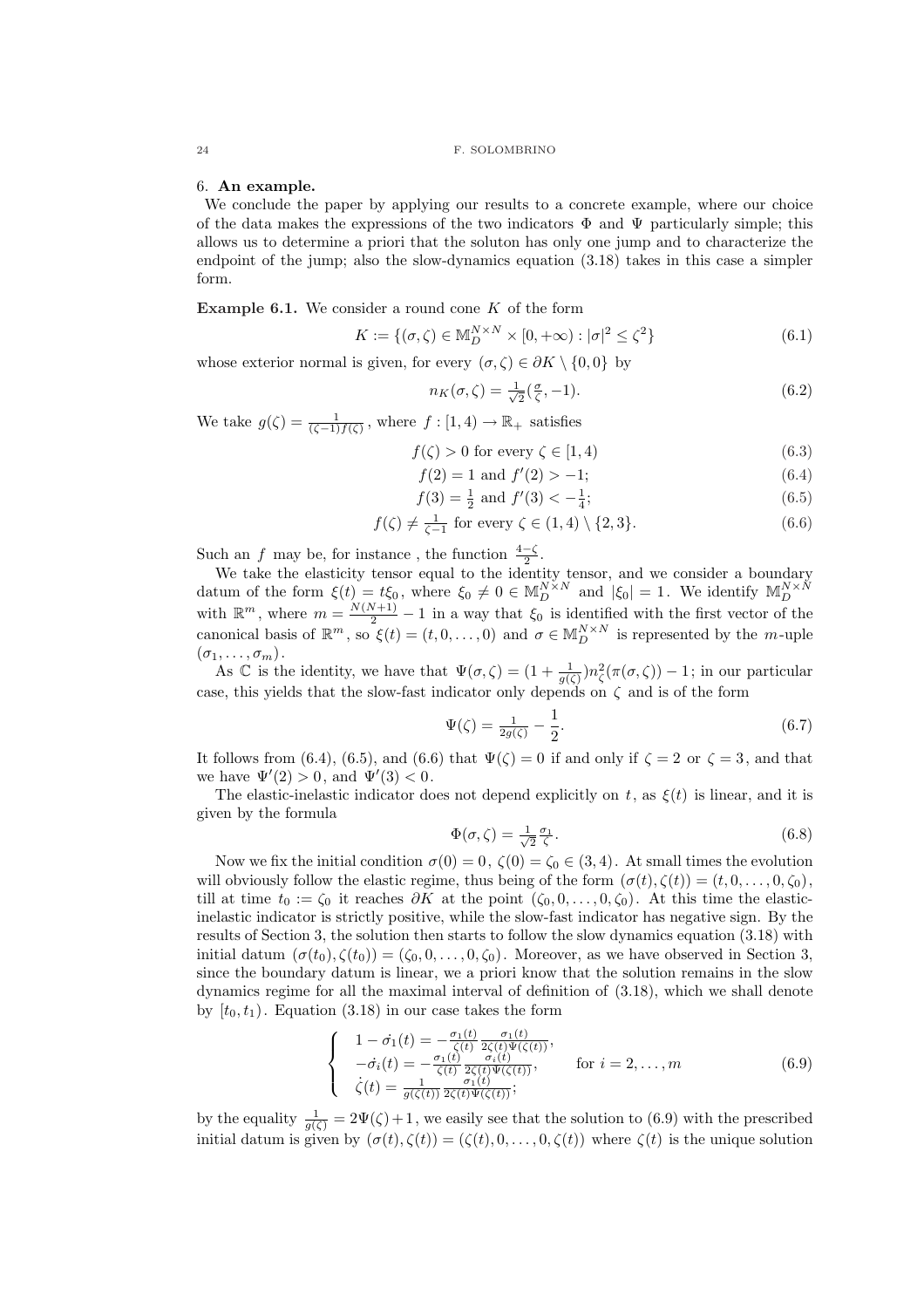of the Cauchy problem

$$
\begin{cases}\n\dot{\zeta}(t) = \frac{(\zeta(t) - 1)f(\zeta(t))}{(\zeta(t) - 1)f(\zeta(t)) - 1} \\
\zeta(t_0) = \zeta_0;\n\end{cases}
$$
\n(6.10)

here we have inserted in place of g and  $\Psi$  their explicit expressions.

Observe now that, due to the choice of  $\zeta_0$  and the fact that  $(\zeta - 1)f(\zeta) - 1 < 0$  when  $\zeta \in (3, 4)$ , we have that  $3 < \zeta(t) < 4$ , and  $\dot{\zeta}(t) < 0$ , for every  $t \in [t_0, t_1)$ ; by the theory of autonomous equations this implies that  $t_1 < +\infty$  and that  $\lim_{t \to t_1^-} \zeta(t) = 3$ , as  $(\zeta -1)f(\zeta)-1$  vanishes for  $\zeta = 3$ . Now we want to show that a jump occurs at time  $t_1$ . By the results of Section 5, we only have to show that (5.2) holds. Indeed, in our case, as the slow-fast indicator only depends on the  $\zeta$  coordinate, (5.2) reduces to:  $\Psi'(3) < 0$ , which is, as we already noticed, satisfied in our case.

To determine the endpoint of the jump, we consider the equation of the trajectories

$$
-\sigma'(\zeta) = \frac{g(\zeta)}{n_{\zeta}(\pi_1(\sigma(\zeta), \zeta))} n_{\sigma}(\pi_1(\sigma(\zeta), \zeta)), \tag{6.11}
$$

with initial datum  $\sigma(3) = (3, 0, \ldots, 0)$ ; here, as in Section 4.1,  $\pi_1$  is the minimal distance projection to  $\partial K$ . Let  $(\tilde{\zeta},3)$  be the left maximal interval of definition of (6.11); clearly  $\tilde{\zeta} > 1$ . Recall that every solution of (6.11) with  $(\sigma(\zeta), \zeta) \notin K$  produces a solution of (4.7), and that condition (5.2), as seen in Theorem 4.1, implies that for  $\zeta$  sufficiently close to 3,  $(\sigma(\zeta), \zeta) \notin K$ . This yields that the endpoint of the jump, which we shall denote with  $(\sigma_{\infty}, \zeta_{\infty})$  as in Theorem 4.1 may be carachterized as follows:

$$
\zeta_{\infty} := \sup \{ \zeta \in (\tilde{\zeta}, 3) | (\sigma(\zeta), \zeta) \in \partial K \} \text{ and } \sigma_{\infty} = \sigma(\zeta_{\infty}). \tag{6.12}
$$

But, as  $n \circ \pi_1$  leaves the plane  $\{\sigma_2 = \sigma_3 = \cdots = \sigma_m = 0\}$  invariant, the solution to (6.11) is given, in our case, by  $\sigma(\zeta) = (\sigma_1(\zeta), 0, \ldots, 0)$  where  $\sigma_1(\zeta)$  solves the Cauchy problem

$$
\begin{cases}\n-\sigma'_1(\zeta) = \frac{g(\zeta)}{n_{\zeta}(\pi_1(\sigma_1(\zeta), 0, \ldots, 0, \zeta))} n_1(\pi_1(\sigma_1(\zeta), 0, \ldots, 0, \zeta)), \\
\sigma_1(3) = 3,\n\end{cases}
$$

where  $n_1$  denotes the first component of the normal; this equation in our case, by a direct computation, simply reduces to  $\overline{a}$ 

$$
\begin{cases}\n\sigma_1'(\zeta) = g(\zeta) \\
\sigma_1(3) = 3.\n\end{cases}
$$
\n(6.13)

Now, as only the first component of  $\sigma$  is nonzero along the trajectory, (6.12) becomes

$$
\zeta_{\infty} := \sup \{ \zeta \in (\tilde{\zeta}, 3) \, | \, |\sigma_1(\zeta)| = \zeta \}. \tag{6.14}
$$

Moreover, condition  $\Psi'(3) < 0$  implies that for  $\zeta$  sufficiently close to 3,  $\sigma_1(\zeta) > \zeta$ . Indeed, let  $\theta(\zeta) := \sigma_1(\zeta) - \zeta$ ; by (6.13), recalling that  $g(3) = 1$ , we have that  $\theta(3) = \theta'(3) = 0$ ; taking one more derivative, by the equality  $\frac{1}{g(\zeta)} = 2\Psi(\zeta) + 1$ , we get that  $\theta''(3)$  has the opposite sign of  $\Psi'(3)$ , thus is strictly positive. Therefore  $\theta(\zeta)$  has a minimum in  $\zeta = 3$ . From this and (6.14), we get that

$$
\zeta_{\infty} := \sup \{ \zeta \in (\tilde{\zeta}, 3) | \sigma_1(\zeta) = \zeta \};\tag{6.15}
$$

by (6.13), we conclude that

$$
\zeta_{\infty} := \sup \{ \zeta \in (1,3) \mid \int_{\zeta}^{3} g(\eta) \, d\eta = 3 - \zeta \}. \tag{6.16}
$$

By (4.5) we also know that  $\Psi(\zeta_{\infty}) \leq 0$ ; our hypotheses on  $\Psi$  then imply that  $\zeta_{\infty} \leq 2$ : actually, the strict inequality holds. Indeed, let  $\theta(\zeta) := \sigma_1(\zeta) - \zeta$ ; if we suppose  $\zeta_{\infty} = 2$ , by (6.13), recalling that  $g(2) = 1$ , we have that  $\theta(2) = \theta'(2) = 0$ ; taking one more derivative, by the equality  $\frac{1}{g(\zeta)} = 2\Psi(\zeta) + 1$ , we get that  $\theta''(2)$  has the opposite sign of  $\Psi'(2)$ , thus is strictly negative. Therefore  $\theta(\zeta)$  has a maximum in  $\zeta = 2$ , thus is negative in a right